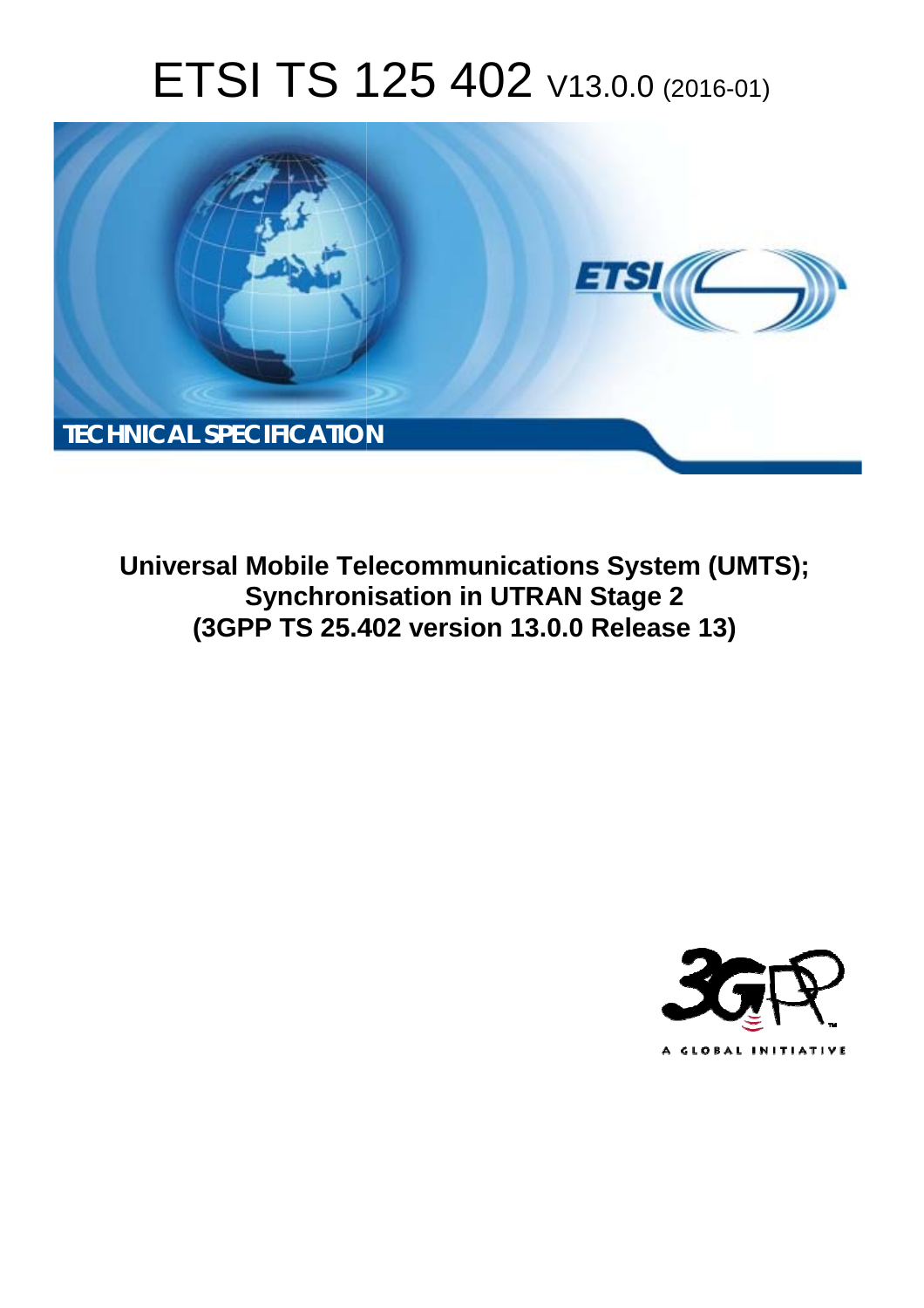Reference RTS/TSGR-0325402vd00

> Keywords UMTS

### *ETSI*

#### 650 Route des Lucioles F-06921 Sophia Antipolis Cedex - FRANCE

Tel.: +33 4 92 94 42 00 Fax: +33 4 93 65 47 16

Siret N° 348 623 562 00017 - NAF 742 C Association à but non lucratif enregistrée à la Sous-Préfecture de Grasse (06) N° 7803/88

#### *Important notice*

The present document can be downloaded from: <http://www.etsi.org/standards-search>

The present document may be made available in electronic versions and/or in print. The content of any electronic and/or print versions of the present document shall not be modified without the prior written authorization of ETSI. In case of any existing or perceived difference in contents between such versions and/or in print, the only prevailing document is the print of the Portable Document Format (PDF) version kept on a specific network drive within ETSI Secretariat.

Users of the present document should be aware that the document may be subject to revision or change of status. Information on the current status of this and other ETSI documents is available at <http://portal.etsi.org/tb/status/status.asp>

If you find errors in the present document, please send your comment to one of the following services: <https://portal.etsi.org/People/CommiteeSupportStaff.aspx>

#### *Copyright Notification*

No part may be reproduced or utilized in any form or by any means, electronic or mechanical, including photocopying and microfilm except as authorized by written permission of ETSI.

The content of the PDF version shall not be modified without the written authorization of ETSI. The copyright and the foregoing restriction extend to reproduction in all media.

> © European Telecommunications Standards Institute 2016. All rights reserved.

**DECT**TM, **PLUGTESTS**TM, **UMTS**TM and the ETSI logo are Trade Marks of ETSI registered for the benefit of its Members. **3GPP**TM and **LTE**™ are Trade Marks of ETSI registered for the benefit of its Members and of the 3GPP Organizational Partners.

**GSM**® and the GSM logo are Trade Marks registered and owned by the GSM Association.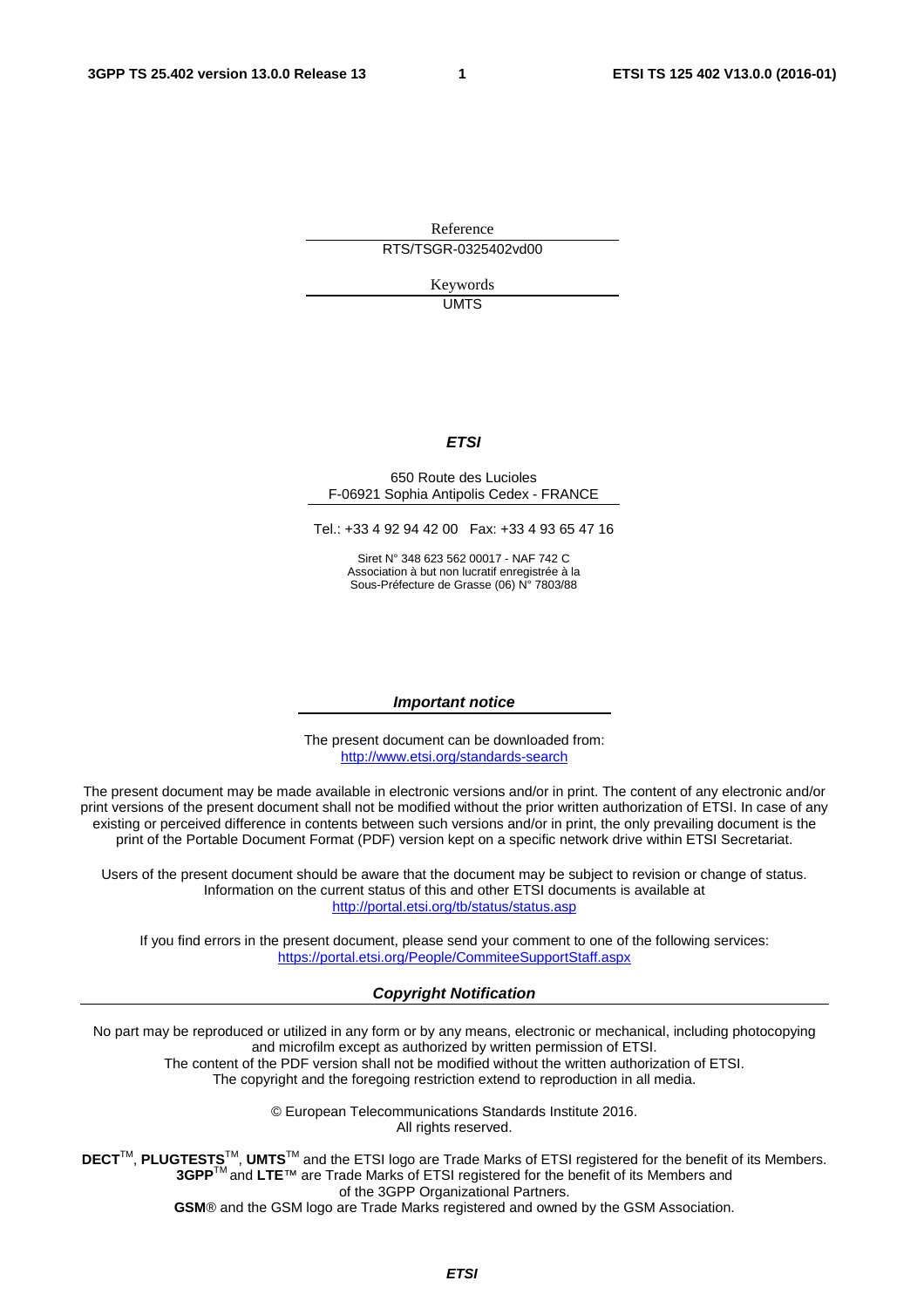## Intellectual Property Rights

IPRs essential or potentially essential to the present document may have been declared to ETSI. The information pertaining to these essential IPRs, if any, is publicly available for **ETSI members and non-members**, and can be found in ETSI SR 000 314: *"Intellectual Property Rights (IPRs); Essential, or potentially Essential, IPRs notified to ETSI in respect of ETSI standards"*, which is available from the ETSI Secretariat. Latest updates are available on the ETSI Web server [\(https://ipr.etsi.org/](https://ipr.etsi.org/)).

Pursuant to the ETSI IPR Policy, no investigation, including IPR searches, has been carried out by ETSI. No guarantee can be given as to the existence of other IPRs not referenced in ETSI SR 000 314 (or the updates on the ETSI Web server) which are, or may be, or may become, essential to the present document.

## Foreword

This Technical Specification (TS) has been produced by ETSI 3rd Generation Partnership Project (3GPP).

The present document may refer to technical specifications or reports using their 3GPP identities, UMTS identities or GSM identities. These should be interpreted as being references to the corresponding ETSI deliverables.

The cross reference between GSM, UMTS, 3GPP and ETSI identities can be found under [http://webapp.etsi.org/key/queryform.as](http://webapp.etsi.org/key/queryform.asp)p.

## Modal verbs terminology

In the present document "**shall**", "**shall not**", "**should**", "**should not**", "**may**", "**need not**", "**will**", "**will not**", "**can**" and "**cannot**" are to be interpreted as described in clause 3.2 of the [ETSI Drafting Rules](http://portal.etsi.org/Help/editHelp!/Howtostart/ETSIDraftingRules.aspx) (Verbal forms for the expression of provisions).

"**must**" and "**must not**" are **NOT** allowed in ETSI deliverables except when used in direct citation.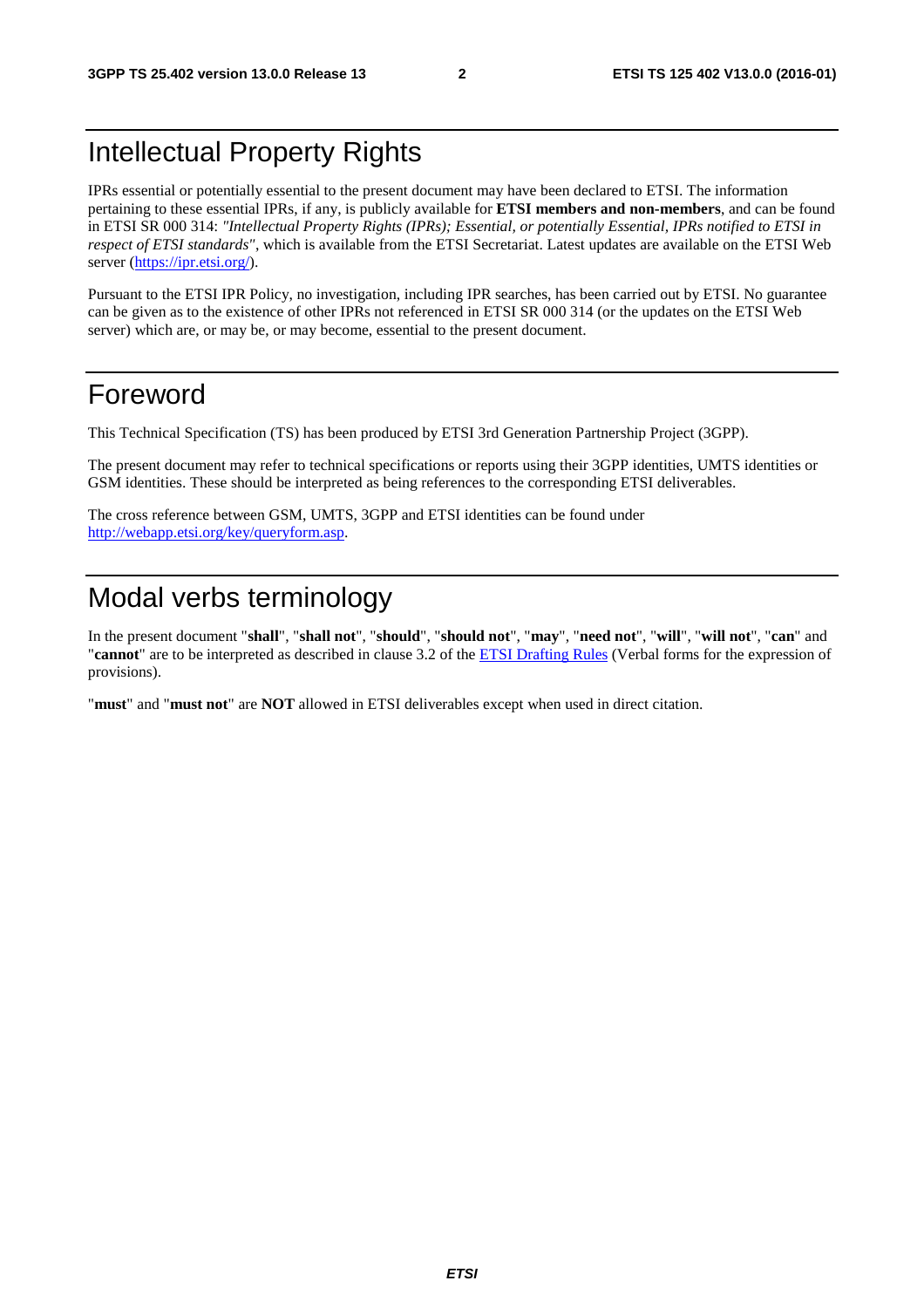$\mathbf{3}$ 

## Contents

| 1                    |  |
|----------------------|--|
| 2                    |  |
| 3                    |  |
| 3.1                  |  |
| 3.2                  |  |
| 3.3<br>3.4           |  |
| 4                    |  |
| 4.1                  |  |
| 4.2                  |  |
| 4.3                  |  |
| 4.4                  |  |
| 4.5                  |  |
| 4.6<br>4.7           |  |
|                      |  |
| 5                    |  |
| 6                    |  |
| 6.1<br>6.1.1         |  |
| 6.1.2                |  |
| 6.1.2.1              |  |
| 6.1.2.2              |  |
| 6.1.2.2.1            |  |
| 6.1.2.2.1A           |  |
| 6.1.2.2.1B           |  |
| 6.1.2.2.2            |  |
| 6.1.2.2.3            |  |
| 6.1.2.3<br>6.1.2.3.1 |  |
| 6.1.2.3.2            |  |
| 6.1.2.3.3            |  |
| 6.1.2.3.3.1          |  |
| 6.1.2.3.3.2          |  |
| 6.1.2.3.4            |  |
| 6.1.2.4              |  |
| 7                    |  |
| 7.1                  |  |
| 7.2                  |  |
| 8                    |  |
| 8.1                  |  |
| 8.2                  |  |
| 8.2.1                |  |
| 8.2.2                |  |
| 8.3                  |  |
| 8.3.1                |  |
| 8.3.2                |  |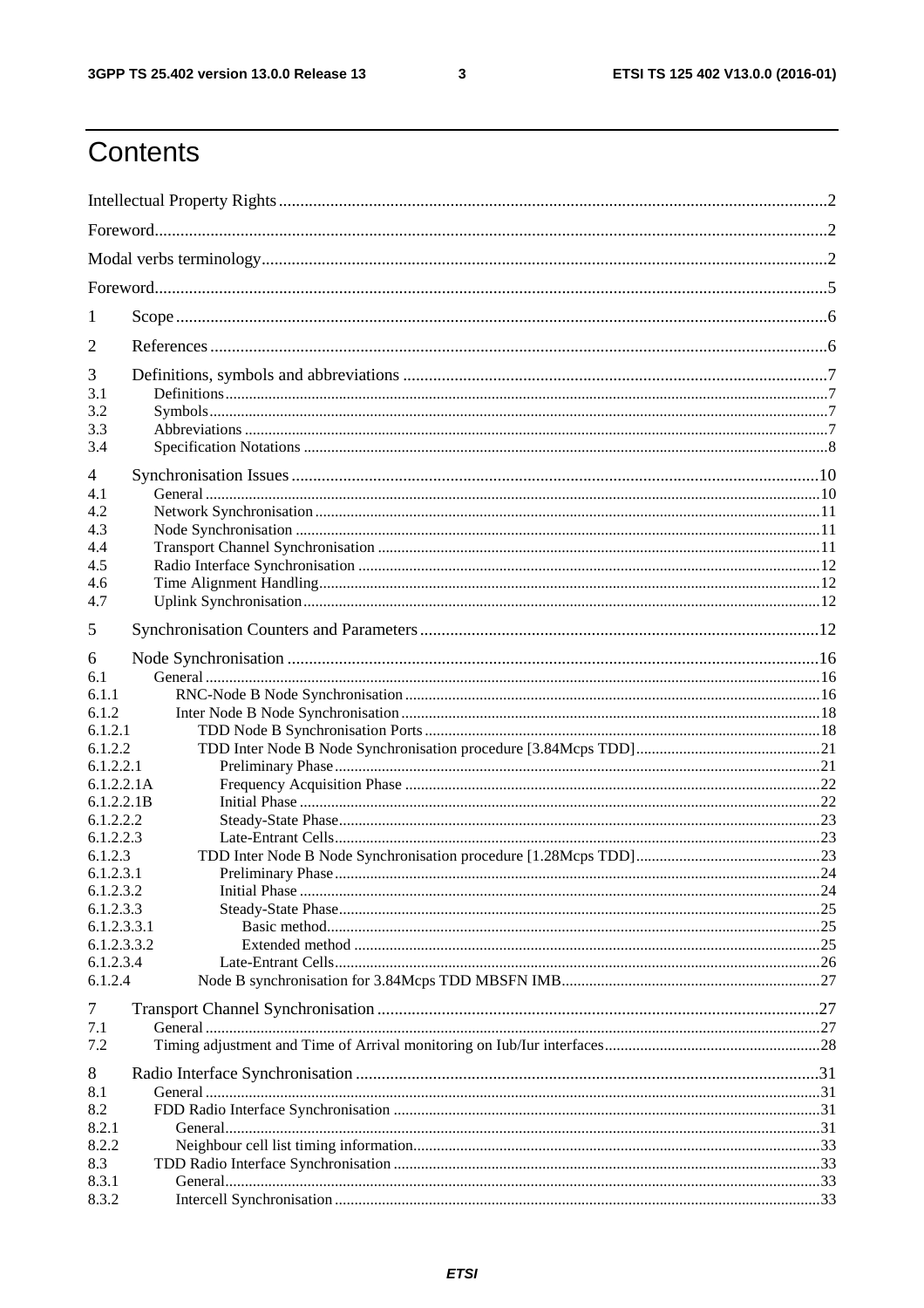| 8.3.3     |                                                                                         |  |  |  |  |
|-----------|-----------------------------------------------------------------------------------------|--|--|--|--|
| 8.3.4     |                                                                                         |  |  |  |  |
| 8.3.4.1   |                                                                                         |  |  |  |  |
| 8.3.4.2   | Assignment of correct timing advance value when establishing new channels 35            |  |  |  |  |
| 8.3.4.2.1 |                                                                                         |  |  |  |  |
| 8.3.4.2.2 |                                                                                         |  |  |  |  |
| 8.3.4.2.3 | When establishing E-DCH in CELL_DCH state (E-DCH/HS-DSCH operation with no UL           |  |  |  |  |
|           |                                                                                         |  |  |  |  |
| 8.3.4.3   |                                                                                         |  |  |  |  |
| 8.3.4.3.1 |                                                                                         |  |  |  |  |
| 8.3.4.3.2 |                                                                                         |  |  |  |  |
| 8.3.4.4   |                                                                                         |  |  |  |  |
| 8.3.4.4.1 |                                                                                         |  |  |  |  |
| 8.3.4.4.2 |                                                                                         |  |  |  |  |
| 8.3.4.4.3 | Handover from FDD to TDD, Handover from other systems to TDD, or Handover from TDD      |  |  |  |  |
|           |                                                                                         |  |  |  |  |
| 8.3.5     |                                                                                         |  |  |  |  |
| 8.3.5.1   |                                                                                         |  |  |  |  |
| 8.3.5.1.1 |                                                                                         |  |  |  |  |
| 8.3.5.1.2 |                                                                                         |  |  |  |  |
| 8.3.5.2.  |                                                                                         |  |  |  |  |
| 9         | Usage of Synchronisation Counters and Parameters to support Transport Channel and Radio |  |  |  |  |
|           |                                                                                         |  |  |  |  |
| 9.1       |                                                                                         |  |  |  |  |
| 9.2       |                                                                                         |  |  |  |  |
| 9.2.1     |                                                                                         |  |  |  |  |
| 9.2.2     |                                                                                         |  |  |  |  |
| 9.2.3     | [FDD - UE changes from CELL_FACH/PCH state to CELL_DCH state: several RL's]41           |  |  |  |  |
| 9.2.4     |                                                                                         |  |  |  |  |
| 9.2.5     |                                                                                         |  |  |  |  |
| 9.3       |                                                                                         |  |  |  |  |
| 9.3.A     |                                                                                         |  |  |  |  |
| 9.3.1     |                                                                                         |  |  |  |  |
| 9.3.1A    |                                                                                         |  |  |  |  |
| 9.3.2     |                                                                                         |  |  |  |  |
| 9.4       |                                                                                         |  |  |  |  |
| 9.5       |                                                                                         |  |  |  |  |
| 10        |                                                                                         |  |  |  |  |
| 11        |                                                                                         |  |  |  |  |
| 11.1      |                                                                                         |  |  |  |  |
| 11.2      |                                                                                         |  |  |  |  |
| 11.3      |                                                                                         |  |  |  |  |
| 11.4      |                                                                                         |  |  |  |  |
| 11.5      |                                                                                         |  |  |  |  |
|           |                                                                                         |  |  |  |  |
|           | <b>Annex A (informative):</b>                                                           |  |  |  |  |
|           |                                                                                         |  |  |  |  |
|           |                                                                                         |  |  |  |  |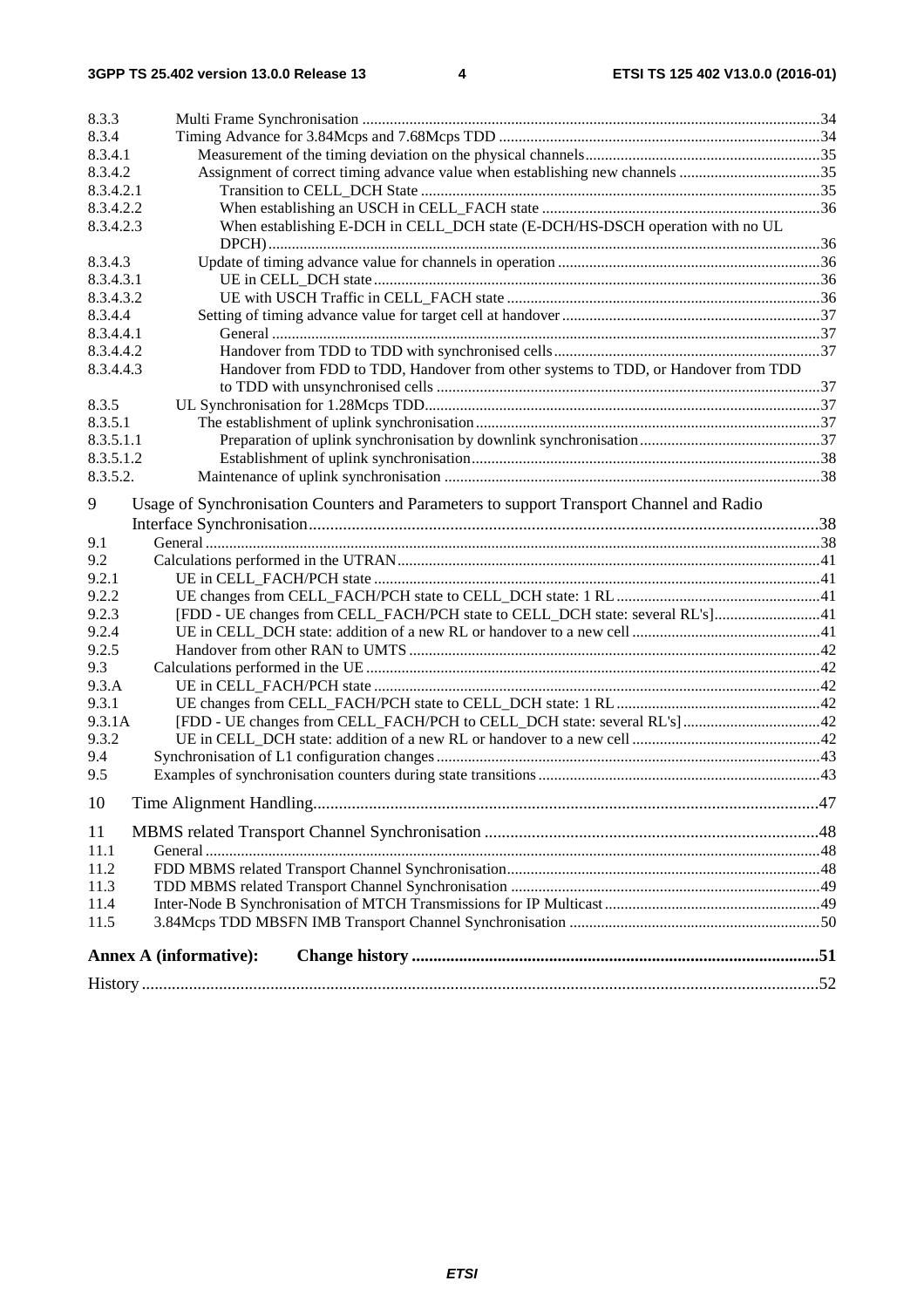## Foreword

This Technical Specification (TS) has been produced by the 3<sup>rd</sup> Generation Partnership Project (3GPP).

The contents of the present document are subject to continuing work within the TSG and may change following formal TSG approval. Should the TSG modify the contents of the present document, it will be re-released by the TSG with an identifying change of release date and an increase in version number as follows:

Version x.y.z

where:

- x the first digit:
	- 1 presented to TSG for information;
	- 2 presented to TSG for approval;
	- 3 or greater indicates TSG approved document under change control.
- y the second digit is incremented for all changes of substance, i.e. technical enhancements, corrections, updates, etc.
- z the third digit is incremented when editorial only changes have been incorporated in the document.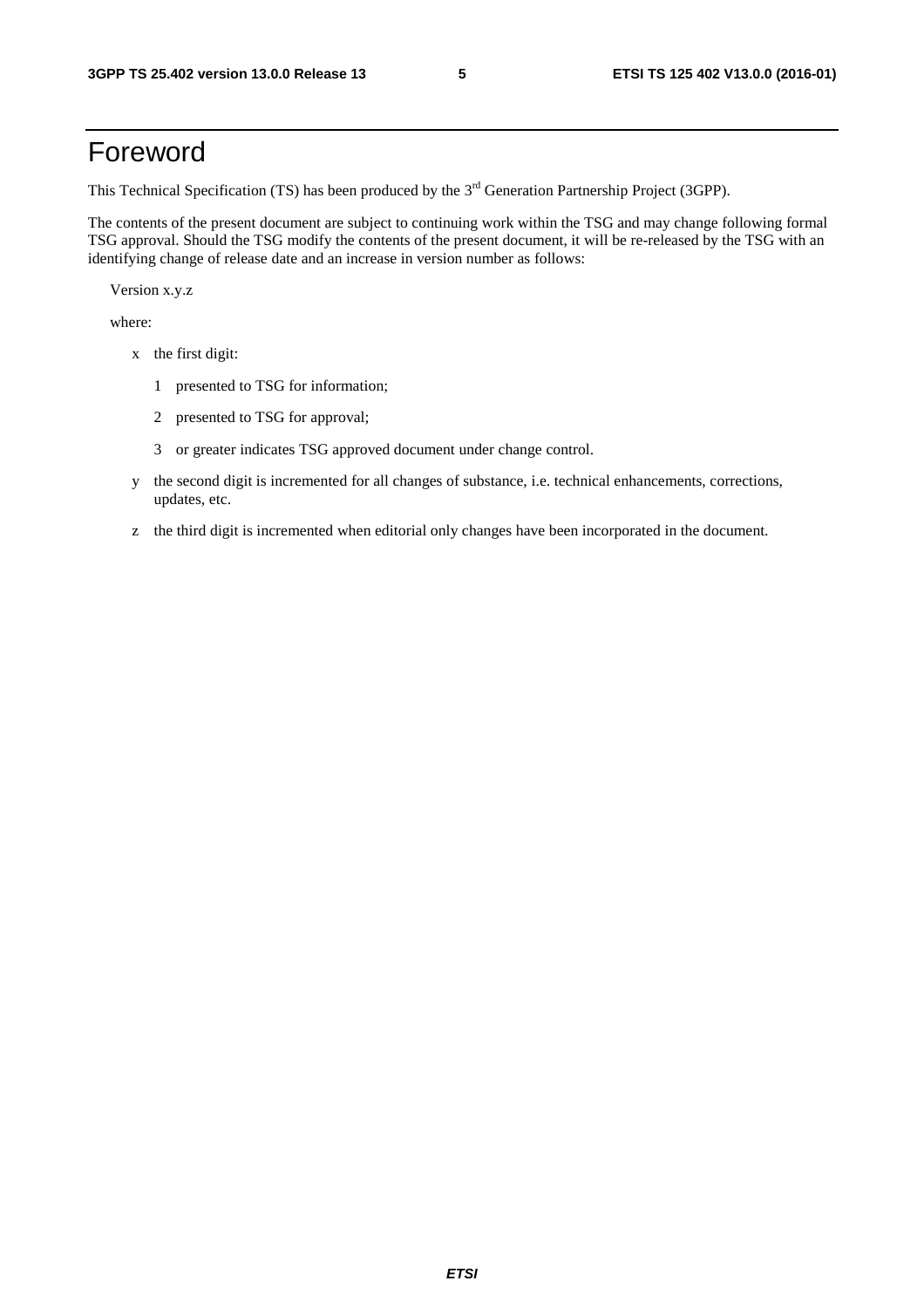## 1 Scope

The present document constitutes the stage 2 specification of different synchronisation mechanisms in UTRAN and on  $U<sub>II</sub>$ 

## 2 References

The following documents contain provisions which, through reference in this text, constitute provisions of the present document.

- References are either specific (identified by date of publication, edition number, version number, etc.) or non-specific.
- For a specific reference, subsequent revisions do not apply.
- For a non-specific reference, the latest version applies. In the case of a reference to a 3GPP document (including a GSM document), a non-specific reference implicitly refers to the latest version of that document in the same Release as the present document.
- [1] 3GPP TS 25.401: "UTRAN overall description".
- [2] 3GPP TS 25.423: "UTRAN Iur interface Radio Network Subsystem Application Part (RNSAP) signalling".
- [3] 3GPP TS 25.433: "UTRAN Iub interface Node B Application Part (NBAP) signalling".
- [4] 3GPP TS 25.435: "UTRAN Iub interface user plane protocols for Common Transport Channel data streams".
- [5] 3GPP TS 25.427: "UTRAN Iub/Iur Interface user plane protocol for DCH data streams".
- [6] TIA/EIA 422 B: "Electrical characteristics of balanced voltage digital interface circuits".
- [7] 3GPP TS 25.411: "UTRAN Iu interface layer 1".
- [8] 3GPP TS 25.421: "UTRAN Iur interface layer 1".
- [9] 3GPP TS 25.431: "UTRAN Iub interface layer 1".
- [10] 3GPP TS 25.104: "Base Station (BS) radio transmission and reception (FDD)".
- [11] **Void.**
- [12] 3GPP TS 25.223: "Spreading and modulation (TDD)".
- [13] 3GPP TS 25.215: "Physical layer; Measurements (FDD)".
- [14] 3GPP TS 25.225: "Physical layer; Measurements (TDD)".
- [15] 3GPP TS 25.123: "Requirements for support of radio resource management (TDD)".
- [16] 3GPP TS 25.224: "Physical layer procedures (TDD)".
- [17] 3GPP TS 25.105: "Base Station (BS) radio transmission and reception (TDD)".
- [18] ITU-T Recommendation G.811 (1997-09): "Timing Characteristics of Primary Reference Clocks".
- [19] ITU-T Recommendation G.812 (1998-06): "Timing Requirements of Slave Clocks suitable for use as Node Clocks in Synchronization Network".
- [20] ITU-T Recommendation G.813 (1996-08): "Timing Characteristics of SDH equipment slave clocks (SEC)".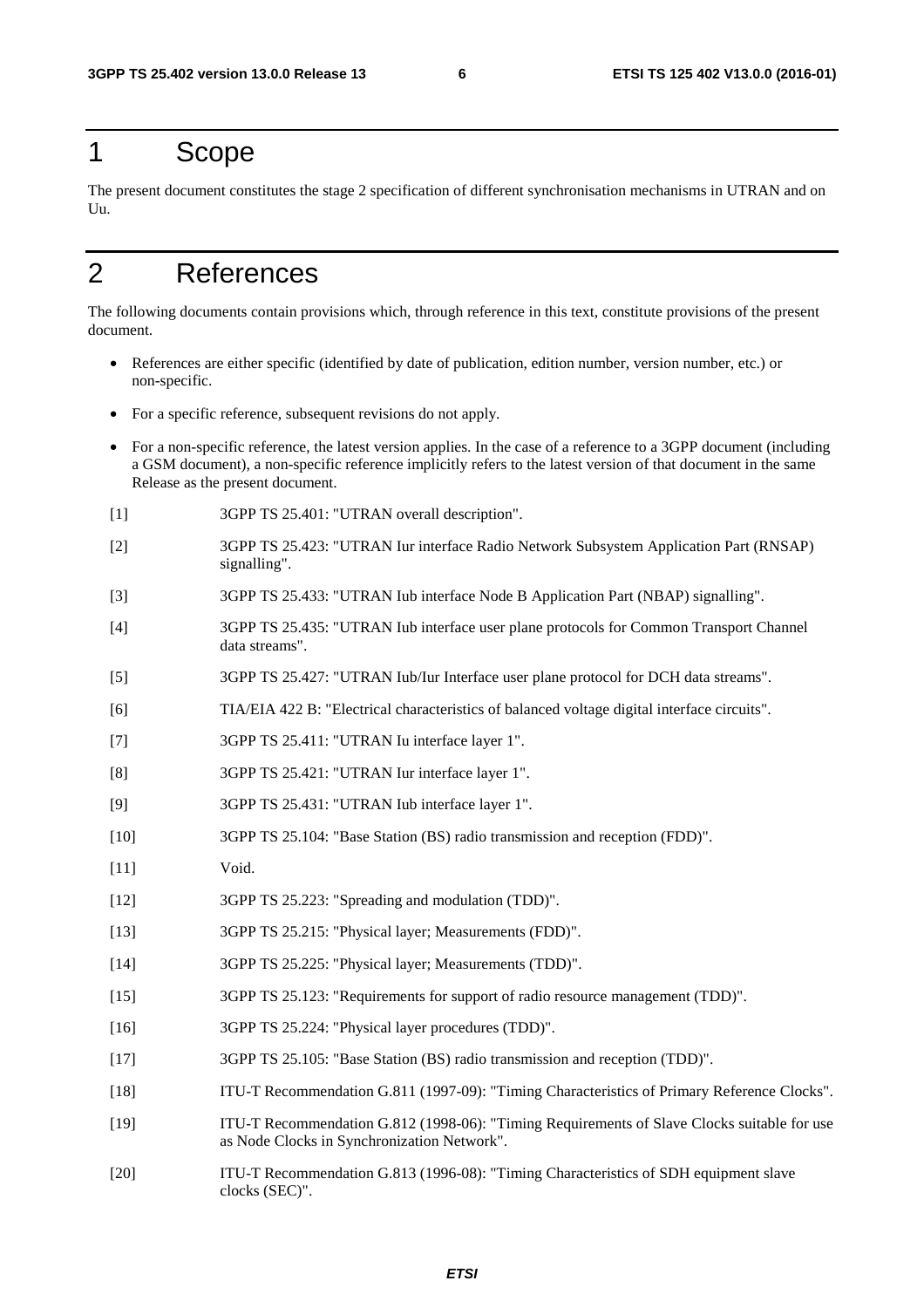| $[21]$ | ETSI EN 300 462-4-1(1998-03): "Transmission and Multiplexing (TM); Generic requirements for<br>synchronization networks; Part 4-1: Timing characteristics of slave clocks suitable for<br>synchronization supply to Synchronous Digital Hierarchy (SDH) and Plesiochronous Digital<br>Hierarchy (PDH) equipment". |
|--------|-------------------------------------------------------------------------------------------------------------------------------------------------------------------------------------------------------------------------------------------------------------------------------------------------------------------|
| [22]   | ETSI EN 300 462-5-1 (1996-09): "Transmission and Multiplexing (TM); Generic requirements for<br>synchronization networks; Part 5-1: Timing characteristics of slave clocks suitable for operation in<br>Synchronous Digital Hierarchy (SDH) equipment".                                                           |
| [23]   | ETSI EN 300 462-7-1 (2001-04): "Transmission and Multiplexing (TM); Generic requirements for<br>synchronization networks; Part 7-1: Timing characteristics of slave clocks suitable for<br>synchronisation supply to equipment in local node applications".                                                       |
| [24]   | 3GPP TS 25.212: "Multiplexing and channel coding (FDD)".                                                                                                                                                                                                                                                          |
| $[25]$ | 3GPP TS 25.222: "Multiplexing and channel coding (TDD)".                                                                                                                                                                                                                                                          |
| $[26]$ | 3GPP TS 25.321: "Medium Access Control (MAC) protocol specification".                                                                                                                                                                                                                                             |
| $[27]$ | 3GPP TS 25.415: "UTRAN Iu interface user plane protocols".                                                                                                                                                                                                                                                        |

## 3 Definitions, symbols and abbreviations

## 3.1 Definitions

**Network Synchronisation:** generic concept that depicts the way of distributing a common frequency to all elements in a network

**Reference Timing Signal:** timing signal of specified performance that can be used as a timing source for a slave clock

**Holdover mode:** operating condition of a clock which has lost its controlling reference input and is using stored data, acquired while in locked operation (that is while controlled by an external input reference), to control its output. The stored data are used to control phase and frequency variations, allowing the locked condition to be reproduced within specifications.

## 3.2 Symbols

No special symbols are defined in this document.

## 3.3 Abbreviations

For the purposes of the present document, the following abbreviations apply:

| <b>ACK</b>          | (time alignment) acknowledgement   |
|---------------------|------------------------------------|
| <b>BFN</b>          | Node B Frame Number (counter)      |
| <b>CFN</b>          | Connection Frame Number (counter)  |
| CH.                 | Channel                            |
| CN                  | Core Network                       |
| <b>CPICH</b>        | Common Pilot Channel               |
| <b>CRNC</b>         | Controlling RNC                    |
| DL                  | Down Link                          |
| <b>DCH</b>          | Dedicated Channel                  |
| DOFF <sub>FDD</sub> | FDD Default DPCH Offset value      |
| DOFF <sub>TDD</sub> | TDD Default DPCH Offset value      |
| <b>DPCH</b>         | Dedicated Physical Channel         |
| <b>DPCCH</b>        | Dedicated Physical Control Channel |
| <b>DRNC</b>         | Drift RNC                          |
| <b>DSCH</b>         | Downlink Shared Channel            |
| <b>FACH</b>         | Forward Access Channel             |
|                     |                                    |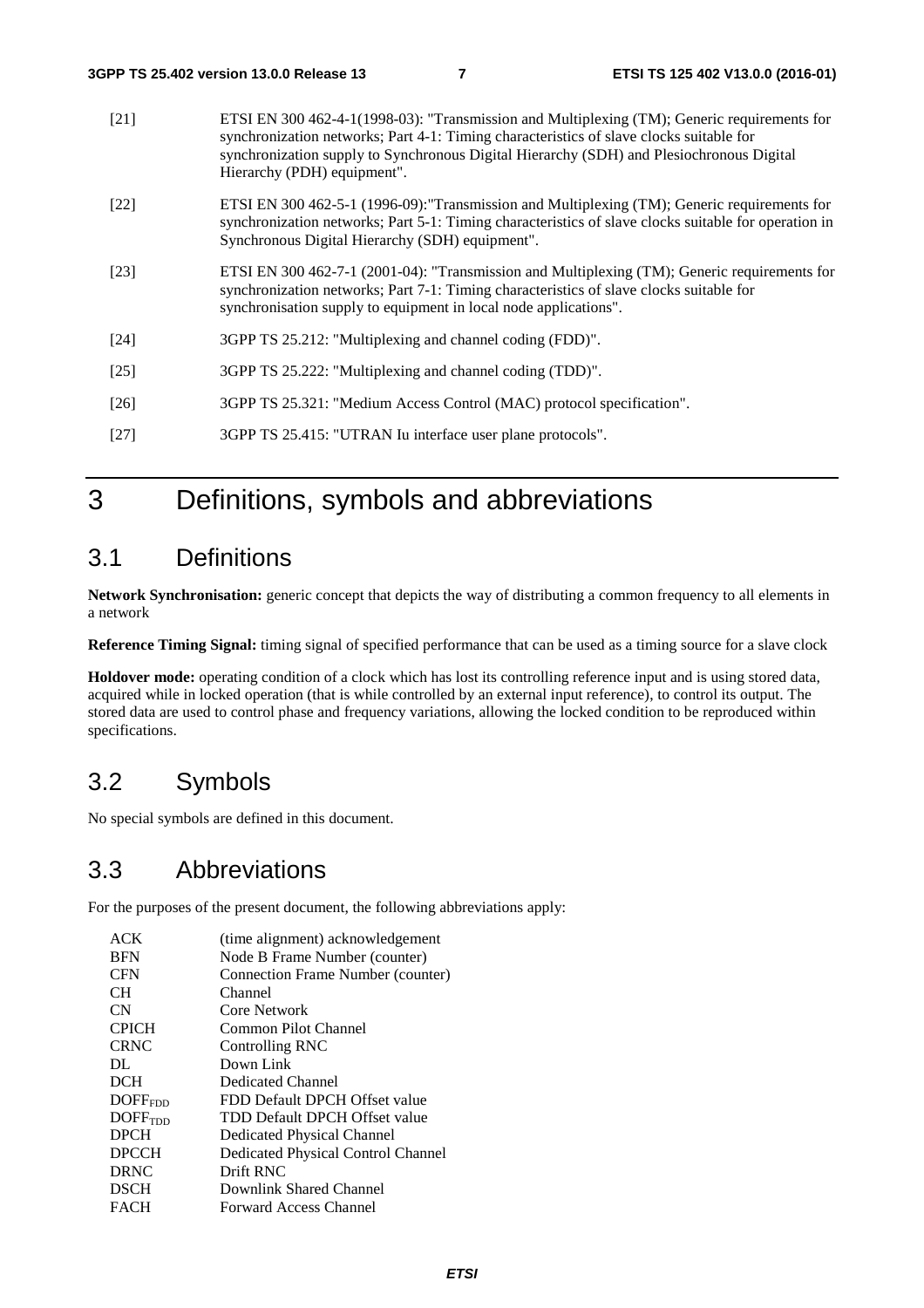| <b>FDD</b>    | <b>Frequency Division Duplex</b>                    |
|---------------|-----------------------------------------------------|
| <b>F-DPCH</b> | <b>Fractional DPCH</b>                              |
| <b>GPS</b>    | Global Positioning System                           |
| HO            | Handover                                            |
| <b>IMB</b>    | <b>Integrated Mobile Broadcast</b>                  |
| <b>LTOA</b>   | Latest Time of Arrival                              |
| L1            | Layer 1                                             |
| L2            | Layer 2                                             |
| MAC           | <b>Medium Access Control</b>                        |
| MBMS          | Multimedia Broadcast Multicast Service              |
| <b>MBSFN</b>  | Multicast/Broadcast over a Single Frequency Network |
| MCCH          | MBMS point-to-multipoint Control Channel            |
| <b>MFN</b>    | Multicast Frame Number (counter)                    |
| <b>MTCH</b>   | MBMS point-to-multipoint Traffic Channel            |
| <b>NACK</b>   | (time alignment) negative acknowledgement           |
| <b>PCCPCH</b> | Primary Common Control Physical Channel             |
| <b>PCH</b>    | Paging Channel                                      |
| PDU           | Packet Data Unit                                    |
| <b>PTP</b>    | Point-to-Point                                      |
| <b>PTM</b>    | Point-to-Multipoint                                 |
| <b>PUSCH</b>  | Physical Uplink Shared Channel                      |
| RAB           | Radio Access Bearer                                 |
| <b>RACH</b>   | Random Access Channel                               |
| RAN           | Radio Access Network                                |
| <b>RFN</b>    | RNC Frame Number (counter)                          |
| RL            | Radio Link                                          |
| RNC           | Radio Network Controller                            |
| <b>RNS</b>    | Radio Network Subsystem                             |
| RRC           | Radio Resource Control                              |
| SAP           | Service Access Point                                |
| <b>SCH</b>    | <b>Synchronisation Channel</b>                      |
| <b>SFN</b>    | Cell System Frame Number (counter)                  |
| SRNC          | Serving RNC                                         |
| <b>SRNS</b>   | <b>Serving RNS</b>                                  |
| TBS           | <b>Transport Block Set</b>                          |
| TDD           | <b>Time Division Duplex</b>                         |
| TOA           | Time Of Arrival                                     |
| <b>TOAWE</b>  | Time Of Arrival Window Endpoint                     |
| <b>TOAWS</b>  | Time Of Arrival Window Startpoint                   |
| TTI           | <b>Time Transmission Interval</b>                   |
| UE            | <b>User Equipment</b>                               |
| UL            | Up Link                                             |
| <b>UMTS</b>   | Universal Mobile Telecommunications System          |
| <b>USCH</b>   | <b>Uplink Shared CHannel</b>                        |
| <b>UTRAN</b>  | <b>UMTS Terrestrial Radio Access Network</b>        |

## 3.4 Specification Notations

For the purposes of the present document, the following notations apply:

- [FDD] This tagging of a word indicates that the word preceding the tag "[FDD]" applies only to FDD. This tagging of a heading indicates that the heading preceding the tag "[FDD]" and the section following the heading applies only to FDD.
- [TDD] This tagging of a word indicates that the word preceding the tag "[TDD]" applies only to TDD, including 3.84Mcps TDD, 7.68Mcps TDD and 1.28Mcps TDD. This tagging of a heading indicates that the heading preceding the tag "[TDD]" and the section following the heading applies only to TDD, including 3.84Mcps TDD, 7.68Mcps TDD and 1.28Mcps TDD.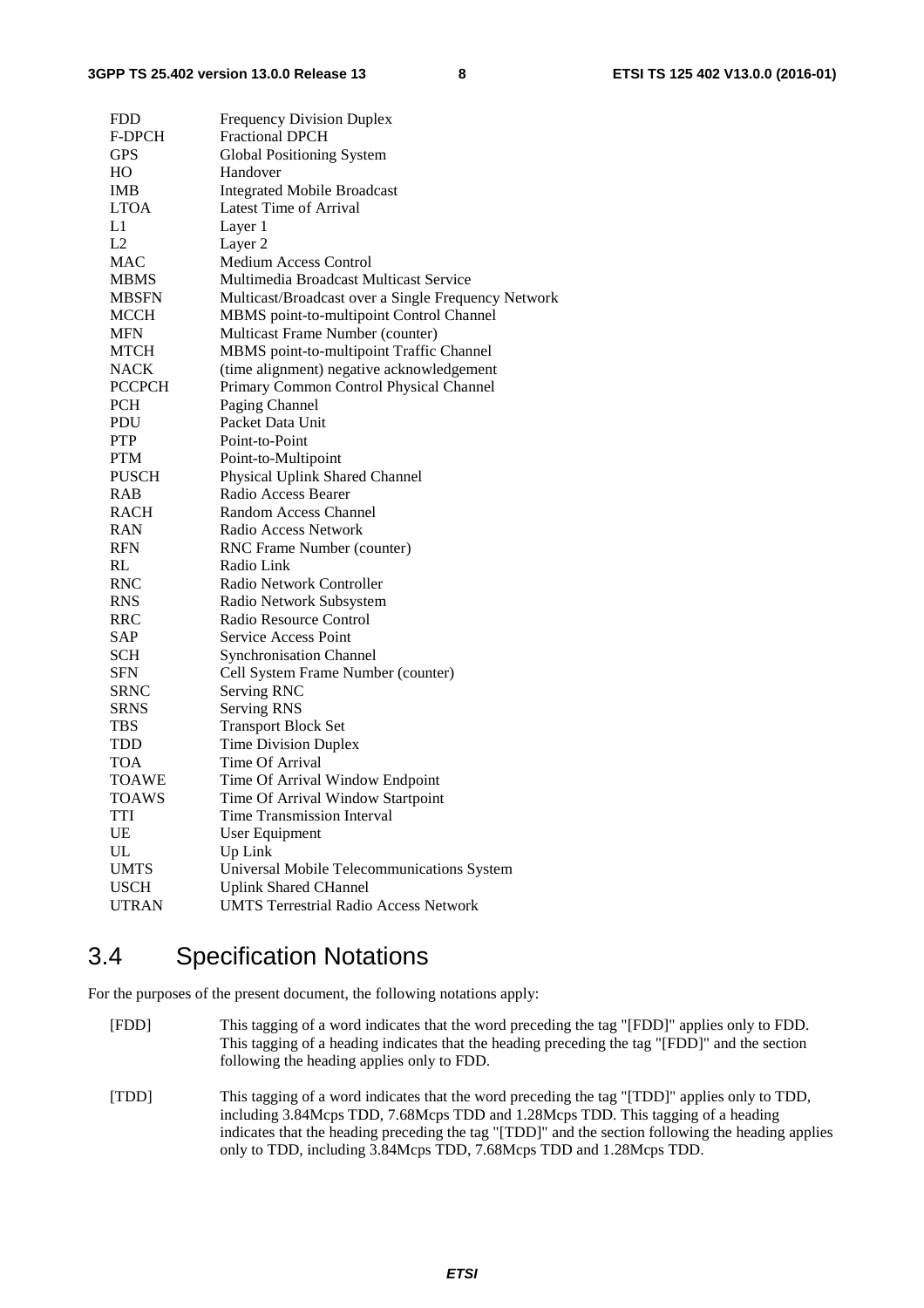- [3.84Mcps TDD] This tagging of a word indicates that the word preceding the tag "[3.84Mcps TDD]" applies only to 3.84Mcps TDD. This tagging of a heading indicates that the heading preceding the tag "[3.84Mcps TDD]" and the section following the heading applies only to 3.84Mcps TDD.
- [1.28Mcps TDD] This tagging of a word indicates that the word preceding the tag "[1.28Mcps TDD]" applies only to 1.28Mcps TDD. This tagging of a heading indicates that the heading preceding the tag "[1.28Mcps TDD]" and the section following the heading applies only to 1.28Mcps TDD.
- [7.68Mcps TDD] This tagging of a word indicates that the word preceding the tag "[7.68Mcps TDD]" applies only to 7.68Mcps TDD. This tagging of a heading indicates that the heading preceding the tag "[7.68Mcps TDD]" and the section following the heading applies only to 7.68Mcps TDD.
- [FDD …] This tagging indicates that the enclosed text following the "[FDD " applies only to FDD. Multiple sequential paragraphs applying only to FDD are enclosed separately to enable insertion of TDD specific (or common) paragraphs between the FDD specific paragraphs.
- [TDD …] This tagging indicates that the enclosed text following the "[TDD " applies only to TDD including 3.84Mcps TDD, 7.68Mcps TDD and 1.28Mcps TDD. Multiple sequential paragraphs applying only to TDD are enclosed separately to enable insertion of FDD specific (or common) paragraphs between the TDD specific paragraphs.
- [3.84Mcps TDD …] This tagging indicates that the enclosed text following the "[3.84Mcps TDD " applies only to 3.84Mcps TDD. Multiple sequential paragraphs applying only to 3.84Mcps TDD are enclosed separately to enable insertion of FDD and TDD specific (or common) paragraphs between the 3.84Mcps TDD specific paragraphs.
- [1.28Mcps TDD …] This tagging indicates that the enclosed text following the "[1.28Mcps TDD " applies only to 1.28Mcps TDD. Multiple sequential paragraphs applying only to 1.28Mcps TDD are enclosed separately to enable insertion of FDD and TDD specific (or common) paragraphs between the 1.28Mcps TDD specific paragraphs.
- [7.68Mcps TDD ...] This tagging indicates that the enclosed text following the "[7.68Mcps TDD " applies only to 7.68Mcps TDD. Multiple sequential paragraphs applying only to 7.68Mcps TDD are enclosed separately to enable insertion of FDD and TDD specific (or common) paragraphs between the 7.68Mcps TDD specific paragraphs.
- Procedure When referring to an elementary procedure in the specification, the Procedure Name is written with the first letters in each word in upper case characters followed by the word "procedure", e.g. Radio Link Setup procedure.
- Message When referring to a message in the specification, the MESSAGE NAME is written with all letters in upper case characters followed by the word "message", e.g. RADIO LINK SETUP REQUEST message.
- IE When referring to an information element (IE) in the specification, the *Information Element Name* is written with the first letters in each word in upper case characters and all letters in Italic font followed by the abbreviation "IE", e.g. *Transport Format Set* IE.
- Value of an IE When referring to the value of an information element (IE) in the specification, the "Value" is enclosed by quotation marks, e.g. "Abstract Syntax Error (Reject)".
- Frame When referring to a control or data frame in the specification, the CONTROL/DATA FRAME NAME is written with all letters in upper case characters followed by the words "control/data frame", e.g. FACH FLOW CONTROL control frame.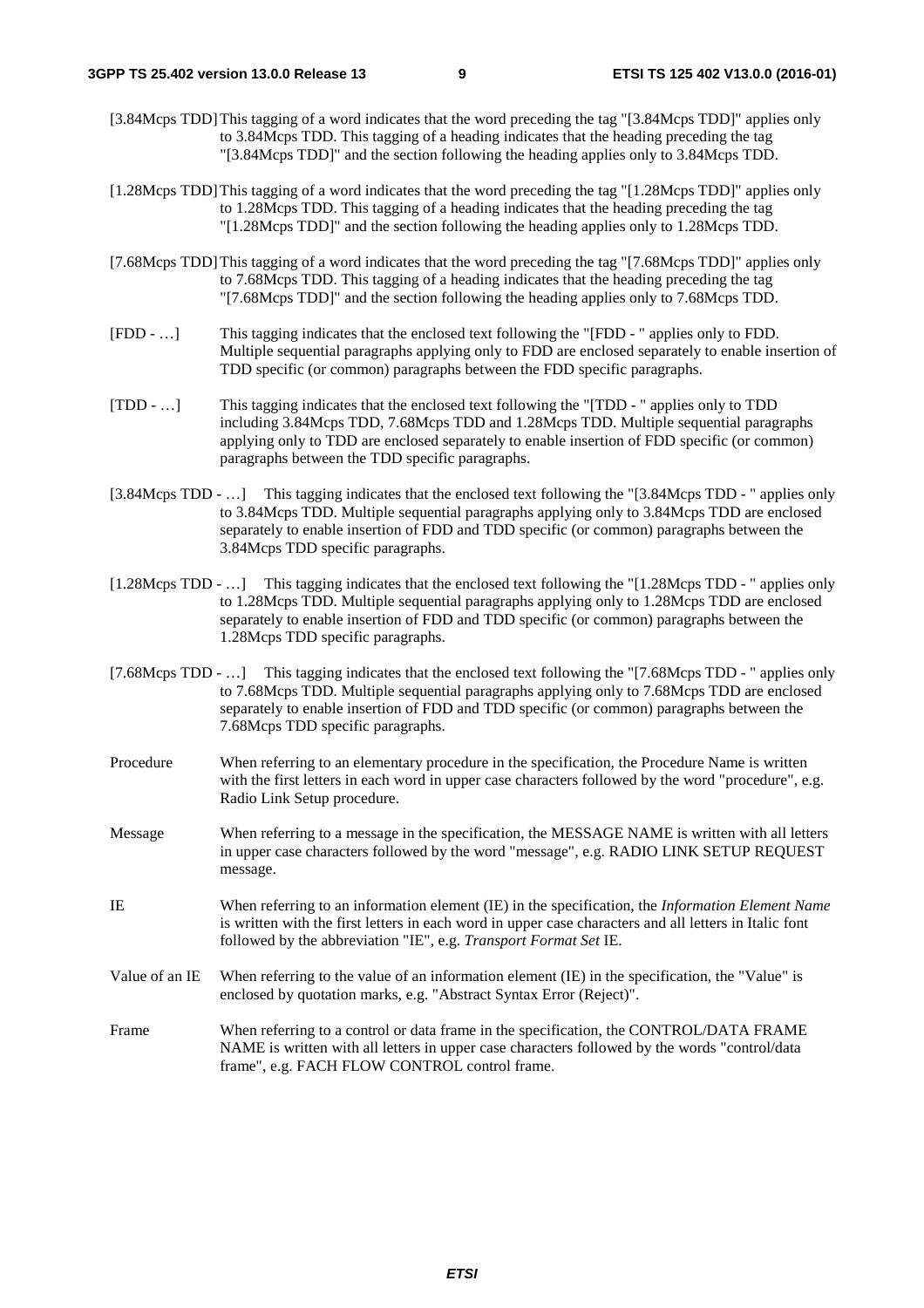## 4 Synchronisation Issues

## 4.1 General

This clause identifies the different UTRAN synchronisation issues, i.e.:

- Network Synchronisation;
- Node Synchronization;
- Transport Channel Synchronisation;
- Radio Interface Synchronisation;
- Time Alignment Handling;
- Uplink Synchronisation.

The Nodes involved by the above mentioned synchronisation issues (with the exception of Network and Node Synchronisation) are shown by the Synchronisation Issues Model of Figure 1.



**Figure 1: Synchronisation Issues Model** 

The UTRAN solutions for most of the identified items are described in clauses 6-10. Additional information on UTRAN synchronisation issues and the detailed specification of UTRAN solutions can be found in the following Technical Specifications:

Summary of UTRAN Synchronisation Issues:

TS 25.401 [1] "UTRAN Overall Description", clause 9.

Network Synchronisation:

TS 25.411 [7] "UTRAN Iu Interface Layer 1", subclause 4.2;

TS 25.104 [10] "UTRA (BS) FDD; Radio transmission and reception", subclause 6.3;

TS 25.105 [17] "UTRA (BS) TDD, Radio transmission and reception", subclause 6.3.

- RNC-Node B Node Synchronisation:

TS 25.427 [5] "Iub/Iur Interface User Plane Protocol for DCH Data Streams", subclause 5.5;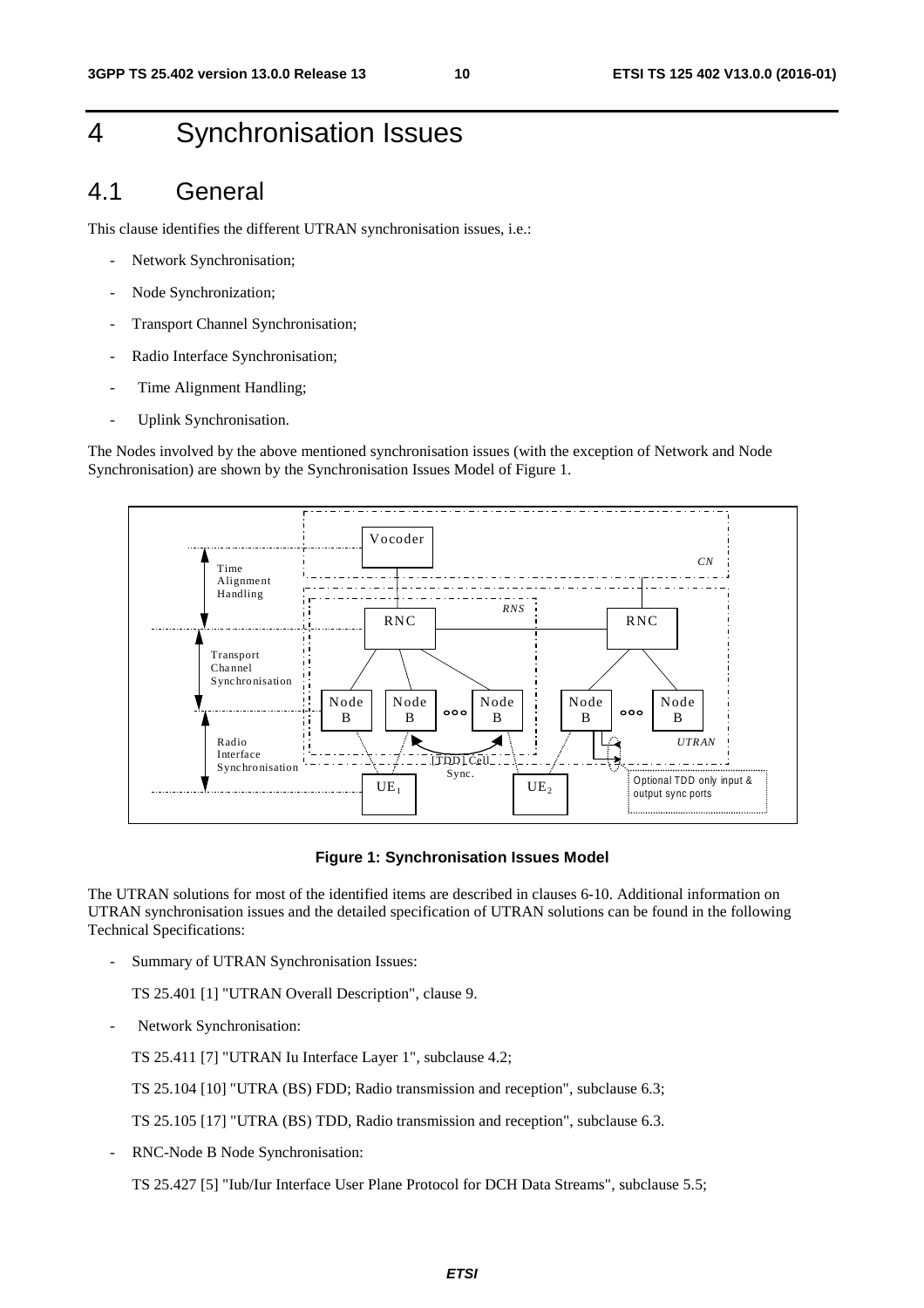TS 25.435 [4] "UTRAN Iub Interface User Plane Protocols for COMMON TRANSPORT CHANNEL Data Streams", subclause 5.2.

Transport Channel Synchronisation:

TS 25.427 [5] "Iub/Iur Interface User Plane Protocol for DCH Data Streams", subclauses 5.2 – 5.3;

TS 25.435 [4] "UTRAN Iub Interface User Plane Protocols for COMMON TRANSPORT CHANNEL Data Streams", subclauses 5.3 – 5.4.

Time Alignment Handling:

TS 25.415 [27] "UTRAN Iu Interface User Plane Protocols", subclauses 6.5.4.

## 4.2 Network Synchronisation

Network Synchronisation relates to the distribution of synchronisation references to the UTRAN Nodes and the stability of the clocks in the UTRAN (and performance requirements on UTRAN internal interfaces).

The distribution of an accurate frequency reference to the network elements in the UTRAN is related to several aspects. One main issue is the possibility to provide a synchronisation reference with a frequency accuracy better than 0.05 ppm at the Node B in order to properly generate signals on the radio interface (see references TS 25.104 [10] and TS 25.105  $[17]$ .

A general recommendation is to supply a traceable synchronisation reference according to reference ITU-T Rec. G.811 [18].

The clock to be implemented in UTRAN Nodes shall be chosen with characteristics that depend on the L1 adopted (see reference TS 25.421 [8] and TS 25.431 [9]) and on the Network Synchronisation strategy adopted. Already standardized clocks may be used (see references ITU-T Rec. G.812 [19], ITU-T Rec. G.813 [20], ETSI EN 300 462-4-1 [21], ETSI EN 300 462-5-1 [22] and ETSI EN 300 462-7-1 [23]).

For example in order to support STM-N interfaces at the RNC, the ITU-T Recommendation G.813 (see reference ITU-T Rec. G.813 [20]) may be sufficient. The implementation in the UTRAN of a better performing clock (in terms of holdover) may be recommended for distribution of a 0.05 ppm during failures in the synchronisation network (EN 300 462-7-1, see reference ETSI EN 300 462-7-1 [23], EN 300 462-4-1, see reference ETSI EN 300 462-4-1 [21], or ITU-T Recommendation G.812 type 1, type 2 or type 3, see reference ITU-T Rec. G.812 [19]).

## 4.3 Node Synchronisation

Node Synchronisation relates to the estimation and compensation of timing differences among UTRAN nodes. FDD and TDD modes have different requirements on the accuracy of the timing difference estimation and on the necessity to compensate for these differences.

Two types of Node Synchronisation can be identified, "RNC-Node B" and "Inter Node B" Node Synchronisation. Their usage differs and the requirements differ between the FDD and TDD modes.

"RNC-Node B" Node Synchronisation allows to get knowledge of the timing differences between RNC and its Node Bs.

"Inter Node B" Node Synchronisation may be used in the TDD mode to compensate the timing differences among Node Bs in order to achieve a common timing reference. The purpose of having a common timing reference is to allow Intercell Synchronisation, which is used, within neighbouring cells to minimise cross-interference.

Positioning / Localisation functions may also set requirements on Node Synchronisation.

## 4.4 Transport Channel Synchronisation

The Transport Channel Synchronisation mechanism defines synchronisation of the frame transport between RNC and Node B, considering radio interface timing.

DL TBS transmission is adjusted to fit receiver by adjusting the DL TBS timing in upper node.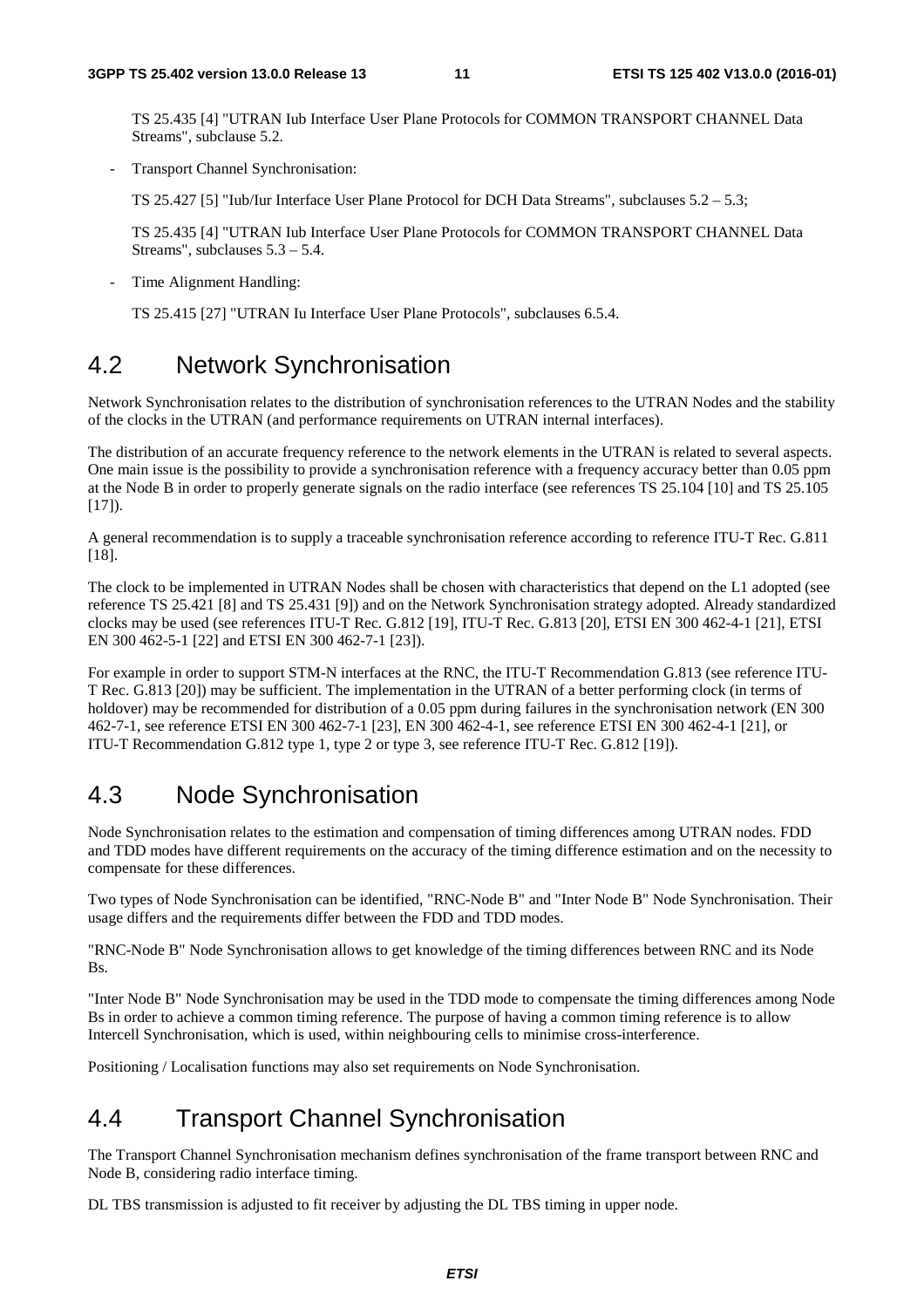## 4.5 Radio Interface Synchronisation

The Radio Interface Synchronisation relates to the timing of the radio frame transmission (either in downlink [FDD] or in both directions [TDD]). FDD and TDD have different mechanisms to determine the exact timing of the radio frame transmission and also different requirements on the accuracy of this timing.

In FDD Radio Interface Synchronisation is necessary to assure that the UE receives radio frames synchronously from different cells, in order to minimise UE buffers.

In TDD Radio Interface Synchronisation refers to the following two aspects:

- Intercell Synchronisation that is used to synchronise radio frames within neighbouring cells in order to minimise cells cross-interference, to allow frame wise hopping mechanisms among cells (e.g. Cell Parameter Cycling according to reference TS 25.223 [12]) and to make procedures involving more cells (e.g. handover) easier and more efficient;
- Timing advance that is used between UE and UTRAN in order to minimise UE-cell interference. In the 1.28 Mcps TDD option, timing advance is provided by uplink synchronisation.

## 4.6 Time Alignment Handling

The Time Alignment Handling procedure over Iu relates to the control of DL transmission timing in the CN nodes in order to minimise the buffer delay in SRNC. This procedure is controlled by SRNC.

## 4.7 Uplink Synchronisation

In 1.28Mpcs TDD Uplink Synchronisation is performed at Layer 1 for PRACH and uplink DPCH. This procedure includes the establishment of UL synchronisation and maintenance of the UL synchronisation.

## 5 Synchronisation Counters and Parameters

This clause defines counters and parameters used in the different UTRAN synchronisation procedures.

| <b>BFN</b> | Node B Frame Number counter. This is the Node B common frame number counter.<br>[FDD-BFN is optionally frequency-locked to a Network synchronisation reference].<br>Range: 04095 frames.                                                                                                                                                                                                                |
|------------|---------------------------------------------------------------------------------------------------------------------------------------------------------------------------------------------------------------------------------------------------------------------------------------------------------------------------------------------------------------------------------------------------------|
| <b>RFN</b> | RNC Frame Number counter. This is the RNC node common frame number counter. RFN<br>is optionally frequency-locked to a Network synchronisation reference.<br>Range: 0  4095 frames.                                                                                                                                                                                                                     |
| <b>SFN</b> | Cell System Frame Number counter. SFN is sent on BCH. SFN is used for paging groups<br>and system information scheduling etc.<br>In FDD SFN = BFN adjusted with $T_{cell}$ .<br>In TDD, if Inter Node B synchronisation port is used, SFN is locked to the BFN (i.e. SFN<br>$mod 256 = BFN mod 256$ .<br>Range: 0  4095 frames.                                                                         |
| <b>CFN</b> | Connection Frame Number (counter). CFN is the frame counter used for the L2/transport<br>channel synchronisation between UE and UTRAN. A CFN value is associated to each TBS<br>and it is passed together with it through the MAC-L1 SAP. CFN provides a common frame<br>reference (at L2) to be used e.g. for synchronised transport channel reconfiguration (see TS<br>25.423 [2] and TS 25.433 [3]). |
|            | The duration of the CFN cycle is longer than the maximum allowed transport delay<br>between MAC and L1 (in UTRAN side, between SRNC and Node B, because the L1<br>functions that handle the transport channel synchronisation are in the Node B).<br>Range: 0255 frames. When used for PCH the range is 04095 frames.                                                                                   |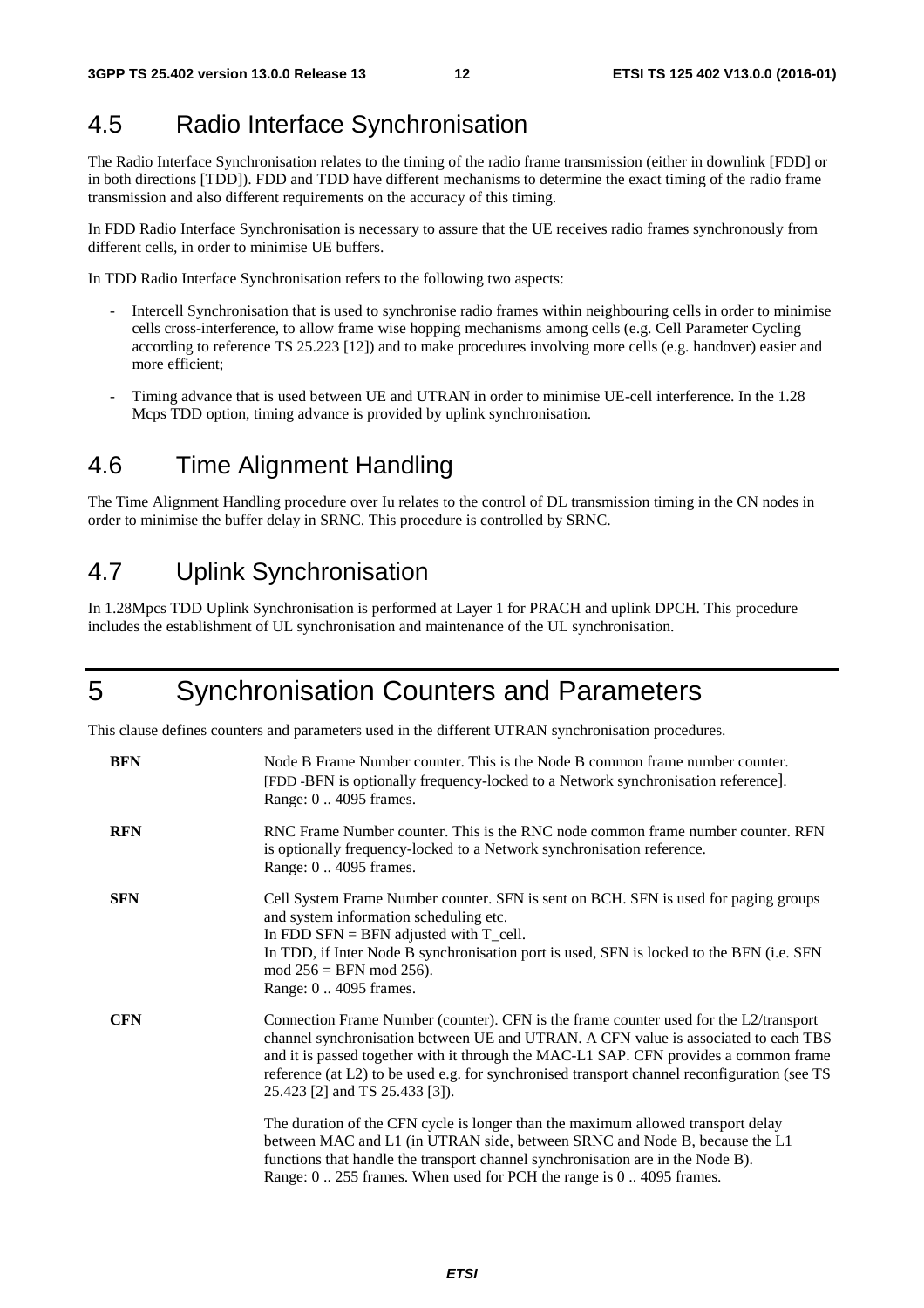| <b>Frame Offset</b> | Frame Offset is a radio link specific L1 parameter used to map the CFN, used in the<br>transport channel, into the SFN that defines the specific radio frame for the transmission on<br>the air interface.                                                                                                                                                                                                                                                                                                                                                                                      |        |  |  |
|---------------------|-------------------------------------------------------------------------------------------------------------------------------------------------------------------------------------------------------------------------------------------------------------------------------------------------------------------------------------------------------------------------------------------------------------------------------------------------------------------------------------------------------------------------------------------------------------------------------------------------|--------|--|--|
|                     | At the L1/L2 interaction, the mapping is performed as:                                                                                                                                                                                                                                                                                                                                                                                                                                                                                                                                          |        |  |  |
|                     | - SFN mod $256 = (CFN + Frame$ Offset) mod 256 (from L2 to L1)                                                                                                                                                                                                                                                                                                                                                                                                                                                                                                                                  | (5.1); |  |  |
|                     | - $CFN = (SFN - Frame Offset) \text{ mod } 256 \text{ (from L1 to L2)}$                                                                                                                                                                                                                                                                                                                                                                                                                                                                                                                         | (5.2). |  |  |
|                     | The resolution of all three parameters is 1 frame. Frame Offset and CFN have the same<br>range $(0255)$ and only the 8 least significant bits of the SFN are used. The operations<br>above are modulo 256.                                                                                                                                                                                                                                                                                                                                                                                      |        |  |  |
|                     | In the UTRAN, the Frame Offset parameter is calculated by the SRNC and provided to the<br>Node B.                                                                                                                                                                                                                                                                                                                                                                                                                                                                                               |        |  |  |
| <b>OFF</b>          | The parameter OFF is calculated by the UE and reported to the UTRAN only when the<br>UTRAN has requested the UE to send this parameter. In the neighbouring cell list, the<br>UTRAN indicates for each cell if the Frame Offset is already known by the UTRAN or<br>shall be measured and reported by the UE.                                                                                                                                                                                                                                                                                   |        |  |  |
|                     | OFF has a resolution of 1 frame and a range of 0255.                                                                                                                                                                                                                                                                                                                                                                                                                                                                                                                                            |        |  |  |
|                     | Five different cases are discerned related to the determination of the OFF value by the UE:                                                                                                                                                                                                                                                                                                                                                                                                                                                                                                     |        |  |  |
|                     | 1. The UE changes from common channel state to dedicated channel state: 1 RL.<br>In this case OFF is zero.                                                                                                                                                                                                                                                                                                                                                                                                                                                                                      |        |  |  |
|                     | 2. [FDD-The UE changes from common channel state to dedicated channel state: several<br>RL's.<br>OFF is in this case defined as being the difference between SFN of the candidate cells<br>and the SFN of the camping cell. Again the UE sets OFF to zero for the cell to which<br>the UE sends an UL RRC message (cell #1). For cells #2 to n, the UE sets OFF to the<br>difference between the SFN of cell#2, n and the SFN of cell#1.<br>This could be seen as if a virtual dedicated physical channel (DPCH) already is aligned<br>with cell #1].                                           |        |  |  |
|                     | 3. The UE adds another RL or moves to another cell in dedicated channel state.<br>OFF is in this case defined as being the time difference between the CFN and the SFN<br>of the cell in which the RL is to be added. In case this difference cannot be measured, a<br>value as in [FDD - TS 25.215[13]] [TDD - TS 25.225 [14]] shall be reported instead.                                                                                                                                                                                                                                      |        |  |  |
|                     | 4. The UE is coming from another RAN and goes to dedicated channel state: 1 RL.<br>This case is identical to case 1).                                                                                                                                                                                                                                                                                                                                                                                                                                                                           |        |  |  |
|                     | 5. [FDD - The UE is coming from another RAN or another frequency in the same RAN<br>and goes to dedicated channel state: several RL's.<br>This case is identical to case 2], with one exception: OFF will not be zero for the cell to<br>which the UE sends an UL RRC message (the measurement information will be<br>received via the CN in this case) but for a reference cell selected by the UE. All other<br>reported OFF values will be relative to the SFN of this selected reference cell].                                                                                             |        |  |  |
| $[FDD - DOFFFDD]$   | The DOFF <sub>FDD</sub> (FDD Default DPCH Offset value) is used to define Frame Offset and Chip<br>Offset at first RL setup. The DOFF <sub>FDD</sub> is used for both the DPCH and the F-DPCH. The<br>resolution should be good enough to spread out load over Iub and load in Node B (based on<br>certain load distributing algorithms). In addition it is used to spread out the location of Pilot<br>Symbol in order to reduce the peak DL power since Pilot symbol is always transmitting at<br>the fixed location within a slot (the largest number of chips for one symbol is 512 chips). |        |  |  |
|                     | The SRNC sends a DOFF <sub>FDD</sub> parameter to the UE when the new RL will make the UE<br>change its state (from Cell_FACH state or other when coming from another RAN) to<br>Cell_DCH state.                                                                                                                                                                                                                                                                                                                                                                                                |        |  |  |

Resolution: 512 chips; Range: 0 .. 599 (< 80 ms).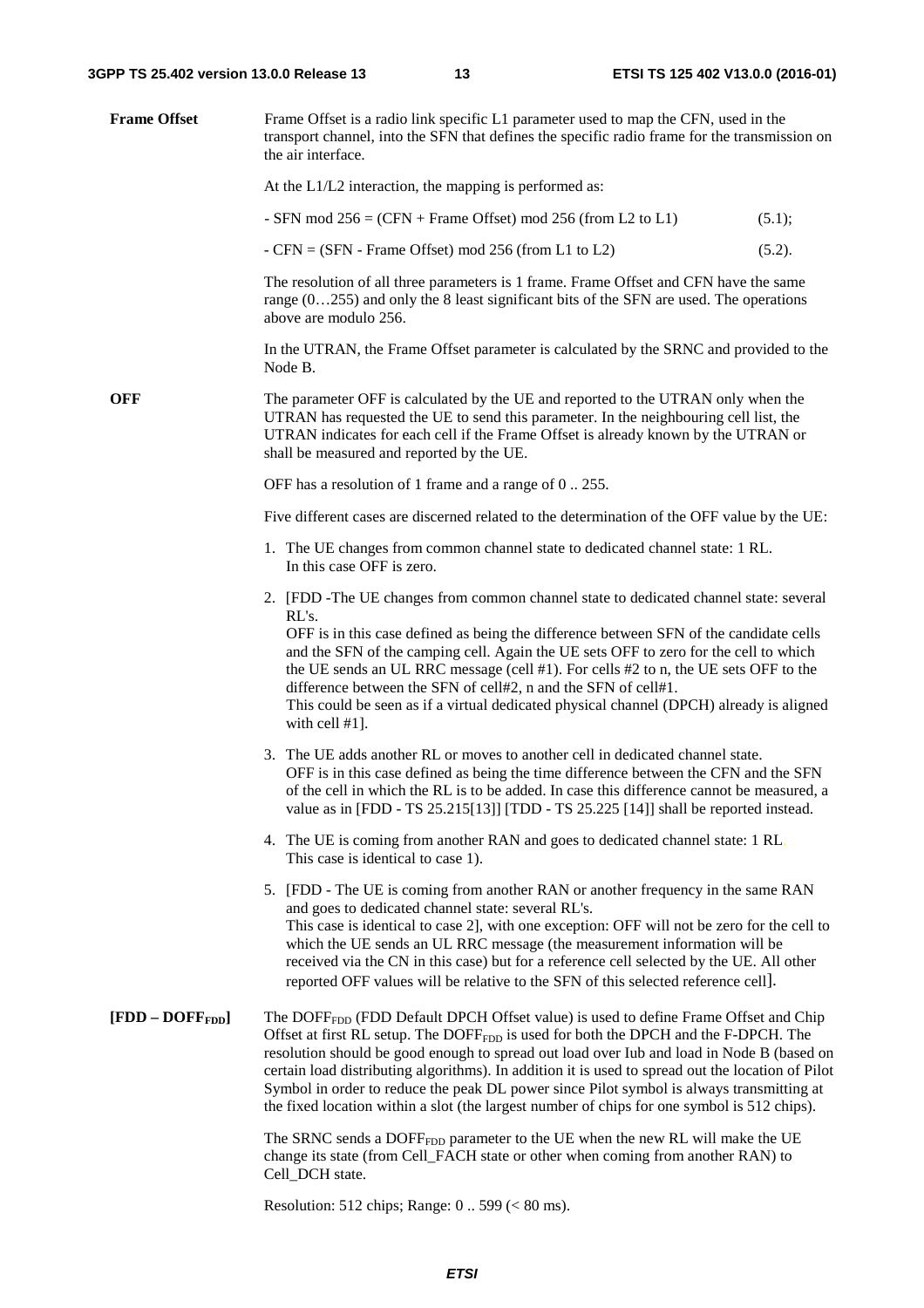**[TDD – DOFFTDD]** The DOFFTDD (TDD Default DPCH Offset value) is used to define Frame Offset at first RL setup, in order to spread out load over /Iur and load in Node B (based on certain load distributing algorithms).

> The SRNC sends a DOFF<sub>TDD</sub> parameter to the UE when the new RL will make the UE change its state (from Cell\_FACH state or other when coming from another RAN) to the Cell DCH state.

Resolution: 1 frame; Range: 0 .. 7 frames.

**[FDD – Chip Offset]** The Chip Offset is used as offset for the DL DPCH or the F-DPCH relative to the PCCPCH timing. The Chip Offset parameter has a resolution of 1 chip and a range of 0 .. 38399 (< 10 ms).

The Chip Offset parameter is calculated by the SRNC and provided to the Node B.

Frame Offset + Chip Offset (sent via NBAP) are in Node B rounded together to closest 256 chip boundary. The 256 chip boundary is used regardless of the used spreading factor, also when the spreading factor is 512. The rounded value (which is calculated in Node B) controls the DL DPCH air-interface timing or the F-DPCH air-interface timing.

The "Frame Offset + Chip Offset" 256 chip boundary rounding rules for Node B to consider for each DL DPCH and each F-DPCH are:

- 1. IF (Frame Offset x 38 400 + Chip Offset) modulo 256 [chips] =  $\{1..127\}$  THEN round (Frame Offset x 38 400 + Chip Offset) modulo 256 frames down to closest 256 chip boundary.
- 2. IF (Frame Offset x  $38\,400 +$ Chip Offset) modulo  $256$  [chips] = {128..255} THEN round (Frame Offset x 38 400 + Chip Offset) modulo 256 frames up to closest 256 chip boundary.
- 3. IF (Frame Offset x 38 400 + Chip Offset) modulo 256 [chips] = 0 THEN "Frame Offset x 38 400 + Chip Offset" is already on a 256 chip boundary.

#### **[FDD – DPCH Frame Offset]**

The DPCH Frame Offset is used as offset for the DL DPCH or the F-DPCH relative to the PCCPCH timing at both the Node B and the UE. The DPCH Frame Offset parameter has a resolution of 256 chips and a range of 0 .. 38144 chips (< 10 ms).

The DPCH Frame Offset is equivalent to Chip Offset rounded to the closest 256 chip boundary. It is calculated by the SRNC and sent to the UE by the SRNC for each radio link in the active set.

The DPCH Frame Offset controls the DL DPCH air-interface timing or the F-DPCH airinterface timing. It enables the DL DPCHs or the F-DPCH for radio links in the Active Set to be received at the UE at approximately the same time, which can then be soft combined during soft handover.

#### **[FDD – S-CCPCH Frame Offset]**

The S-CCPCH Frame Offset is used as offset for the S-CCPCH relative to the P-CCPCH timing of the same cell at the Node B. It may be applied to S-CCPCHs carrying MTCH. The purpose of S-CCPCH Frame Offset is enabling of soft combining of MBMS data at the UE, in particular for the case of long-lived MBMS sessions.

The S-CCPCH Frame Offset can take the values 0, 10, 20 or 40msecs.

**[FDD –Tm]** The reported Tm parameter has a resolution of 1 chip and a range of 0 .. 38399. The Tm shall always be sent by the UE.

Five different cases are discerned related to the determination of the Tm value by the UE:

1. The UE changes from common channel state to dedicated channel state: 1 RL. In this case the Tm will be zero.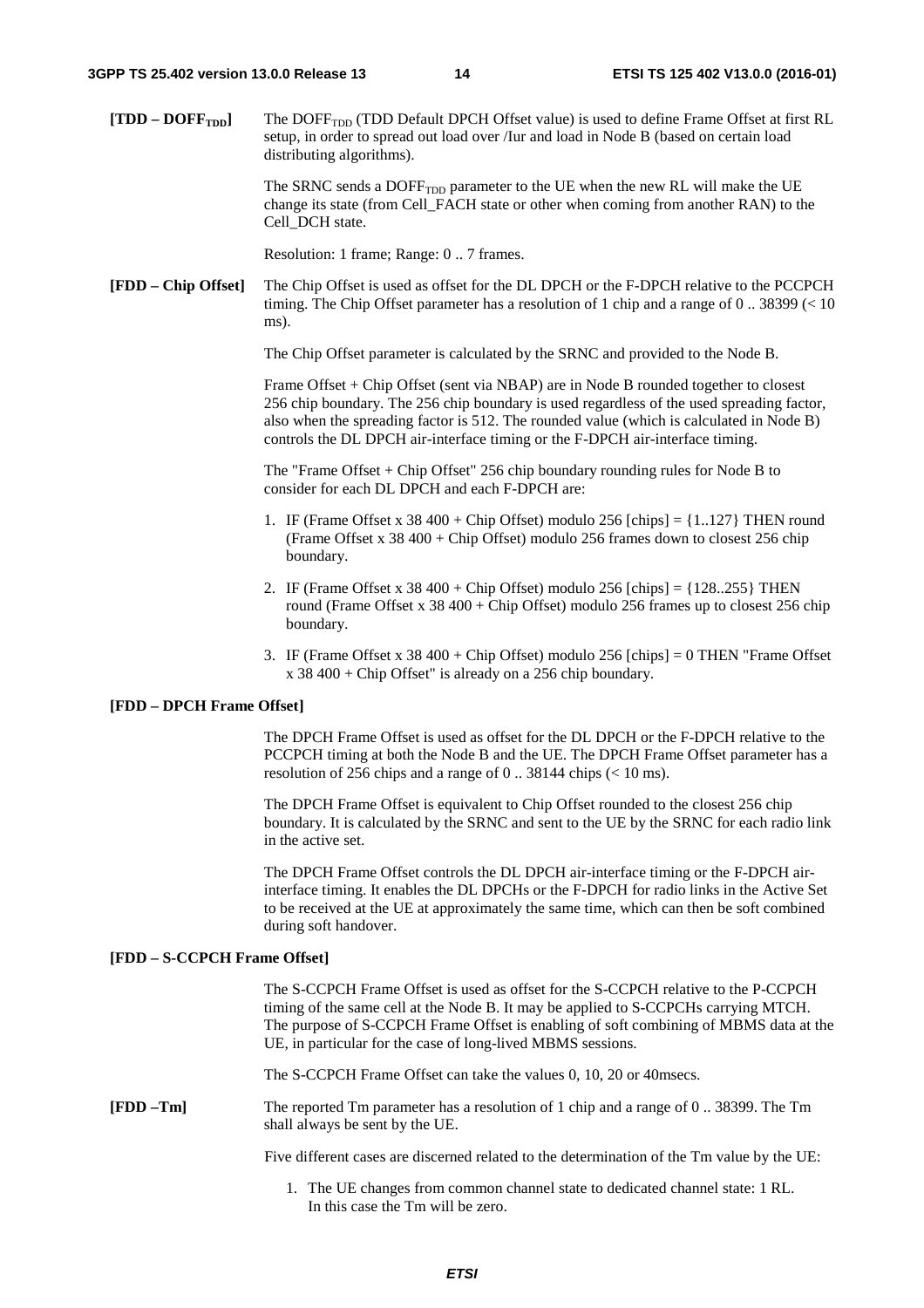|                    | 2. The UE changes from common channel state to dedicated channel state: several<br>RL's.<br>Tm is in this case defined as being the time difference between the received<br>PCCPCH path of the source cell and the received PCCPCH paths of the other target<br>cells. Again the UE sets Tm to zero for the cell to which the UE sends an UL RRC<br>message (cell $#1$ ). For cells $#2$ to n, the UE sets Tm to the time difference of the                                                    |  |  |  |
|--------------------|------------------------------------------------------------------------------------------------------------------------------------------------------------------------------------------------------------------------------------------------------------------------------------------------------------------------------------------------------------------------------------------------------------------------------------------------------------------------------------------------|--|--|--|
|                    | PCCPCH reception timing of cell#2,n from the PCCPCH reception timing of cell#1.<br>3. The UE adds another RL in dedicated channel state (macro-diversity).<br>Tm is in this case defined as being the time difference between " $T_{UETX} - T_o$ " and the<br>earliest received PCCPCH path of the target cell. $T_{\text{UETX}}$ is the time when the UE<br>transmits an uplink DPCCH frame, hence " $T_{UETX} - T_0$ " is the nominal arrival time<br>for the first path of a received DPCH. |  |  |  |
|                    | 4. The UE is coming from another RAN and goes to dedicated channel state: 1 RL.<br>This case is identical to case 1.                                                                                                                                                                                                                                                                                                                                                                           |  |  |  |
|                    | 5. The UE is coming from another RAN or another frequency in the same RAN and<br>goes to dedicated channel state: several RL's.<br>This case is identical to case 2, with one exception: Tm will not be zero for the cell<br>to which the UE sends an UL RRC message (the measurement information will be<br>received via the CN in this case) but for a reference cell selected by the UE. All<br>other reported Tm values will be relative to the timing of the PCCPCH in this cell.         |  |  |  |
| $[FDD - T_{cell}]$ | T_cell represents the Timing delay used for defining the start of SCH, CPICH and the DL<br>Scrambling Code(s) in a cell relative BFN. The main purpose is to avoid having<br>overlapping SCHs in different cells belonging to the same Node B. A SCH burst is<br>256 chips long. SFN in a cell is delayed T_cell relative BFN.                                                                                                                                                                 |  |  |  |
|                    | Resolution: 256 chips. Range: 09 x 256 chips.                                                                                                                                                                                                                                                                                                                                                                                                                                                  |  |  |  |
| T1                 | RNC specific frame number (RFN) that indicates the time when RNC sends the DL NODE<br>SYNCHRONISATION control frame through the SAP to the transport layer.                                                                                                                                                                                                                                                                                                                                    |  |  |  |
|                    | Resolution: 0.125 ms; Range: 0 40959.875 ms.                                                                                                                                                                                                                                                                                                                                                                                                                                                   |  |  |  |
| T2                 | Node B specific frame number (BFN) that indicates the time when Node B receives the<br>correspondent DL NODE SYNCHRONISATION control frame through the SAP from the<br>transport layer.                                                                                                                                                                                                                                                                                                        |  |  |  |
|                    | Resolution: 0.125 ms; Range: 0 40959.875 ms.                                                                                                                                                                                                                                                                                                                                                                                                                                                   |  |  |  |
| T <sub>3</sub>     | Node B specific frame number (BFN) that indicates the time when Node B sends the UL<br>NODE SYNCHRONISATION control frame through the SAP to the transport layer.                                                                                                                                                                                                                                                                                                                              |  |  |  |
|                    | Resolution: 0.125 ms; Range: 0 40959.875 ms.                                                                                                                                                                                                                                                                                                                                                                                                                                                   |  |  |  |
| <b>T4</b>          | RNC specific frame number (RFN) that indicates the time when RNC receives the UL<br>NODE SYNCHRONISATION control frame. Used in RNC locally. Not standardised over<br>Iub.                                                                                                                                                                                                                                                                                                                     |  |  |  |
| <b>TOAWS</b>       | TOAWS (Time of Arrival Window Startpoint) is the window startpoint. DL DATA<br>FRAMES are expected to be received after this window startpoint. TOAWS is defined with<br>a positive value relative Time of Arrival Window Endpoint (TOAWE) (see Figure 10). A<br>data frame arriving before TOAWS gives a TIMING ADJUSTMENT control frame<br>response.<br>The resolution is 1 ms, the range is: $\{0$ CFN length/2 -1 ms $\}$ .                                                                |  |  |  |
| <b>TOAWE</b>       | TOAWE (Time of Arrival Window Endpoint) is the window endpoint. DL DATA<br>FRAMES are expected to be received before this window endpoint (see Figure 10).<br>TOAWE is defined with a positive value relative Latest Time of Arrival (LTOA). A data<br>frame arriving after TOAWE gives a TIMING ADJUSTMENT control frame response.<br>The resolution is 1 ms, the range is: $\{0$ CFN length $-1$ ms $\}$ .                                                                                   |  |  |  |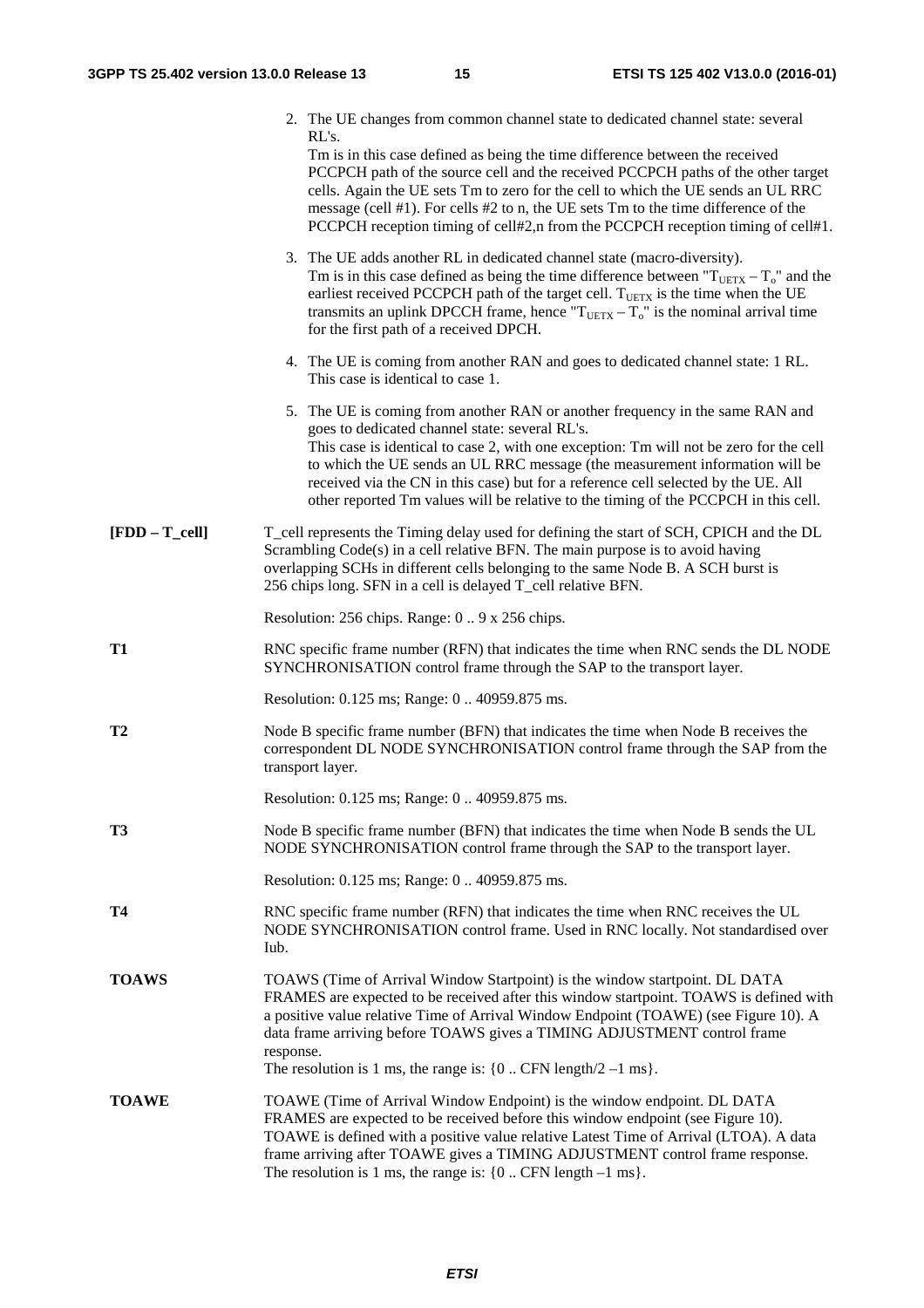| <b>LTOA</b> | LTOA (Latest Time of Arrival) is the latest time instant a Node B can receive a data frame<br>and still be able to process it. Data frames received after LTOA can not be processed<br>(discarded). LTOA is defined internally in Node B to be a processing time before the data<br>frame is sent in air-interface. The processing time (Tproc) could be vendor and service<br>dependent.<br>LTOA is the reference for TOAWE (see Figure 14).                                                                                                                                                                                      |
|-------------|------------------------------------------------------------------------------------------------------------------------------------------------------------------------------------------------------------------------------------------------------------------------------------------------------------------------------------------------------------------------------------------------------------------------------------------------------------------------------------------------------------------------------------------------------------------------------------------------------------------------------------|
| <b>TOA</b>  | TOA (Time of Arrival) is the time difference between the TOAWE and when a data frame<br>is received. A positive TOA means that data frames are received before TOAWE, a<br>negative TOA means that data frames are received after TOAWE. Data frames that are<br>received after TOAWE but before LTOA are processed by Node B.<br>TOA has a resolution of 125 µs. TOA is positive when data frames are received before<br>TOAWE (see Figure 12).<br>The range is: $\{0+CFN \text{ length}/2 -125 \mu s\}.$<br>TOA is negative when data frames are received after TOAWE.<br>The range is: $\{-125 \mu s \dots -CFN \ length/2\}$ . |

## 6 Node Synchronisation

## 6.1 General

By Node Synchronisation it's generally meant the achievement of a common timing reference among different nodes. In UTRAN although a common timing reference among all the nodes could be useful, it is not required. In fact different nodes' counters (RFN and BFN), even if frequency-locked to the same network synchronisation reference, may be not phased aligned (see Figure 2).



#### **Figure 2: Timing of UTRAN counters**

However in order to minimise the transmission delay and the buffering time for the DL transmission on the air interface, it can be useful to estimate the timing differences between RNC and Node Bs, without the need to compensate for the phase differences between RNC's and Node B's counters.

On the other hand the achievement of a common timing reference among Node B's may be used in TDD to support Cell Synchronisation.

For these reasons in UTRAN node synchronisation refers to the following two aspects:

- RNC-Node B Node Synchronisation;
- Inter Node B Node Synchronisation.

## 6.1.1 RNC-Node B Node Synchronisation

The Node Synchronisation between RNC and Node B can be used to find out the timing reference differences between the UTRAN nodes (RFN in RNC and BFN in Node B). The use is mainly for determining good DL and UL offset values for transport channel synchronisation between RNC and their Node B's. Knowledge of timing relationships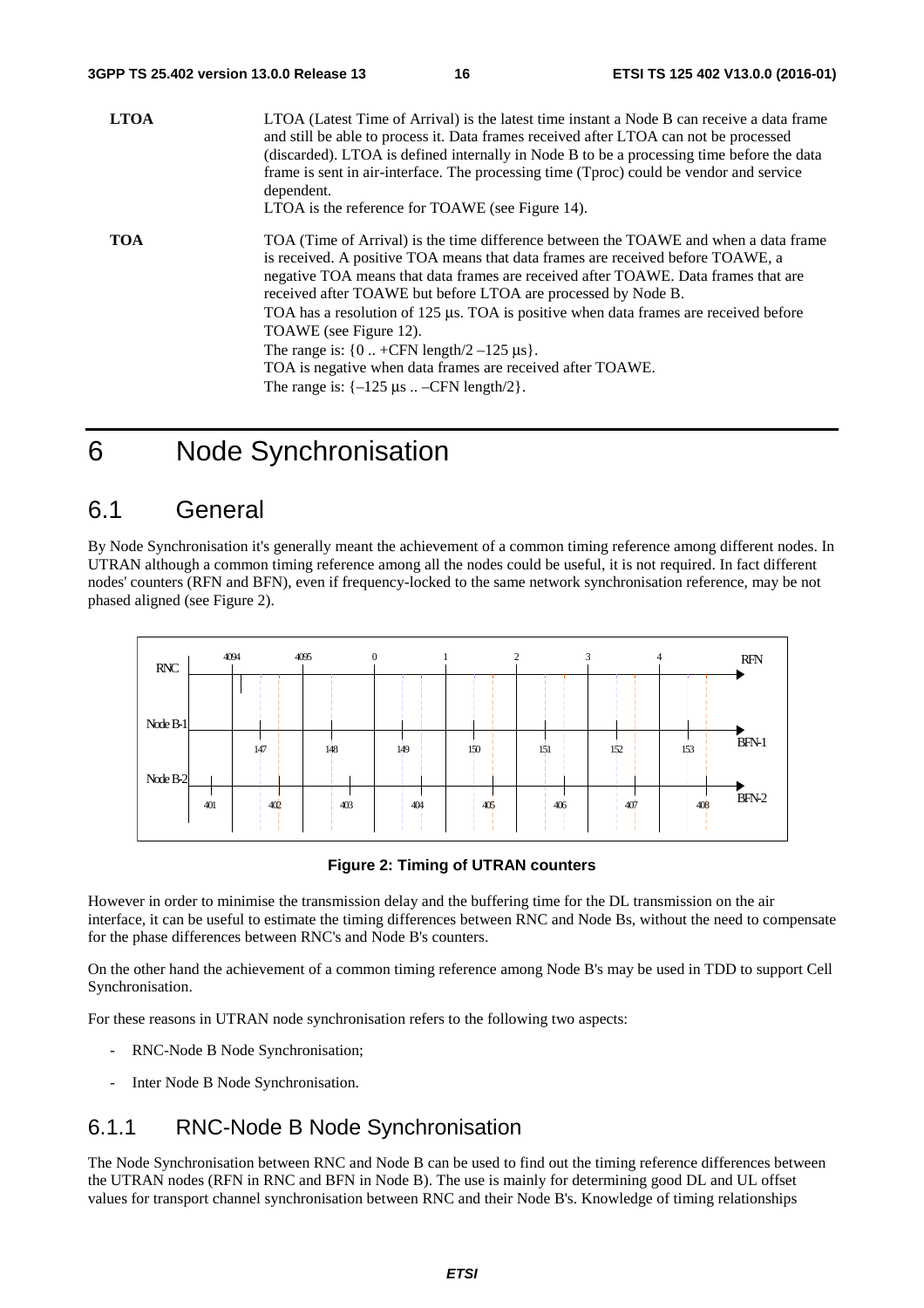between these nodes is based on a measurement procedure called RNC-Node B Node Synchronisation Procedure. The procedure is defined in the user plane protocols for Iub (DCH, DSCH [TDD], HS-DSCH (Type1, enhanced CELL/URA\_PCH operation), and FACH/PCH) and Iur (DCH, HS-DSCH).

When the procedure is used from SRNC over the DCH user plane, it allows finding out the actual round-trip-delay a certain service has (as the NODE SYNCHRONISATION control frames are transferred the same way as the DCH frames).

The procedure may also be carried out over a high priority transport bearer (beneficial when used between CRNC and Node Bs for the RNC-Node B Synchronisation purpose). Measurements of node offsets can be made at start or restart as well as during normal operation to supervise the stability of the nodes.

If an accurate Reference Timing Signal is used, the frequency deviation between nodes will be low, but could occur. If no accurate Reference Timing Signal is available, the local node reference oscillator must be relied upon. Then the RNC-Node B Node Synchronisation procedure can be used as a background process to find out the frequency deviation between nodes.

In the RNC-Node B Node Synchronisation procedure, the RNC sends a DL NODE SYNCHRONISATION control frame to Node B containing the parameter T1. Upon reception of a DL NODE SYNCHRONISATION control frame, the Node B shall respond with UL NODE SYNCHRONISATION Control Frame, indicating T2 and T3, as well as T1 which was indicated in the initiating DL Node Synchronisation control frame (see Figure 3).



#### **Figure 3: RNC-Node B Node Synchronisation**

In case of Node synchronization for HS-DSCH, the DRNC should transparently forward to the Node B a DL NODE SYNCHRONISATION control frame received from the SRNC, and should transparently forward to SRNC the UL NODE SYNCHRONISATION control frame received from the Node B.

In case of macro-diversity with recombining in the DRNC, the DL NODE SYNCHRONISATION control frame is duplicated in the DRNC on the different links, while the UL NODE SYNCHRONISATION control frames received from all the Node B's are forwarded transparently to the SRNC (see Figure 4).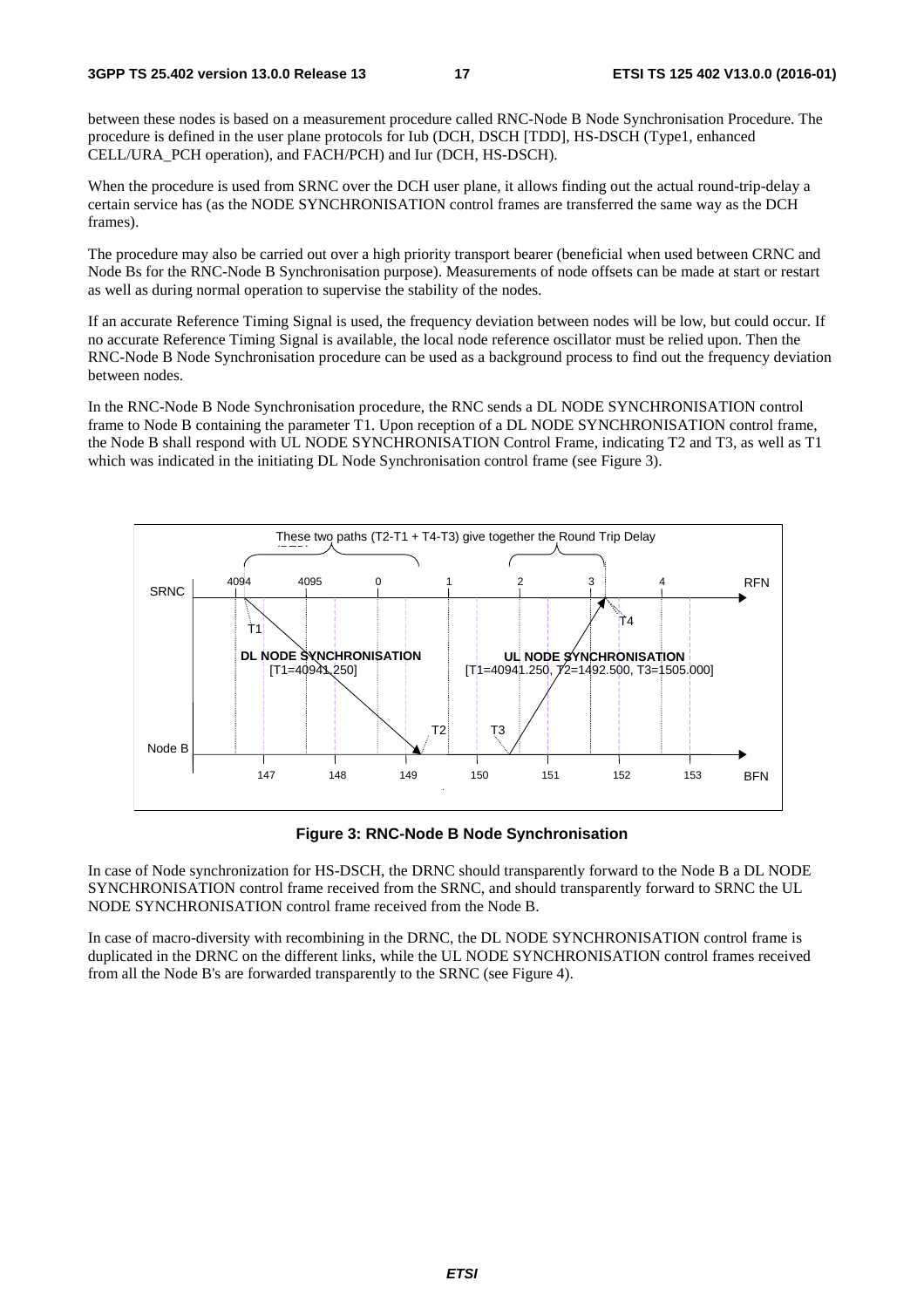

**Figure 4: [FDD - RNC-Node B Node Synchronisation during soft handover with selection/recombining in the DRNC]** 

## 6.1.2 Inter Node B Node Synchronisation

In the FDD mode Inter Node B Node Synchronisation could be reached via the RNC-Node B Node Synchronisation in order to determine inter Node B timing reference relations.

This could be used to determine Inter-cell relationships (considering T\_cell) which can be used in the neighbour cell lists in order to speed up and simplify cell search done by UE at handover.

In TDD Inter Node B Node Synchronisation is used to achieve a common timing reference among Node B's (see Figure 5), that allows to support Intercell Synchronisation.



**Figure 5: Synchronisation of BFNs through TDD Inter Node B Synchronisation** 

In TDD Inter Node B Node Synchronisation may be achieved via a standardised synchronisation port (see subclause 6.1.2.1) that allows to synchronise the Node B to an external reference.

Another option to achieve the Inter Node B Node Synchronisation in a TDD system is the synchronisation of cells or Node Bs via the air interface ([3.84Mcps TDD - see subclause 6.1.2.2], [1.28Mcps TDD - see subclause 6.1.2.3]). This feature is not available for 7.68Mcps TDD.

### 6.1.2.1 TDD Node B Synchronisation Ports

This subclause defines the Node B input and an output synchronisation ports that can be used for Inter Node B Node Synchronisation. These synchronisation ports are optional.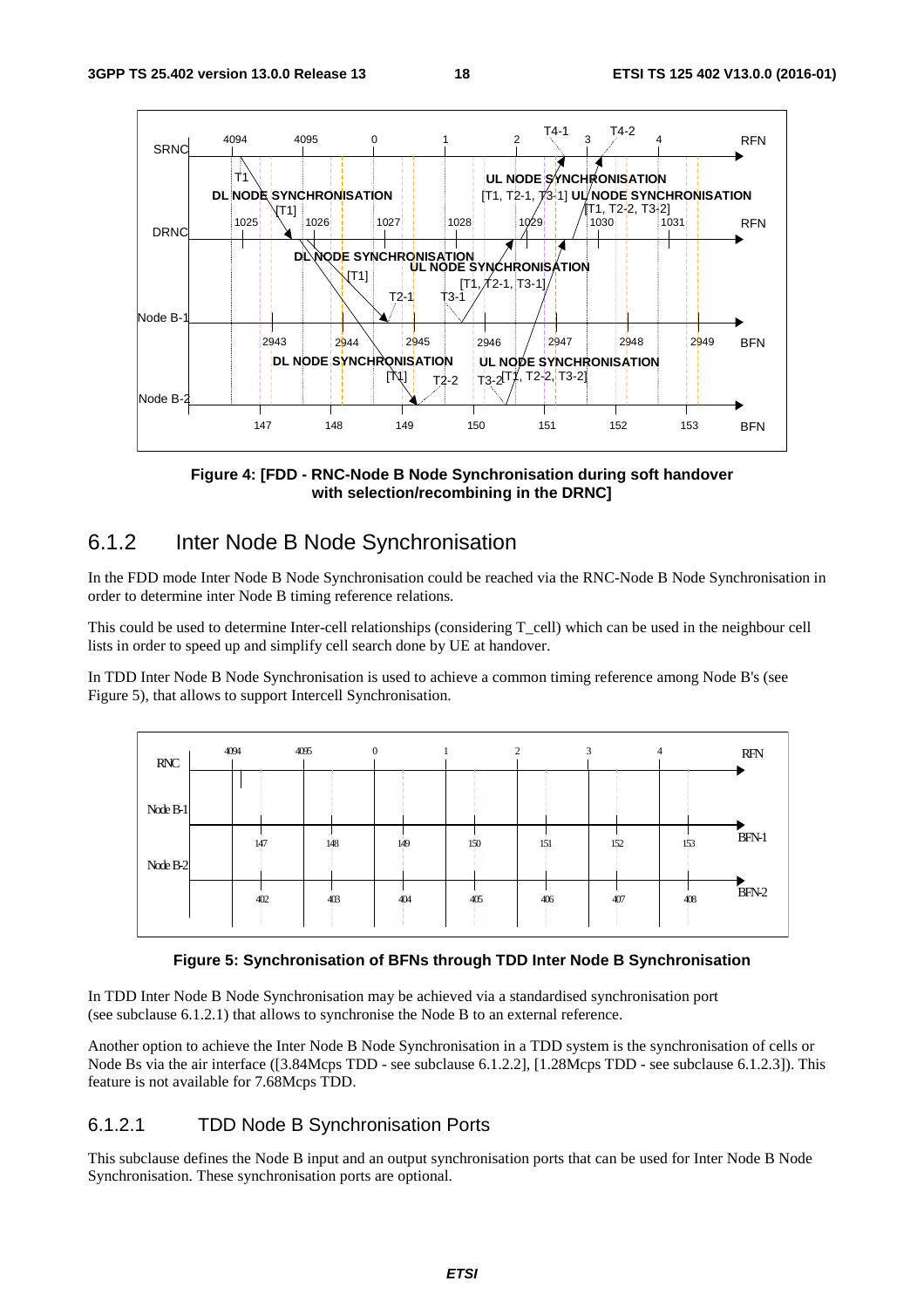The input synchronisation port (SYNC IN) allows the Node B to be synchronised to an external reference (e.g. GPS), while the output synchronisation port (SYNC OUT) allows the Node B to synchronise directly another Node B (see Figure 6).



**Figure 6: Usage of Synchronisation Ports** 

This allows connecting Node B's in a daisy chain configuration, so that a single external reference is enough and all remaining Node B's can be synchronised (e.g. in case of indoor operation).

The Node B starts the synchronisation to the external reference when a valid input synchronisation signal is detected at the input synchronisation port.

If a valid synchronisation signal is detected, the Node B regenerates that signal at its output synchronisation port.

The electrical characteristics of the synchronisation ports shall conform to RS422 TIA/EIA 422 B [6] (output synchronisation port: subclause 4.1; input synchronisation port: subclause 4.2).

The synchronisation signal (illustrated in Figure 7a) is a 100 Hz signal having positive pulses of width between 5 μs and 1 ms, with the following exceptions:

when (SFN mod 256 = 0) and not (SFN mod 4096 = 0), the pulse shall have a width between 2 ms and 3 ms.

This signal establishes the 10 ms frame interval, the 2.56 s multiframe interval, and the 4096 frames SFN period. The start of all frames in the cell of the node B is defined by the falling edge of the pulse. The required accuracy for the phase difference between the start of the 10ms frame interval is defined in TS 25.123 [15]. The time delay from the falling edge of the signal at the SYNC IN port to the start of the transmitted radio frame shall not exceed 500ns.

The start of the 256 frame period is defined by the falling edge of the pulse corresponding to the frames where SFN mod 256 =0 (i.e. of width between 2 ms and 3 ms, or between 4ms and 5 ms, respectively).

The start of the 4096 frame period is defined by the falling edge of the pulse corresponding to the frames where SFN mod  $4096 = 0$  (i.e. of width between 4 ms and 5 ms).

The synchronisation signal at the input port shall have frequency accuracy better than the one of the Node B.

The relative phase difference of the synchronisation signals at the input port of any Node B in the synchronised area shall not exceed 2.5 μs.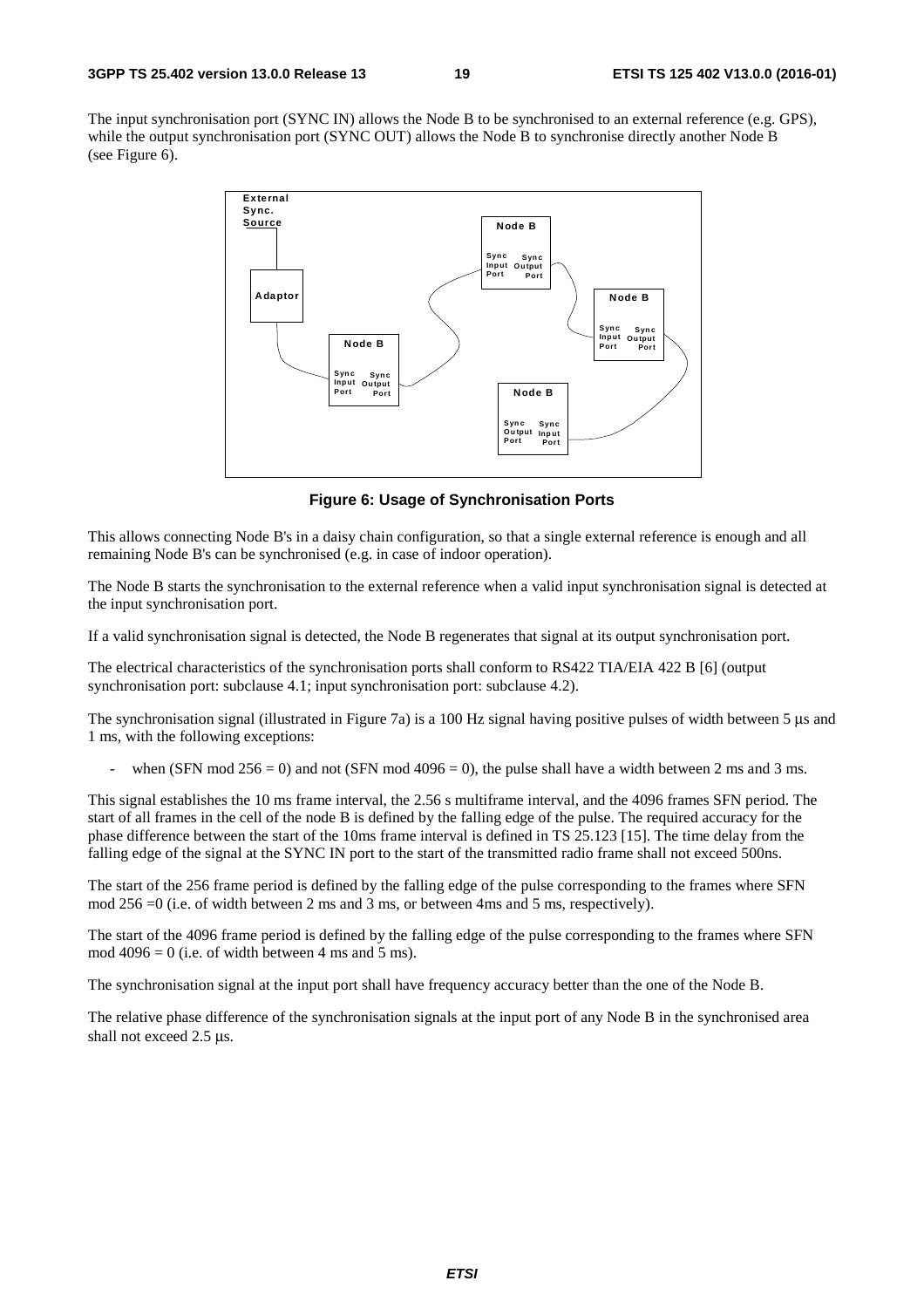

**Figure 7: Synchronisation signal with 256 frames markers (Release 99)** 





#### **Synchronisation by a GPS receiver**

The signal transmitted by a Global Positioning System (GPS) satellite indicates the GPS time that provides an absolute time reference. This makes the GPS receiver suitable for Inter Node B Node Synchronisation.

Inter Node B Node Synchronisation is achieved by relating the synchronisation signal (at the input synchronisation port) to the GPS signal. Since the period of this signal is 2.56 s, this implies that every 6400 frames the start of a 256 frame period coincides with an integer GPS second, i.e. a multiframe shall start when GPS time mod  $64 = 0$ .

In general, at each start of a GPS second indicating the GPS time in seconds, the associated full SFN (the 12 bits value) can be derived as:  $SFN = (GPS time * 100) \text{ mod } 4096$ . If the synchronisation port signal shall be derived from GPS, the special pulses for the 256 frames period and the 4096 frames period shall be present in the synch port signal when SFN mod  $256 = 0$  or SFN mod  $4096 = 0$ , respectively, where the SFN in these equations is linked to the GPS time by the said equation.

#### **Synchronisation by a Galileo receiver**

The signal transmitted by a Galileo receiver indicates the Galileo time that provides an absolute time reference. This makes the Galileo receiver suitable for Inter Node B Node Synchronisation.

A Galileo receiver furthermore ensures integrity with a Time To Alert of 6s. The receiver shall only provide the date t, where  $t = t0 + Dt$ , Dt representing 15s (duration evaluated by the internal clock of the receiver) and t0 being the Galileo date evaluated 15s earlier, if it has not received and alert from the Galileo system between t0 and t. In the following paragraphs, t so calculated is called Galileo time.

Inter Node B Node Synchronisation is achieved by relating the synchronisation signal (at the input synchronisation port) to the Galileo signal. Since the period of this signal is 2.56 s, this implies that every 6400 frames the start of a 256 frame period coincides with an integer Galileo second, i.e. a multiframe shall start when Galileo time mod  $64 = 0$ .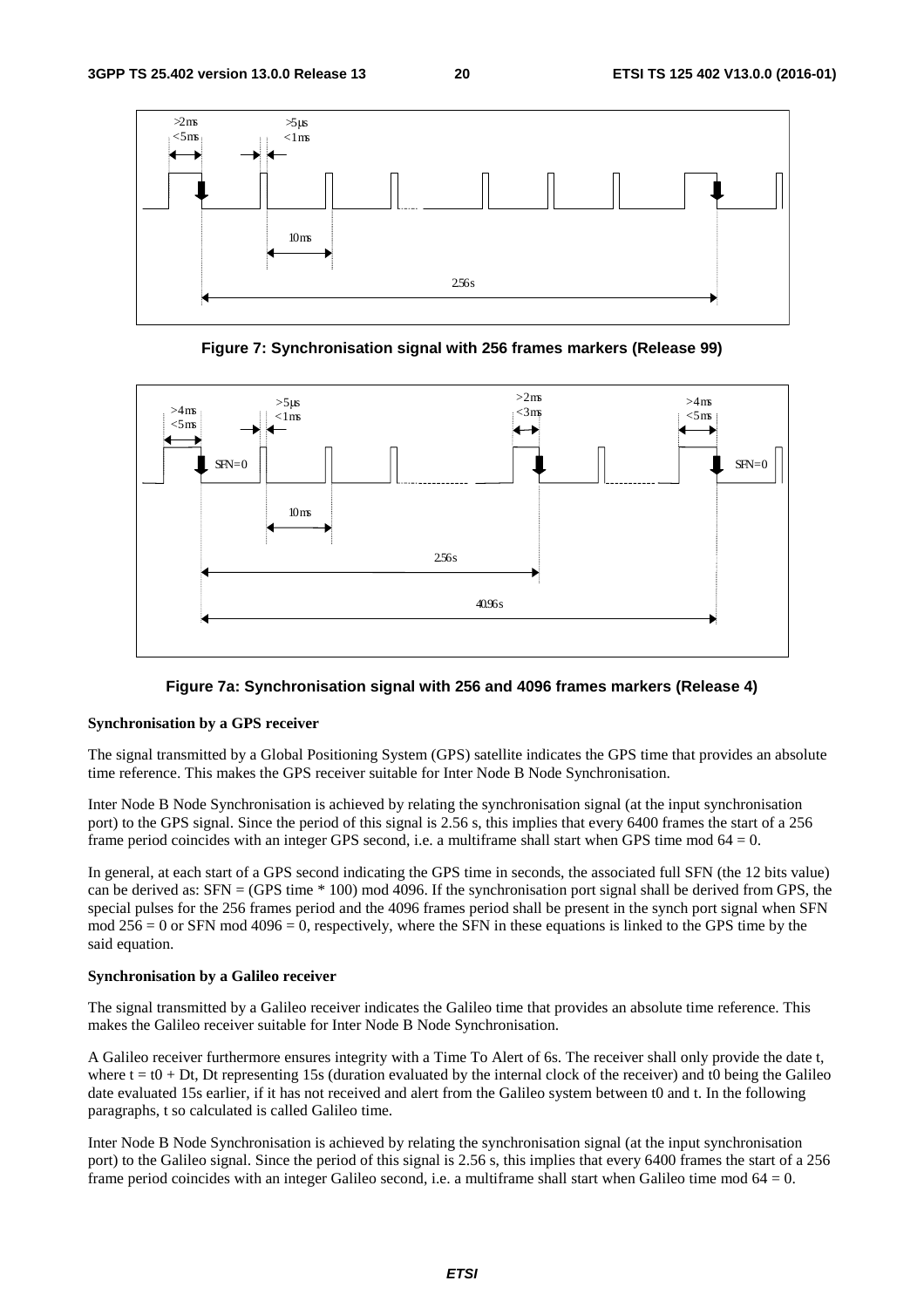In general, at each start of a Galileo second indicating the Galileo time in seconds, the associated full SFN (the 12 bits value) can be derived as: SFN = (Galileo time \* 100) mod 4096. If the synchronisation port signal shall be derived from Galileo, the special pulses for the 256 frames period and the 4096 frames period shall be present in the synch port signal when SFN mod  $256 = 0$  or SFN mod  $4096 = 0$ , respectively, where the SFN in these equations is linked to the Galileo time by the said equation.

#### **Backward compatibility to Release 99**

The Release 4 synchronisation port definition is backward compatible with the Release 99 synchronisation port in the following sense: It is possible to feed a Release 99 Node B with the Release 4 synchronisation port signal. This results from the fact that the Release 4 synchronisation port pulses defined for SFN mod 256 = 0 and those defined for SFN mod 4096 = 0 both meet the pulse width tolerance defined for SFN mod 256 = 0 in Release 99. So the Release 99 Node B will recognise these two classes of Release 4 pulses as valid Release 99 pulses for definition of the 256 frames multiframe start. The Release 99 Node B will, however, ignore the differences between the 256 frames period pulse and the 4096 frames period pulse: The result is the 256 frames multiframe synchronisation as specified for Release 99.

The opposite scenario, however, i.e. connecting a Release 99 synchronisation port signal (without the 4096 frames marker) to a Release 4 Node B, shall be excluded. This would cause confusion for the "synchronisation via radio interface" procedure. The TDD cells in Release 4 shall be either "reference" cells where the SFN is fully synchronised to an external reference, or they shall be "non-reference" without any external, local frame clock reference.

### 6.1.2.2 TDD Inter Node B Node Synchronisation procedure [3.84Mcps TDD]

The Node B synchronisation procedure is an optional procedure based on transmissions of cell synchronisation bursts in predetermined PRACH time slots according to an RNC schedule. Such soundings between neighbouring cells facilitate timing offset measurements by the cells. The measured timing offset values are reported to the RNC for processing. The RNC generates cell timing updates that are transmitted to the Node B and cells for implementation.

The synchronisation procedure has four phases to bring a network into a synchronised operation, the preliminary phase, the frequency acquisition phase, the initial phase and the steady-state phase. The procedure for late entrant cells is slightly different and is described separately.

For synchronisation via the air interface it has to be considered that as long as a cell is not synchronised the cell may interfere the neighbouring cells. This applies especially in case of late entrant cells where first the new cell has to be setup before the synchronisation procedure starts. By this Cell Setup procedure the SCH is already transmitting. The RNC shall therefore disable the downlink time slots on Cell Setup procedure by means of the *Time Slot Status* IE. When the cell synchronisation has been performed the downlink time slots shall be enabled by means of the Cell Reconfiguration procedure.

There should be at least one cell in each RNS which is synchronised by an external reference (e.g. GPS receiver). The RNC evaluates the absolute time thanks to these reference cells.

If the source is a Galileo receiver, the RNC shall only send corrections based on time  $t = t0 + Dt$  with  $Dt = 15s$  (duration evaluated by the RNC"s internal clock), and t0 the date evaluated by the Galileo measurement 15s earlier, if the Galileo receiver has not received alert message between t0 and t.

#### 6.1.2.2.1 Preliminary Phase

- 1) The reference cells, synchronised by an external reference, shall initialise their SFN counter so that the frame with SFN=0 starts on January 6, 1980 at 00:00:00 GMT.
- 2) The RNC has to be informed at which of the cells the external reference clock is connected. Therefore, a 'Reference Clock availability' indicator is added within the RESOURCE STATUS INDICATION message that is sent from the Node B to the RNC when a Local Cell becomes existing at the Node B.
- 3) At Cell Setup a 'Reference SFN offset' may be given to the cells where the reference clock is connected in order to separate the synchronisation bursts from different RNC areas.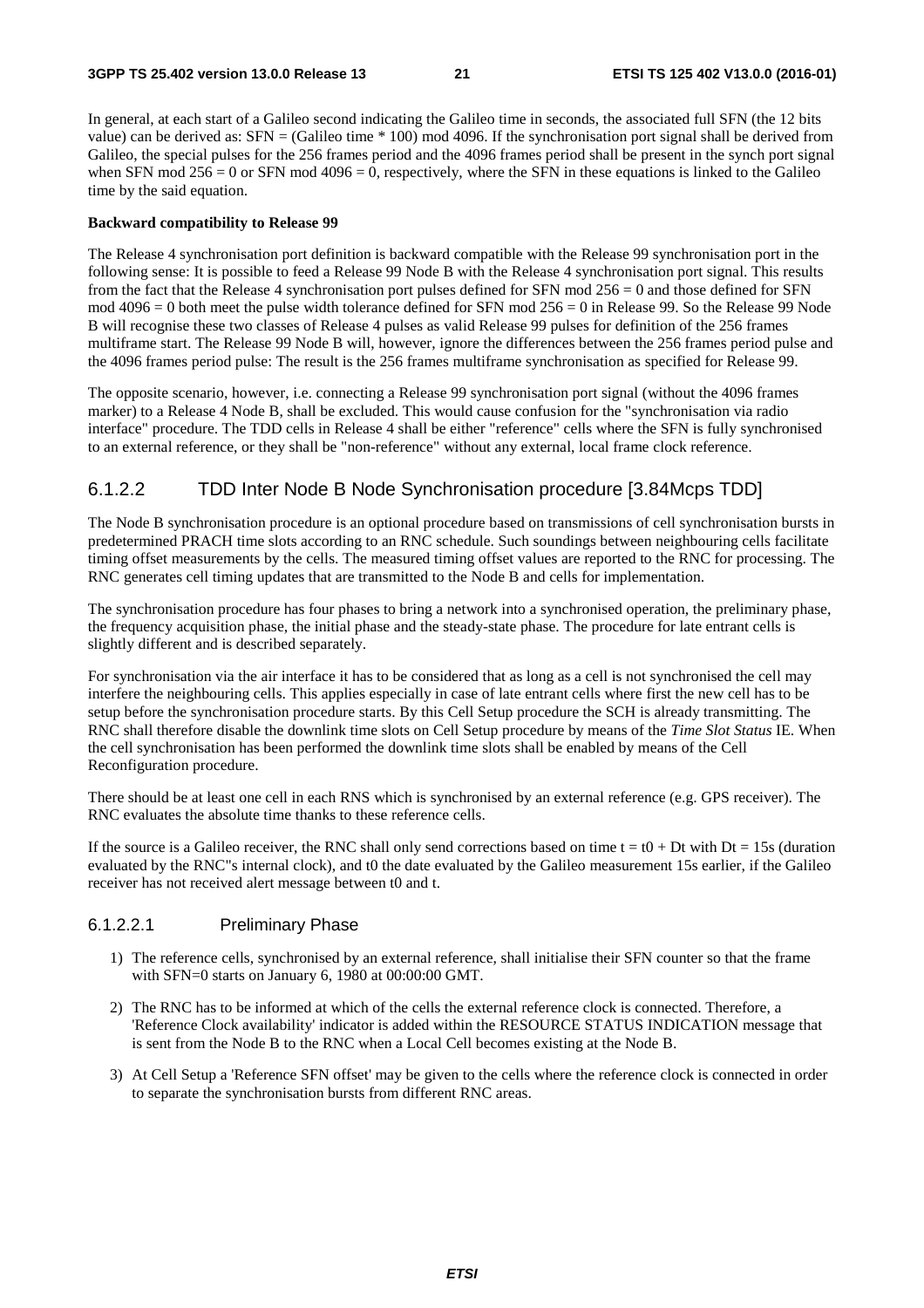- 4) The RNC has to retrieve the reference time from the cells with the reference clock. For the reference time retrieval the DL Transport Channels Synchronisation procedure or the Node Synchronisation procedure on the PCH frame protocol (see TS 25.435 [4]) shall be used. The Node B shall consider the SFN derived from the synchronisation port and the Reference SFN offset given by the RNC.
- 5) Now the RNC proceeds by updating the timing of all the remaining cells in the RNS, instructing them to adjust their clocks. Therefore, first the DL Transport Channels Synchronisation procedure on the PCH frame protocol shall be performed in order to determine the deviation from the reference SFN. The RNC then sends a CELL SYNCHRONISATION ADJUSTMENT REQUEST message to all the cells for SFN update, apart from the one(s) containing the reference clock. The cells shall adjust their SFN and frame timing accordingly.

#### 6.1.2.2.1A Frequency Acquisition Phase

The frequency acquisition phase is used to bring cells of an RNS area to within frequency limits prior to initial synchronisation. No traffic is supported during this phase.

- 1) The cell(s) identified as reference cell, i.e. external reference clock is connected to, shall transmit continuously cell synchronisation bursts in every time slot where possible according to the information's given in the CELL SYNCHRONISATION INITIATION REQUEST message.
- 2) All other cells are considered as unlocked (i.e. not in frequency lock) shall listen for transmission from other cells and perform frequency locking to any transmission received. For setting the parameters within the Node B to listen for transmission from other cells, the CELL SYNCHRONISATION INITIATION REQUEST message is used.
- 3) A cell shall signal completion of frequency acquisition to the RNC, as soon as it has locked its frequency to the received signal, fulfilling the Frequency Stability requirement set in TS 25.105 [17].
- 4) If the cell(s) have received transmission request on instructing the frequency acquisition and the cell(s) have performed frequency locking, the cell(s) shall begin transmitting the specified code for frequency locking of other cells.
- 5) When the RNC has received completion of frequency acquisition signals from all cells the frequency acquisition phase is completed.

#### 6.1.2.2.1B Initial Phase

The procedure for initial synchronisation is used to bring cells of an RNS area into synchronisation at network start up. No traffic is supported during this phase.

- 1) For the synchronisation procedure it is useful to know which cells can 'hear' each other. Therefore, all cells are instructed to transmit their cell synchronisation bursts in turn one after the other. The same cell synchronisation burst code and code offset is used by all cells.
- 2) Each cell shall listen for transmissions from other cells. Each cell shall report the timing and received SIR of successfully detected cell sync bursts to the RNC.
- 3) Upon reception of a CELL SYNCHRONISATION ADJUSTMENT message the cell shall adjust its timing accordingly. The timing adjustment shall be completed before the CELL SYNCHRONISATION ADJUSTMENT RESPONSE message is sent. It shall be implemented by adjusting the timing and/or tuning the clock frequency.
- 4) Steps 1 to 3 are repeated as often as necessary in order to reach the minimum synchronisation accuracy defined in TS 25.224 [16]. This serves the purpose to bring the network into tight synchronisation. The SIR value within the cell sync burst reports is used by the RNC to define the schedule for the steady-state phase. I.e. to define when which cells transmit a cell synchronisation burst and when which cell synchronisation bursts shall be received. Cells which are sufficiently separated can be allowed to send the same cell synchronisation burst at the same time. Cells which are not sufficiently separated have to use different cell synchronisation codes and code offsets for distinctions.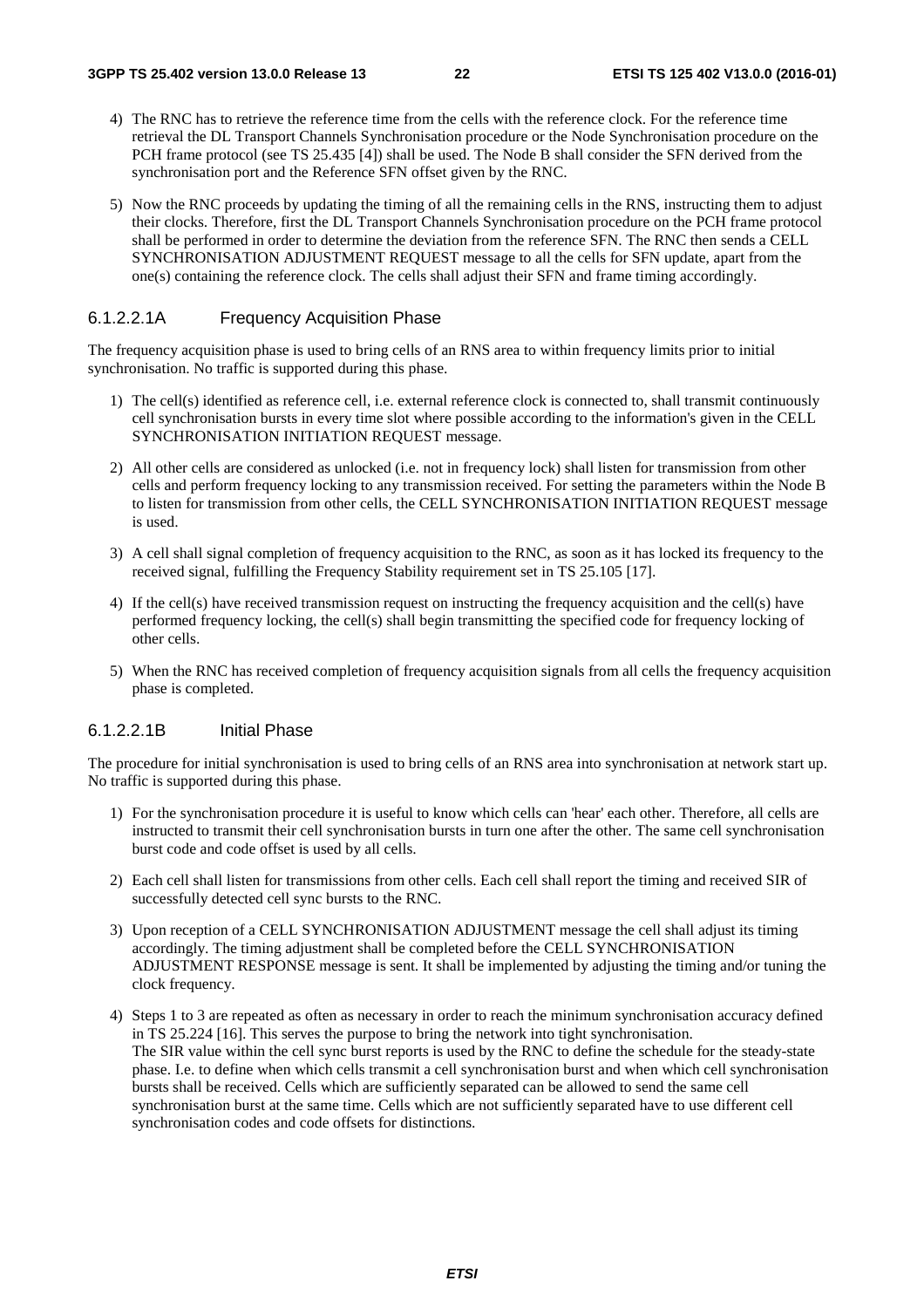### 6.1.2.2.2 Steady-State Phase

The steady-state phase allows cells to reach and/or maintain the required synchronisation accuracy. With the start of the steady-state phase traffic is supported in a cell. The steady-state phase starts with the Cell Synchronisation Reconfiguration procedure (see TS 25.433 [3]) which defines the synchronisation schedule. I.e. each cell gets the information when to transmit a cell synchronisation burst and when the individual cell synchronisation bursts from the neighbouring cells shall be measured.

For definition of the SFN when the cell shall transmit or receive cell synchronisation bursts, the SFN period is divided into cycles that have the same schedule. Within each cycle the Frame numbers for the cell synchronisation bursts are calculated by the number of repetitions per cycle and by an offset. Code and code offset are used to identify the individual cell synchronisation bursts.

- 1) The cell shall transmit a cell synchronisation burst and measure cell synchronisation bursts from neighbouring cells according to the information's given in the CELL SYNCHRONISATION RECONFIGURATION REQUEST message. Reception times for all relevant codes and code offsets shall be reported to the RNC with the CELL SYNCHRONISATION REPORT message.
- 2) Upon determination of an error in timing, the RNC adjusts the cell timing by means of the CELL SYNCHRONISATION ADJUSTMENT message. The timing adjustment shall be started at the beginning of the frame with the SFN given in the command. It shall be completed by the next cell synchronisation slot. Timing adjustments shall be implemented via gradual steps at the beginning of a frame. The whole adjustment shall be implemented with maximum stepsize of one sample per frame.
- 3) Step 1 and 2 continue indefinitely

#### 6.1.2.2.3 Late-Entrant Cells

The scheme for introducing new cells into a synchronised RNS is as follows:

- 1) Late entrant cells (new cells being added without reference clock) or cells recovering from unavailability shall first be roughly synchronised. Therefore, first the DL Transport Channels Synchronisation procedure on the PCH frame protocol shall be performed in order to determine the deviation from the reference SFN. The RNC then sends a CELL SYNCHRONISATION ADJUSTMENT message to the late-entrant cells for SFN update.
- 2) Frequency acquisition of the late entrant cell is started by instructing the late entrant cell first to listen to the regular schedule of cell sync bursts of the surrounding cells. The transmission schedule of the surrounding cells shall be signalled to the late entrant cell within the CELL SYNCHRONISATION INITIATION REQUEST message. Frequency locking is reported using the CELL SYNCHRONISATION REPORT message.
- 3) In addition or instead of a regular schedule a single common cell synchronisation burst is transmitted in parallel by cells which are synchronised in the system and which are preferably the ones surrounding the late-entrant cell. The single cell synchronisation burst is initiated by means of the CELL SYNCHRONISATION INITIATION REQUEST message to the surrounding cells.
- 4) The late entrant cell shall correlate against the cell synchronisation burst according to the measurement information within the CELL SYNCHRONISATION INITIATION REQUEST message. The reception window shall be +/- 3 frames around the SFN frame given in the measurement information. The late entrant cell shall take the earliest reception as the timing of the system and adjusts its own timing and SFN number accordingly.
- 5) Thereafter, the late entrant cell shall start regular measurements after the reception of a CELL SYNCHRONISATION RECONFIGURATION REQUEST message and it shall report the timing of the measured cell synchronisation bursts to the RNC. In turn, the late entrant cell receives its own schedules for synchronisation transmissions and receptions and enters the steady-state phase.

### 6.1.2.3 TDD Inter Node B Node Synchronisation procedure [1.28Mcps TDD]

The Node B synchronization procedure for 1.28 Mcps TDD is an optional procedure based on the usage of the transmissions of the DwPCH to achieve Node B synchronisation over the air.

The main difference to the corresponding procedure for 3.84 Mcps TDD is the use of the DwPCH instead of the PRACH for synchronisation burst transmission and reception.

In addition, some extensions for the Steady State phase compared to the 3.84Mcps TDD solution have been specified: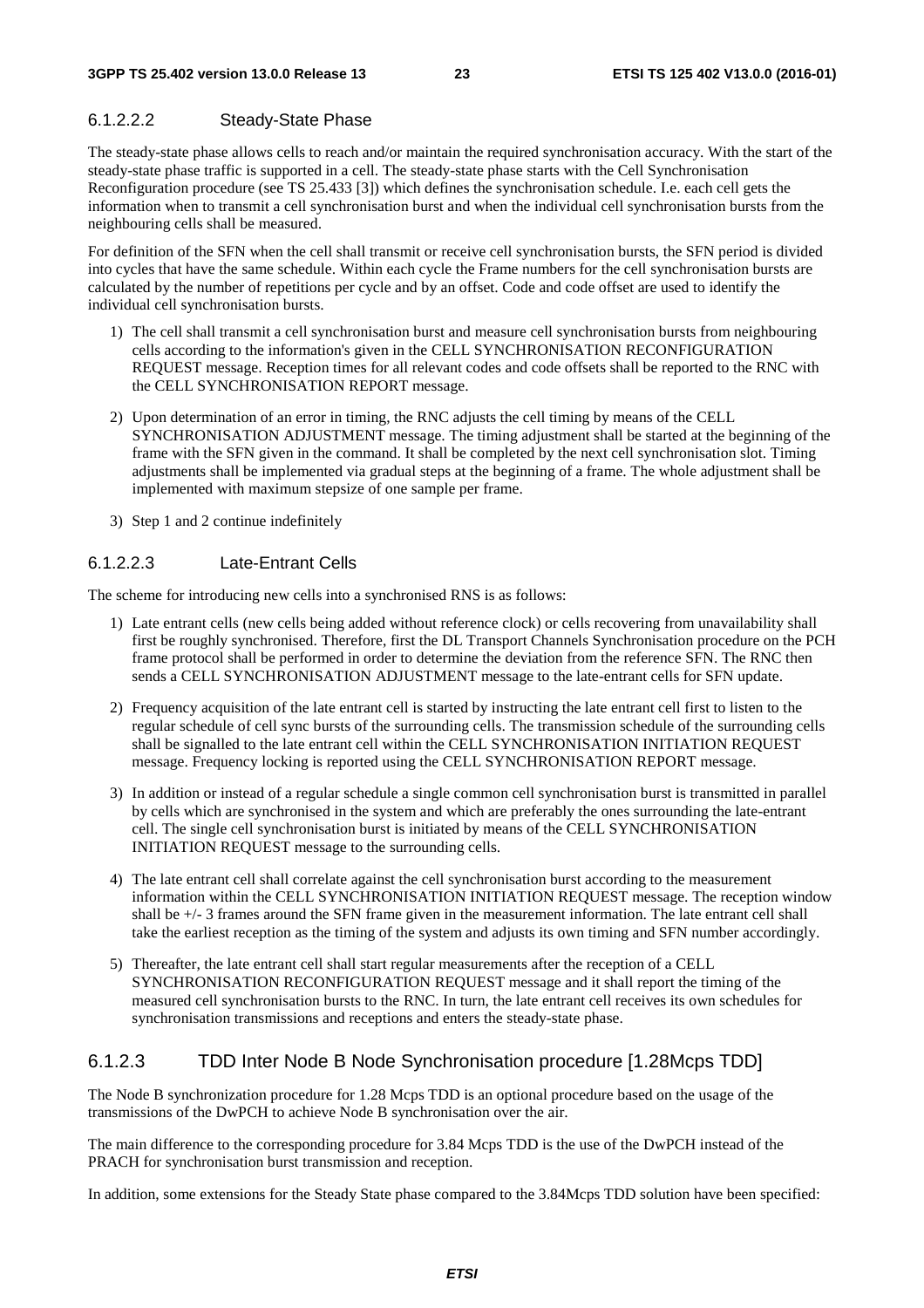- The ability to perform averaging of correlation results of several received SYNC\_DL codes within a Synchronisation Cycle;
- The ability of the cell to perform self-adjustment of the timing based on measurements, and to report the accumulated adjustments to the RNC.

The synchronization procedure has three phases to bring a network into a synchronized operation, the preliminary phase, the initial phase and the steady-state phase. In addition there is a procedure for late entrant cells.

For synchronisation via the air interface it has to be considered that as long as a cell is not synchronised the cell may interfere the neighbouring cells. This applies especially in case of late entrant cells where first the new cell has to be setup before the synchronisation procedure starts. The RNC shall therefore disable the downlink time slots on Cell Setup procedure by means of the *Time Slot Status* IE. When the cell synchronisation has been performed the downlink time slots shall be enabled by means of the Cell Reconfiguration procedure.

There should be at least one cell in each RNS which is synchronised by an external reference (e.g. GPS receiver). The RNC evaluates the absolute time thanks to these "master cells".

If the source is a Galileo receiver, the RNC shall only send corrections based on time  $t = t0 + Dt$  with Dt = 15s (duration evaluated by the RNC"s internal clock), and t0 the date evaluated by the Galileo measurement 15s earlier, if the Galileo receiver has not received alert message between t0 and t.

### 6.1.2.3.1 Preliminary Phase

- 1) The "master cells", synchronised by an external reference, shall initialise their SFN counter so that the frame with SFN=0 starts on January 6, 1980 at 00:00:00 GMT.
- 2) The RNC has to be informed which of the cells are master cells. Therefore, a "Reference Clock availability" indicator is added within the RESOURCE STATUS INDICATION message that is sent from the Node B to the RNC when a Local Cell becomes existing at the Node B.
- 3) At Cell Setup a "Reference SFN offset" may be given to the cells where the reference clock is connected in order to separate the synchronisation bursts from different RNC areas.
- 4) The RNC has to retrieve the reference time from the cells with reference clock. For the reference time retrieval the DL Transport Channels Synchronisation procedure or the Node Synchronisation procedure on the PCH frame protocol (see TS 25.435 [4]) shall be used. The Node B shall consider the SFN derived from the synchronisation port and the Reference SFN offset given by the RNC.
- 5) Now the RNC proceeds by updating the timing of all the remaining cells in the RNS, instructing them to adjust their clocks. Therefore, first the DL Transport Channels Synchronisation procedure or the Node Synchronisation procedure on the PCH frame protocol shall be performed in order to determine the deviation from the reference SFN. The RNC then sends a CELL SYNCHRONISATION ADJUSTMENT REQUEST message to all the cells for SFN update, apart from the one(s) containing the reference clock. The cells shall adjust their SFN and frame timing accordingly.

### 6.1.2.3.2 Initial Phase

The procedure for initial synchronization is used to bring cells of an RNS area into synchronization at a network start up. No traffic is supported during this phase:

- 1) For the synchronisation procedure it is useful to know which cells can "hear" each other. Therefore, all cells are instructed to transmit their SYNC\_DL Codes one-at-a-time.
- 2) Each cell shall listen to transmissions from other cells based on RNC schedule for initial synchronisation. The SYNC\_DL sequence is transmitted continuously throughout each radio frame period. Each cell shall report the timing and received S/(N+I) of successfully detected SYNC\_DL codes to the RNC.
- 3) Upon reception of a CELL SYNCHRONISATION ADJUSTMENT message the cell shall adjust its timing accordingly. The timing adjustment shall be completed before the CELL SYNCHRONISATION ADJUSTMENT RESPONSE message is sent. It shall be implemented by adjusting the timing and/or tuning the clock frequency.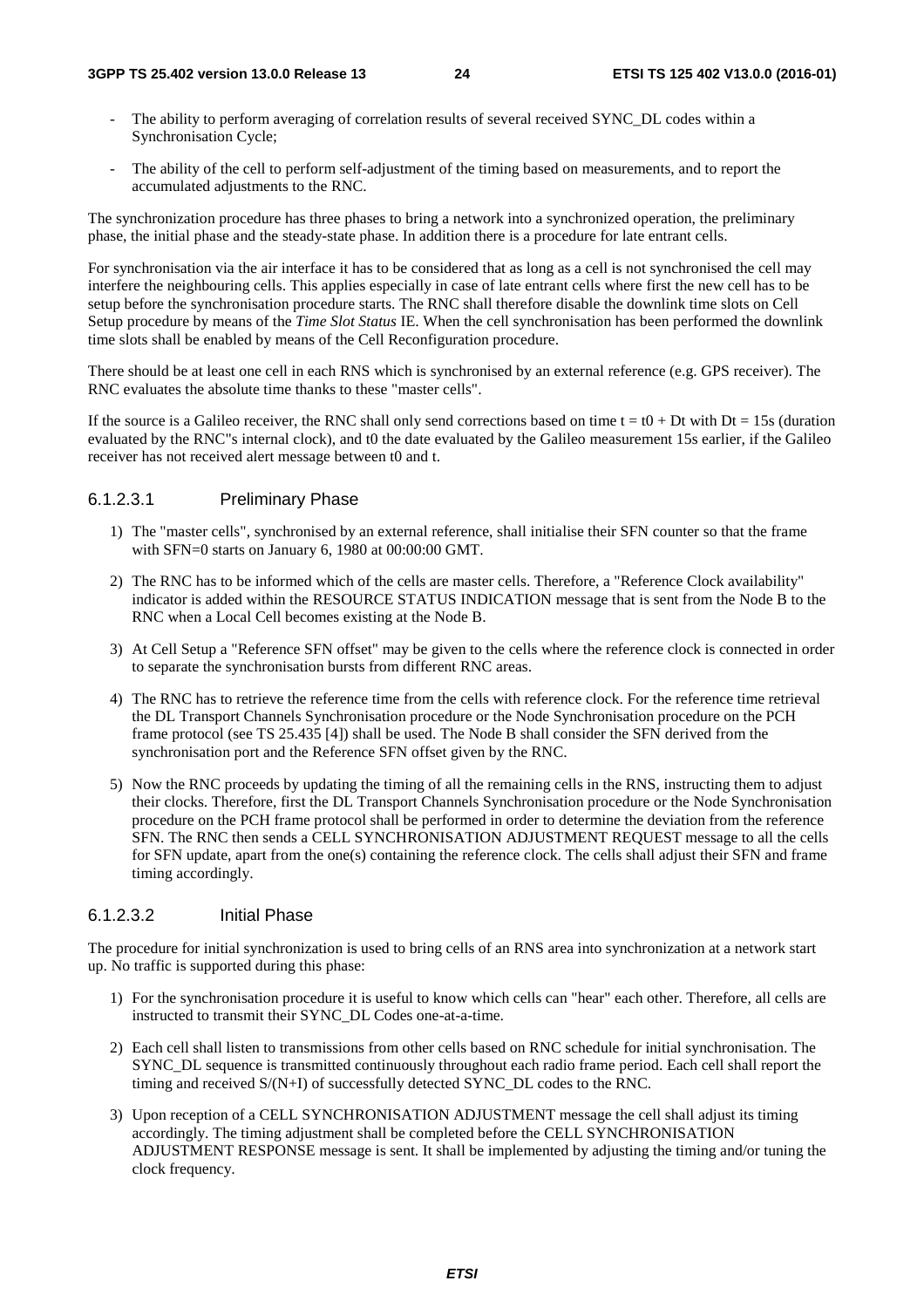4) Steps 1 to 3 are repeated as often as necessary in order to reach the minimum synchronisation accuracy defined in TS 25.224 [16]. This serves the purpose to bring the network into tight synchronisation. The rapid updates allow the correction of the clock frequencies as well as the clock timings to be adjusted in a short timeframe. This rapidly brings the network into tight synchronization. The S/(N+I) values are used to define the schedule for the steady-state phase. Cells which are sufficiently separated or use different frequency bands can be allowed to send the same SYNC\_DL code at the same time. Cells which are not sufficiently separated have to use different SYNC\_DL codes for distinctions.

### 6.1.2.3.3 Steady-State Phase

The steady-state phase allows the system to reach or maintain the required synchronization accuracy. There is a "basic method", and there are extensions which may be required under adverse circumstances, to achieve reliable measurements of SYNC\_DL codes from neighbour cells, and to achieve immediate, fast timing corrections while reducing the Iub interface signalling load.

#### 6.1.2.3.3.1 Basic method

With the start of the steady-state phase traffic is supported in a cell. The steady-state phase starts with the Cell Synchronisation Reconfiguration procedure (see TS 25.433 [3]) which defines the synchronisation schedule. I.e. each cell gets the information when to transmit a SYNC\_DL code and when the individual SYNC\_DL codes from the neighbouring cells shall be measured.

For definition of the "Synchronisation Frames", i.e. the SFNs when the cell shall transmit or receive SYNC\_DL codes, the SFN period is divided into Synchronisation Cycles that include the same number of Synchronisation Frames. The interval from one Synchronisation Frame to the next is called a Repetition Period. Each Synchronisation Cycle has the same transmit and receive schedule.

To be specific, the SFNs which are used as Synchronisation Frames are calculated from the "Number of cycles per SFN period" and the "Number of Repetitions per Cycle" as follows (where Repetition Period may be a non-integer number):

Cycle length: 4096 / value of the IE "Number of cycles per SFN period"

Repetition period: Cycle length / value of IE "Number of repetitions per cycle period"

Synchronisation Frame SFN = floor  $((k-1) * Cycle length + (i-1) * Repetition period)$ 

 $k = \{1, 2, 3, ...$  Number of cycle per SFN period  $\}$  = cycle counter

 $i = \{1, 2, 3, \dots$  Number of repetitions within cycle period  $\}$  = Repetition counter

This provides the set of Synchronisation Frames SFN within the SFN period or 4096 frames. Then the procedure works as follows:

- 1) Each of the cells transmits its own predetermined SYNC\_DL sequence on the DwPCH and receives the specific SYNC\_DL code of neighbouring cells according to the information given in the CELL SYNCHRONISATION RECONFIGURATION REQUEST message. All cells shall report the reception timing for each specific SYNC\_DL code to the RNC with the CELL SYNCHRONISATION REPORT message.
- 2) Upon determination of an error in timing, the RNC adjusts the cell timing by means of the CELL SYNCHRONISATION ADJUSTMENT message. The timing adjustment shall be started at the beginning of the frame with the SFN given in the command. It shall be completed by the next cell synchronisation slot. Timing adjustments shall be implemented via gradual steps at the beginning of a frame. The whole adjustment shall be implemented with maximum stepsize of one sample per frame.
- 3) Steps 1 and 2 continue indefinitely.

#### 6.1.2.3.3.2 Extended method

The following extensions of the basic scheme are available: Averaging of measurements, and self-adjustment of the radio interface timing.

1) **Averaging of measurements:** For increasing the S/(N+I) values of measured SYNC\_DL codes, it shall be possible for a cell to apply an averaging of SYNC\_DL codes received from the same neighbouring cell, before deriving the receive timing from the correlation result (During the averaging period, the timing in the neighbouring cells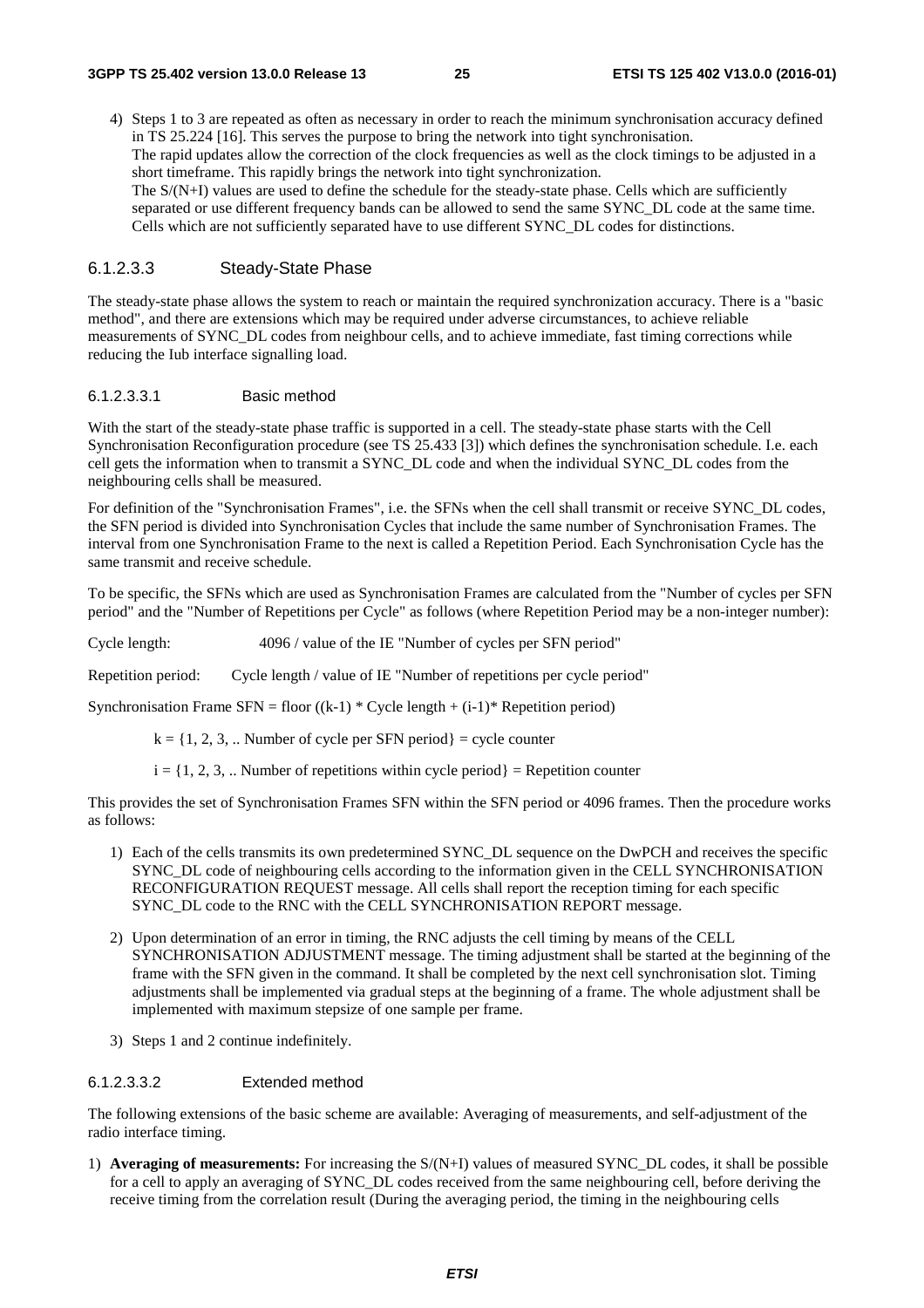transmitting the SYNC\_DL codes should be 'frozen' in order to avoid 'blurring' of the averaged measurements). This optional averaging is supported by subdividing the Synchronisation Cycles into a number of "Subcycles" where in each Subcycle, a full set of SYNC\_DL samples is received, and by averaging over the subcycles, such that at the end of a Synchronisation Cycle a full set of timing deviation measurements with improved S/(N+I) is available. The number of subcycles is configured by the CRNC.

This introduction of "Subcycles" implies a change in the equations how to calculate the Synchronisation Frames SFN: The *Number of subcycles per cycle period* IE is taken into account as follows:

Cycle length: 4096 / value of the IE "Number of cycles per SFN period"

Subcycle length: Cycle length / value of IE "Number of subcycles per cycle period"

Repetition period: Subcycle length / value of IE "Number of repetitions per subcycle period"

Synchronisation Frame SFN = floor  $((k-1) * Cycle length + (I-1) * Repetition period)$ 

 $k = \{1, 2, 3, \dots$  Number of cycle per SFN period $\}$  = cycle counter

- $j = \{1, 2, 3, \dots$  Number of subcycles per cycle = subcycle counter
- $I = \{1, 2, 3, \dots$  Number of repetitions within cycle period  $\}$  = Repetition counter

This provides the set of Synchronisation Frames SFN within the SFN period of 4096 frames.

NOTE 1: Subcycle length and Repetiton period can have non-integer values.

NOTE 2: If the number of subcycles per cycle is set to unity, the "subcycles" are identical to the "cycles", and no averaging occurs.

At the end of each Cycle, a full set of Time of Arrival measurements is available, with or without averaging. So these measurements can be further processed as in the basic method.

2) **Self-adjustment of the radio interface timing**: It should be possible for the RNC to allow the Node B to perform a timing correction based on its own measurements autonomously without requiring the RNC to calculate the amount of timing correction. This reduces the amount of Iub interface signalling while allowing for fast corrections of timing deviations. – So the RNC shall indicate the possibility of self-adjustment, by including a *Propagation Delay Compensation* IE into the CELL SYNCHRONISATION RECONFIGURATION message, in addition to the SYNC\_DL code to measure. Whenever this optional IE is present, the Node B should use the respective SYNC\_DL measurement (after potential averaging) to perform the self-adjustment at the end of a Synchronisation Cycle. – Whenever this IE is not present, no self-adjustment shall be performed. – In each measurement report where the Node B reports the measured Time of Arrival values, the Node B shall also include the accumulated phase adjustments since the last measurement report to the RNC for surveillance purposes.

### 6.1.2.3.4 Late-Entrant Cells

The scheme for introducing new cells into a synchronized RNS is as follows:

- 1) Late-entrant cells (new cells being added without reference clock) or cells recovering from unavailability shall first be roughly synchronised via Iub interface messages. Therefore, first the DL Transport Channels Synchronisation procedure or the Node Synchronisation procedure on the PCH frame protocol shall be performed in order to determine the deviation from the reference SFN. The RNC then sends a CELL SYNCHRONISATION ADJUSTMENT message to the late-entrant cells for SFN update.
- 2) The RNC should tell the late-entrant which SYNC\_DL codes and carrier frequencies to listen for, corresponding to its neighbour cells signalled within the CELL SYNCHRONISATION RECONFIGURATION REQUEST message.
- 3) The late entrant then reports the timing of the SYNC\_DL codes using the CELL SYNCHRONISATION REPORT message. The RNC knows the location of all cells and therefore should be able to compute a timing adjustment for the late-entrant that takes into account the expected propagation delays between the late-entrant and its neighbouring cells The RNC adjusts the cell and the cycle is repeated until the RNC is satisfied that the cell"s timing accuracy fulfils the requirements to be allowed to enter the Steady State phase.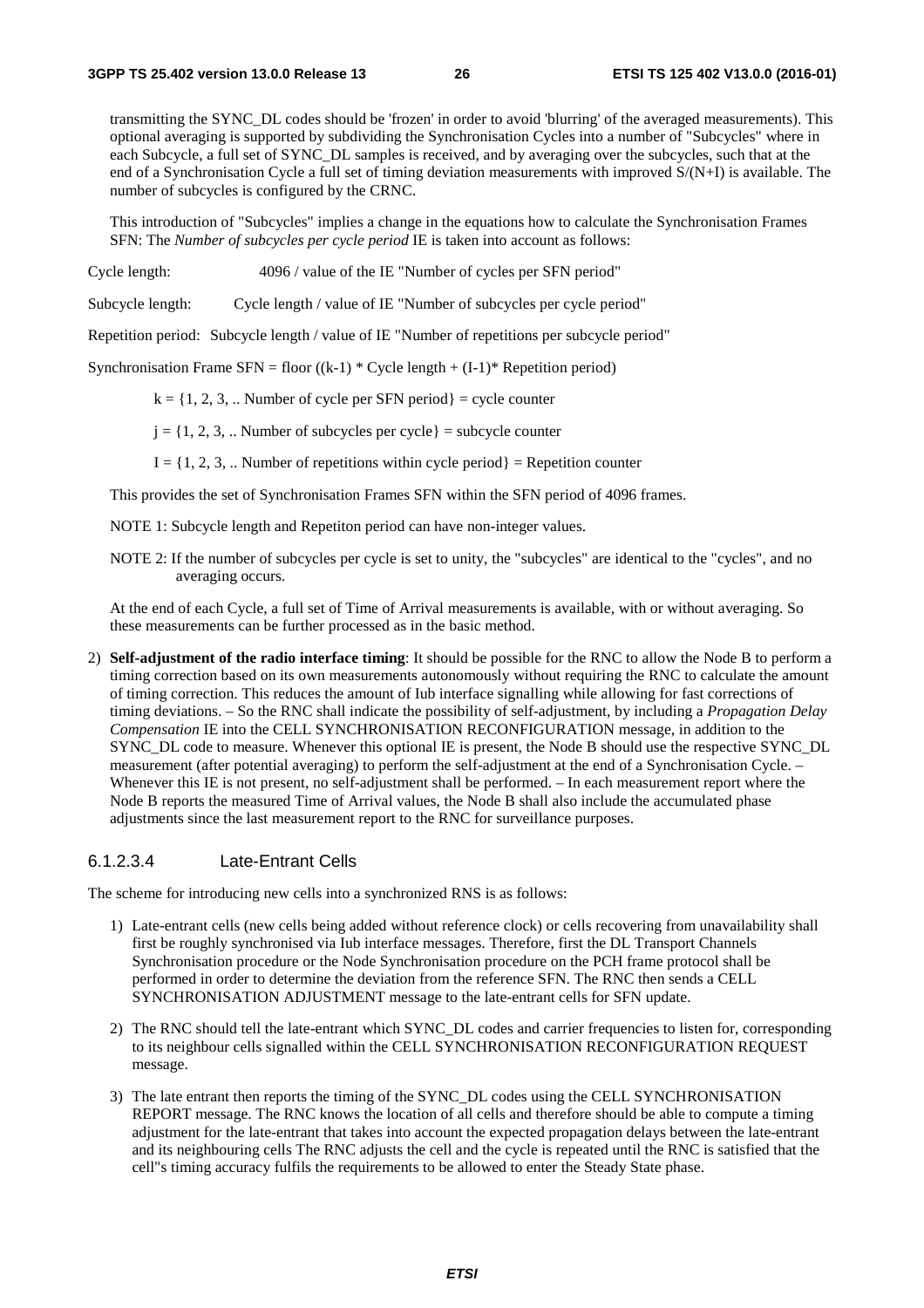### 6.1.2.4 Node B synchronisation for 3.84Mcps TDD MBSFN IMB

In 3.84Mcps TDD MBSFN IMB operation a timing reference of high accuracy is required at the Node Bs in the MBSFN. The required accuracy of Inter Node B Node Synchronisation may be achieved via an external reference, e.g. GPS or other means.

## 7 Transport Channel Synchronisation

## 7.1 General

The Transport Channel (or L2) synchronisation provides a L2 common frame numbering between UTRAN and UE (frame synchronisation between the L2 entities). This frame number is the Connection Frame Number (CFN) and it is associated at L2 to every TBS and passed to L1: the same CFN is received on the peer side associated with the same TBS.

The CFN is not transmitted in the air interface for each TBS, but is mapped by L1 to the SFN of the first radio frame used for the transmission of the TBS (the SFN is broadcast at L1 in the BCH). The mapping is performed via the Frame Offset parameters (see Figure 8).



#### **Figure 8: Transport Channel Synchronisation**

This transport channel synchronisation mechanism is valid for all downlink transport channels.

In case of soft handover (i.e. only for DCHs), the Frame Offsets of the different radio links are selected in order to have a timed transmission of the diversity branches on the air interface (see Figure 9).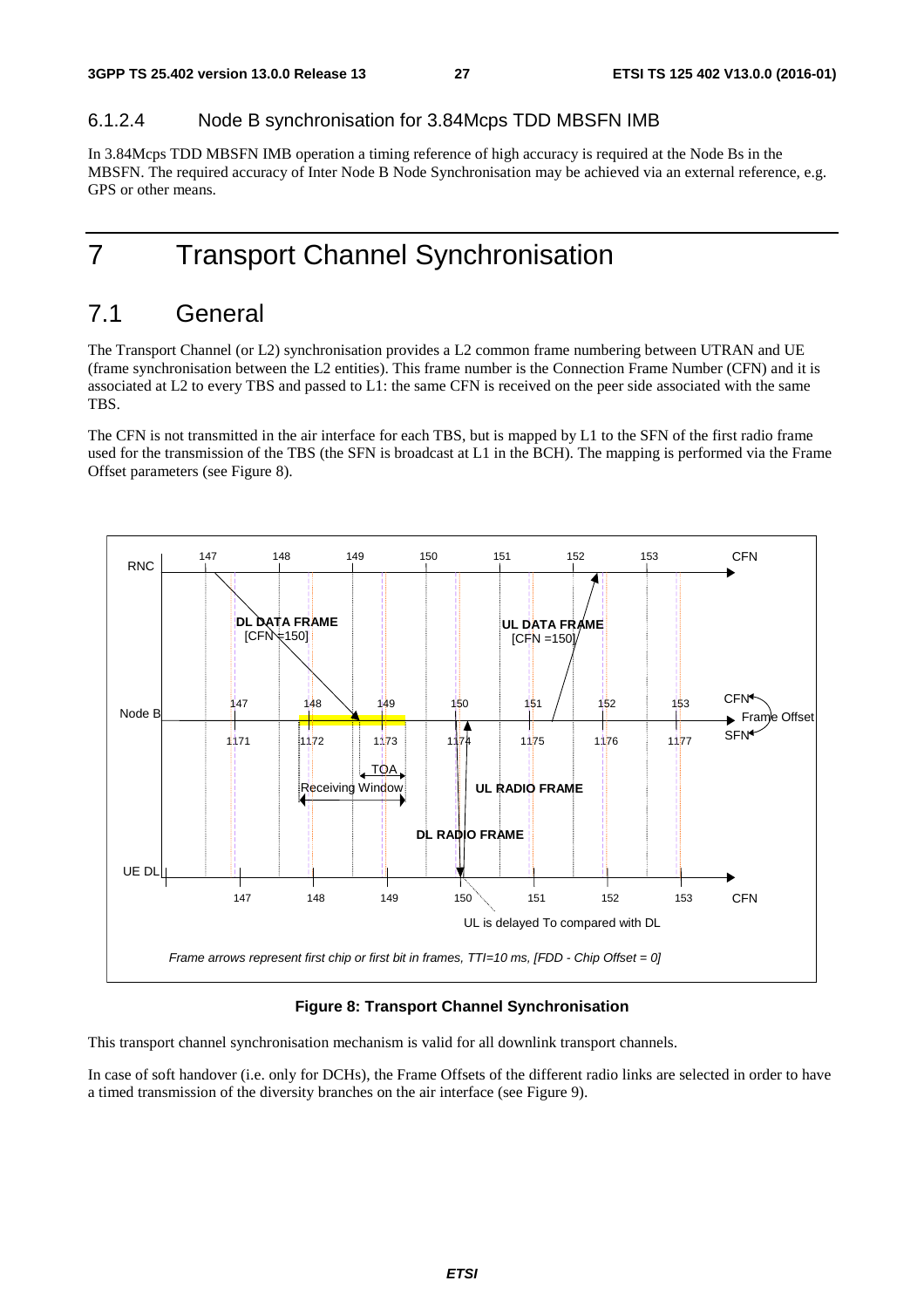

**Figure 9: [FDD - Transport Channel Synchronisation during soft handover]** 

## 7.2 Timing adjustment and Time of Arrival monitoring on Iub/Iur interfaces

A receiving window is configured in Node B at Transport bearer Setup and Reconfiguration for DL frames (TOAWS and TOAWE). The purpose is to make it possible to supervise whether data frames are received in the window or not. When a frame is received outside that window, a response is sent to RNC by means of a TIMING ADJUSTMENT control frame containing the Time of Arrival information (TOA) (see Figure 10 and Figure 11). This allow the L1 to indicate to L2 (through the L1-MAC primitive carried by the TIMING ADJUSTMENT control frame) the necessity to adjust the timing of the DL transmission, in order to control and minimise the transmission delay and the buffering time for the transmission on the air interface (i.e. to ensure that the TBS does not arrive too much in advance respect to the transmission time).

*ETSI*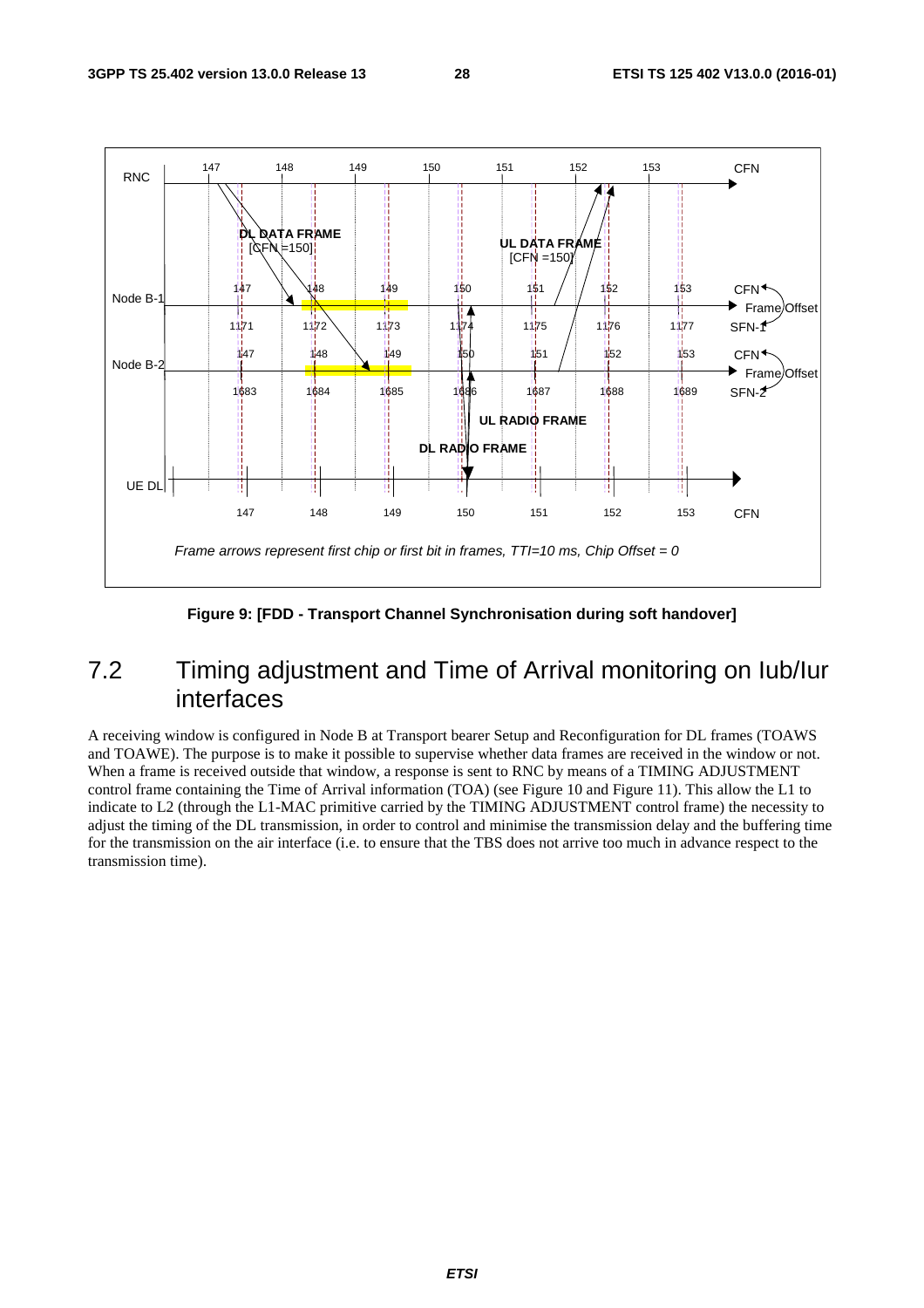

#### **Figure 10: Illustration of TOAWS, TOAWE, LTOA and TOA**

The window could be defined to have a margin before LTOA (TOAWE >0). This is to indicate to RNC that data frames are a bit late but they are still processed by Node B. In this case, data frames are received after TOAWE but before LTOA.

Using this window definition and supervising method, it is possible to determine the correct timing for sending data frames from the RNC over Iur/ Iub.

The window size and position is chosen with respect to expected data frame delay variation and different macro-diversity leg delays.



#### **Figure 11: Timing Adjustment Procedure**

In order to monitor the TOA when no DL DATA FRAMES are sent, a synchronisation procedure is defined in the Iub/Iur frame protocols (TS 25.435 [4], TS 25.427 [5]). This procedure makes use of UL and DL SYNCHRONISATION control frames (see Figure 12 and Figure 13). The SRNC sends DL SYNCHRONISATION control frame containing the CFN in which the control frame should be received by the Node B. When the Node B receives the DL SYNCHRONISATION control frame, it always replies with an UL SYNCHRONISATION control frame containing the TOA, even if the DL SYNCHRONISATION control frame is received within the receiving window as in Figure 12.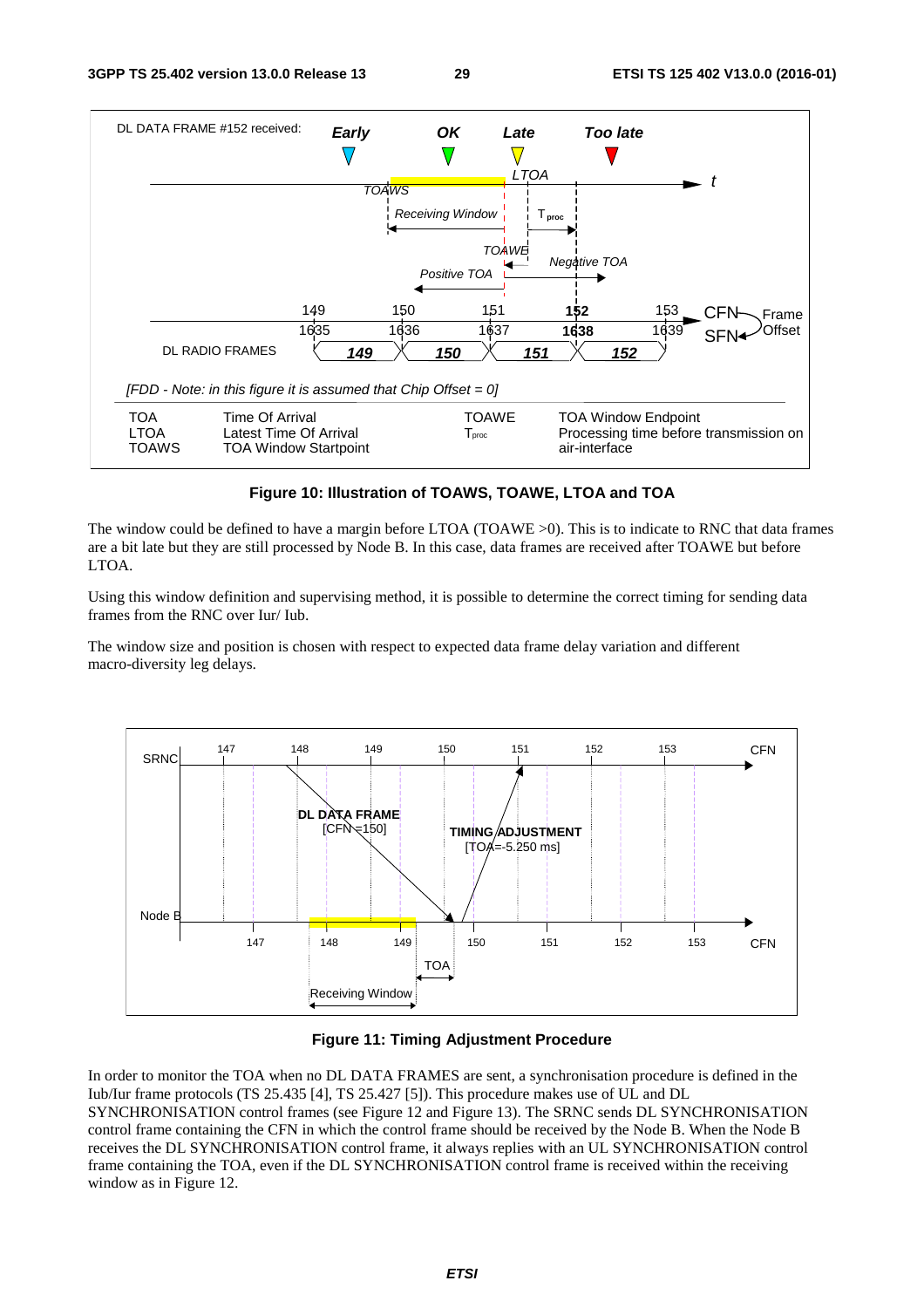

**Figure 12: TOA monitoring through Frame Protocol Synchronisation Procedure (TOA > 0)** 



**Figure 13: TOA monitoring through Frame Protocol Synchronisation Procedure (TOA < 0)** 

In case of macro-diversity with recombining in the DRNC, the DL SYNCHRONISATION control frame is duplicated in the DRNC on the different links, while the UL SYNCHRONISATION control frames received from all the Node B's are forwarded transparently to the SRNC (see Figure 14).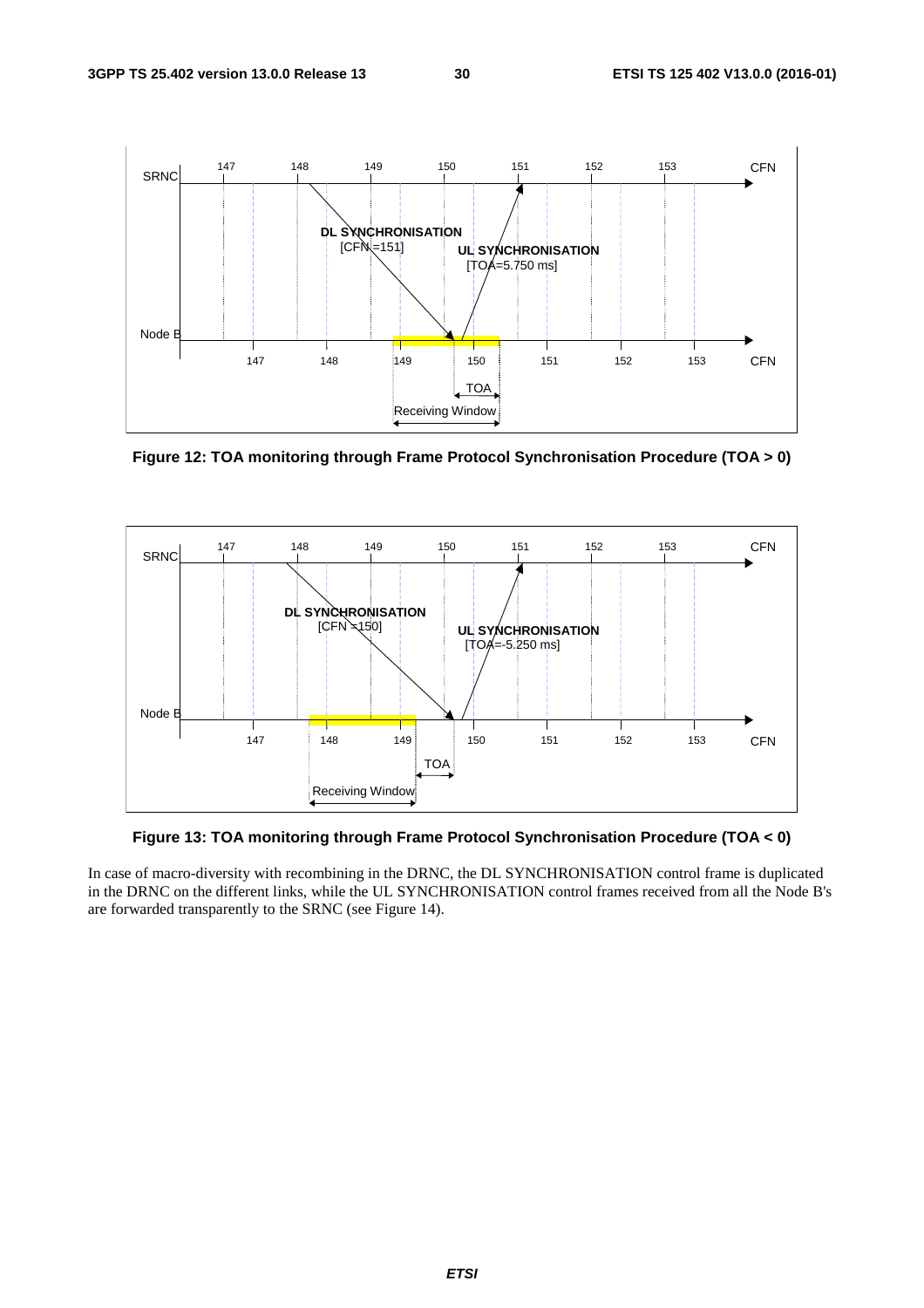

#### **Figure 14: [FDD - TOA monitoring through FP Synchronisation Procedure during soft handover with selection/recombining in the DRNC]**

Once the SRNC receives the two UL SYNCHRONISATION control frames containing TOA1 and TOA2, it may consider either TOA1 or TOA2 to advance or delay DL transmission (see Table 1).

#### **Table 1**

| <b>Relation between TOA1 and TOA2</b> | TAO considered and action performed by the SRNC   |
|---------------------------------------|---------------------------------------------------|
| TOA1 < TOA2 < 0                       | TOA1 may be considered to advance DL transmission |
| TOA2 < TOA1 < 0                       | TOA2 may be considered to advance DL transmission |
| $TOA1 < 0$ , $TOA2 > 0$               | TOA1 may be considered to advance DL transmission |
| $TOA2 < 0$ , $TOA1 > 0$               | TOA2 may be considered to advance DL transmission |
| TOA1 > TOA2 > 0                       | TOA2 may be considered to delay DL transmission   |
| TOA2 > TOA1 > 0                       | TOA1 may be considered to delay DL transmission   |

## 8 Radio Interface Synchronisation

## 8.1 General

This subclause describes the Radio Interface Synchronisation for FDD and TDD.

## 8.2 FDD Radio Interface Synchronisation

### 8.2.1 General

This section is fully applicable to both the DL DPCH and the F-DPCH. As such, wherever "DL DPCH" appears in this section (in text, figure and equations), it has to be replaced with "F-DPCH" in the context of "F-DPCH".

FDD Radio Interface Synchronisation assures that UE gets the correct frames when received from several cells. The UE measures the Timing difference between its DPCH and SFN in the target cell when doing handover and reports it to SRNC. SRNC sends this Time difference value in two parameters Frame Offset and Chip Offset over Iub to Node B. Node B rounds this value to the closest 256 chip boundary in order to get DL orthogonality (regardless of used spreading factor). The rounded value is used in Node B for the DL DPCH or the F-DPCH.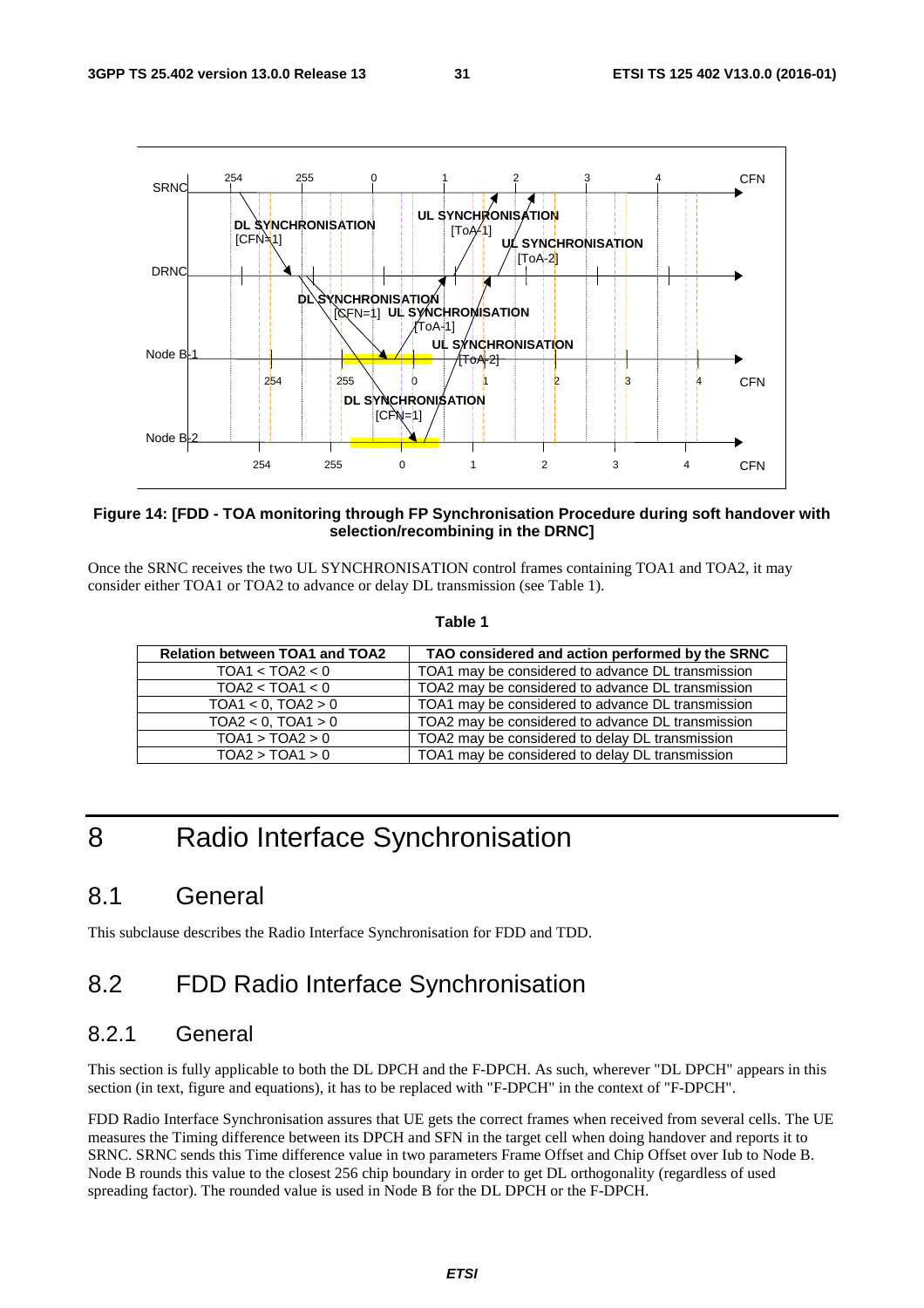DOFF<sub>FDD</sub> is selected by the SRNC considering the interleaving period (e.g. 10, 20, 40 or 80 ms) when entering in dedicated state from common channel state.

Services are scheduled by using  $DOFF<sub>FDD</sub>$  in order to average out the Iub traffic load and the Node B processing load. DOFF<sub>FDD</sub> (FDD Default DPCH Offset value) is only used when setting up the first RL in order to initialise Frame Offset and Chip Offset and to tell UE when frames are expected.

UE uses the UL DPCH as it is a more defined time instant compared with DL DPCH.

The handover reference is the time instant  $T_{\text{UETx}}$  -To, which is called DL DPCH<sub>nom</sub> in the timing diagram.

 $T_{cell}$  is used to skew cells in the same Node B in order to not get colliding SCH bursts, one SCH burst is 1/10 of a slot time.

The timing diagram in Figure 15 shows an example with two cells connected to one UE where handover is done from source cell (Cell 1) to target cell (Cell 2).



**Figure 15: FDD Radio Interface Synchronisation timing diagram**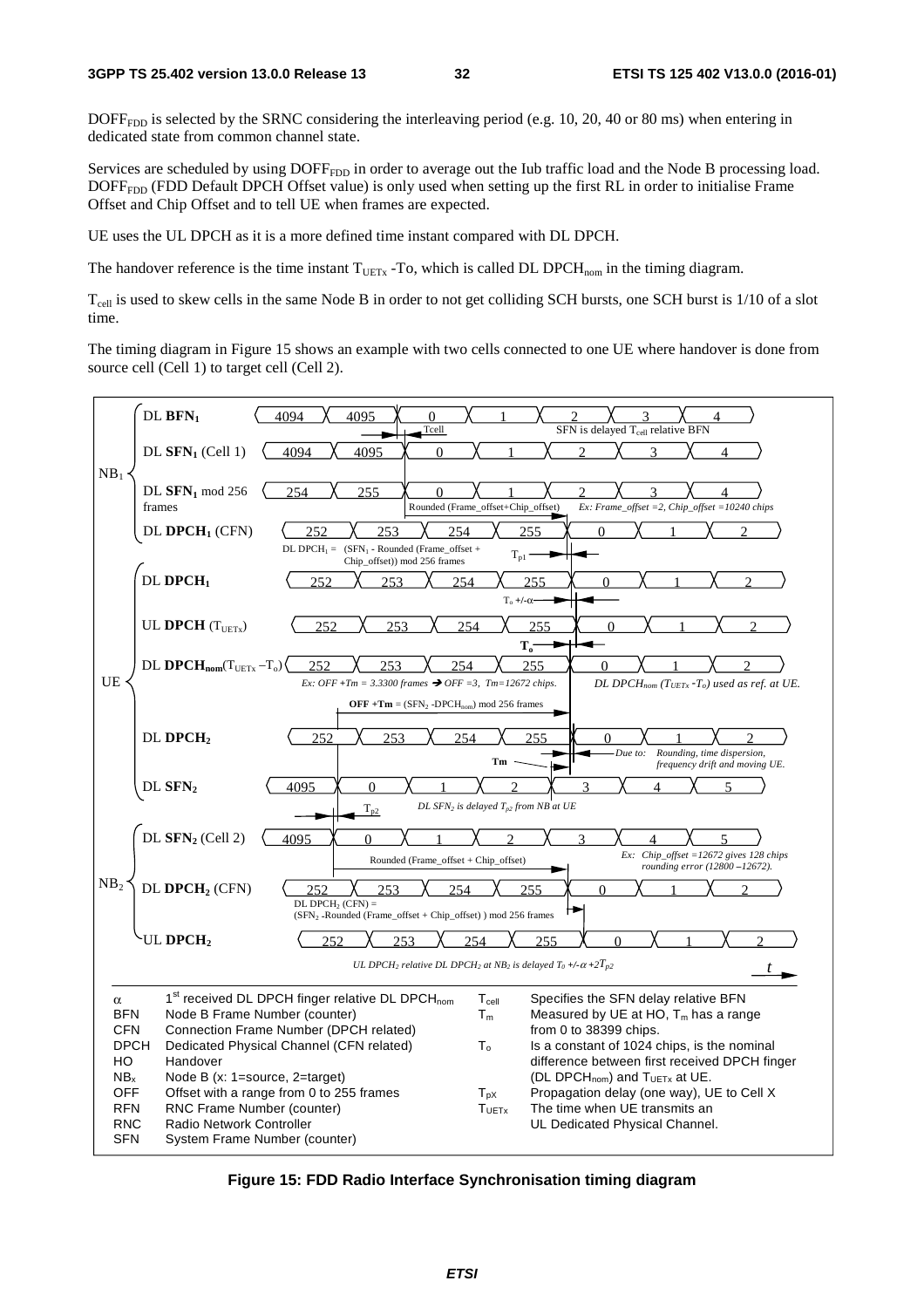$SFN_1$  is found in Cell 1 at Node  $B_1$  and  $SFN_2$  at Cell 2 and Node  $B_2$ .  $SFN_1$  is sent  $T_{cell_1}$  after the Node  $B_1$  reference BFN1. CFN is the frame numbering that is related to each DL and UL Dedicated Physical Channel (DPCH). UL DPCH is sent from UE to both Cells (both Node B's in this example). UL DPCH<sub>2</sub> at Node  $B_2$  is shown to indicate the difference to the DL DPCH<sub>2</sub> at Node  $B_2$ .

The new RL (DL DPCH<sub>2</sub>) which is setup at the HO will face some deviation from nominal position due to the rounding of Frame Offset and Chip Offset to 256 chip boundary in Node B. Time dispersion and UE movements are examples of other factors affecting this phase deviation.

The nominal DL DPCH timing at UE is  $T_0$  before the  $T_{\text{UETX}}$  time instant, which could be expressed:

$$
DL\ DPCH_{nom} = T_{UETX} - T_o \tag{8.1}
$$

In UE dedicated state, OFF and Tm are measured at UE according to the following equation:

$$
OFF + Tm = (SFNtarget - DL DPCHnom) mod 256 frames [chips]
$$
 (8.2)

NOTE: OFF has the unit Frames and Tm the unit Chips.

EXAMPLE 1: Assume that OFF +  $T_m$  equals "3.3300" frames (as given as an example in Figure 15). Then OFF = 3 and  $T_m$  = "0.33" which corresponds to  $T_m$  = 12672 chips.

In other words (referring to the timing diagram in Figure 15):

- How to determine  $T_m$  at UE: Select a time instant 1) where frame N starts at DL SFN<sub>2</sub> e.g. frame number 3, the time from that time instant to the next frame border of DL DPCH<sub>nom</sub> 2) equals  $T_m$ (if these are in phase with each other,  $T_m$  is zero).
- How to determine OFF: The difference between the frame number selected for time instant 1) and the frame number starting at instant 2) mod 256 frames equals OFF. EXAMPLE 2: (3 –0) mod 256 = 3, another example is  $(1 - 254)$  mod 256 = 3.

### 8.2.2 Neighbour cell list timing information

A cell can optionally broadcast a neighbouring cell list that indicates timing information for neighbouring cells. The list contains the inter cell timing difference to neighbour cells with associated estimated uncertainty. The inter cell timing uncertainty depends on what timing difference estimating means that are used in the system (No means at all, Node synchronisation measurements, UE inter-cell measurements, Cells belonging to the same Node B or even GPS). The purpose with the neighbouring cell list timing information is to enable shorter cell search time for UE, to save UE battery and to potentially lower BCH Tx power for cells in a synchronised cluster.

## 8.3 TDD Radio Interface Synchronisation

### 8.3.1 General

The TDD Radio Interface Synchronisation relates to the following two aspects:

- Intercell Synchronisation;
- Timing Advance for 3.84Mcps and 7.68 Mcps TDD, and Uplink Synchronisation for 1.28Mcps TDD.

In TDD mode Intercell Synchronisation may be achieved by means of:

- Inter Node B Node Synchronisation that allows to achieve a common timing reference among Node B's.

The Radio Interface Synchronisation between UE and UTRAN is achieved by means of the Timing Advance mechanism.

### 8.3.2 Intercell Synchronisation

Intercell Synchronisation ensures that the frame boundaries are positioned at the same time instant in adjacent cells (see Figure 16).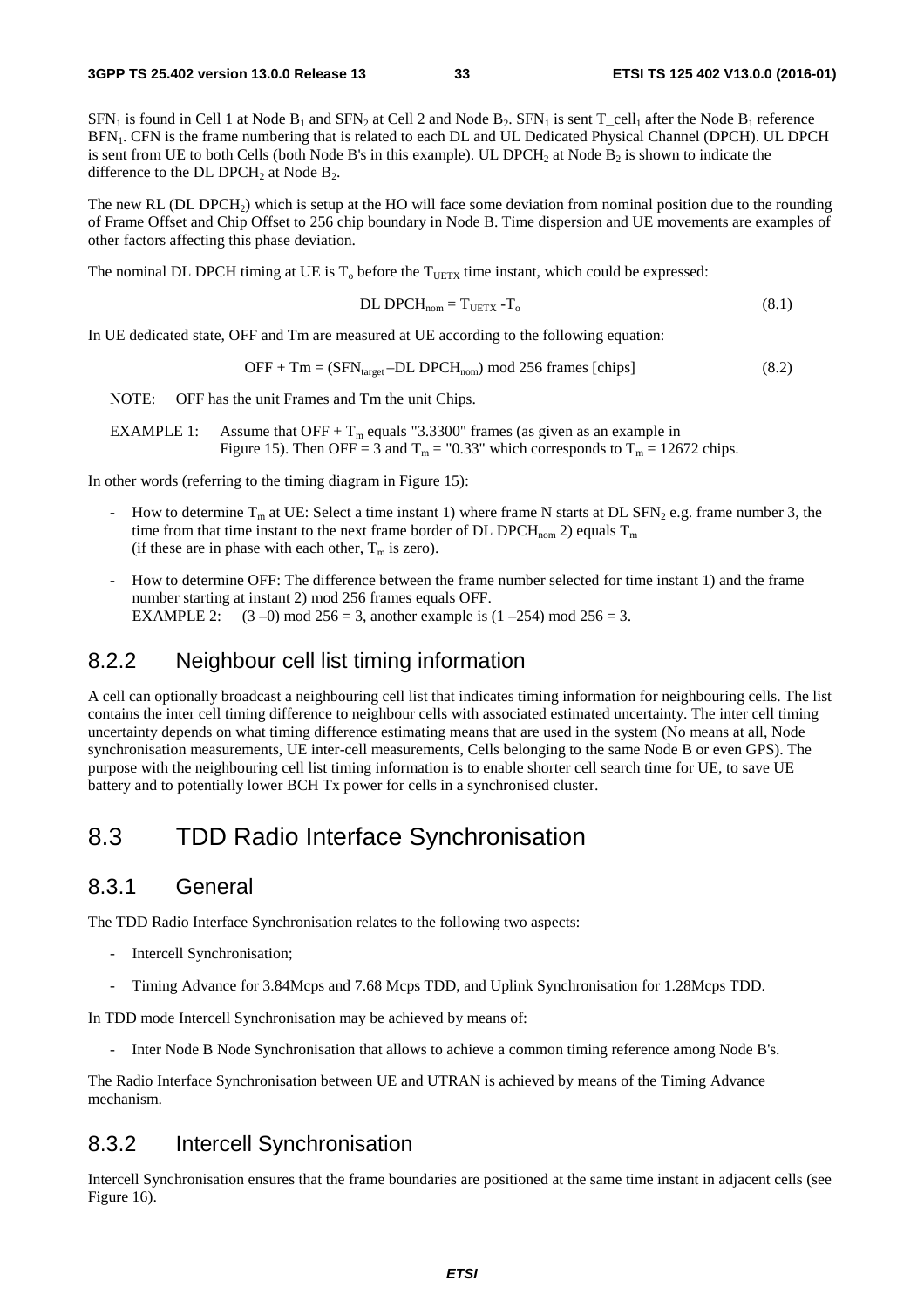This requirement is necessary to minimise the interference between UEs in neighbouring cell.

In addition it automatically ensures that the slots of different cells are synchronised, i.e. they do not overlap at the UE.



#### **Figure 16: Intercell Synchronisation**

Furthermore, Intercell Synchronisation assures the synchronisation of the last 8 bits of the SFN, that is required if frame wise hopping mechanisms among cells are used. It also can be used to keep more efficient and faster all procedures involving a switch from one cell to another, such as searching for new cells, locking to new cells or handover.

## 8.3.3 Multi Frame Synchronisation

Void.

## 8.3.4 Timing Advance for 3.84Mcps and 7.68Mcps TDD

Timing Advance is used in uplink to align the uplink radio signals from the UE to the UTRAN both in case of uplink Dedicated Physical Channels (DPCH), E-PUCH, E-RUCCH and of Physical Uplink Shared Channels (PUSCH).

The handling of timing advance can be divided in four main categories: measurement, initial assignment, updates during operation, and setting on handover. For each category, a number of different cases can be distinguished.

- 1. Measurement of the timing deviation on the physical channels:
	- On PRACH transmissions;
	- On DPCH transmissions:
	- On PUSCH transmissions:
	- On E-PUCH transmissions;
	- On E-RUCCH transmissions
- 2. Assignment of correct timing advance value when establishing new channels:
	- At transition to CELL\_DCH state;
	- When establishing an USCH in CELL\_FACH state.
- 3. Update of timing advance value for channels in operation:
	- UE in CELL\_DCH state;
	- UE with USCH in CELL\_FACH state.
- 4. Setting of timing advance value for target cell at handover:
	- Handover from TDD to TDD with synchronised cells;
	- Handover from TDD to TDD with unsynchronised cells;
	- Handover from FDD to TDD;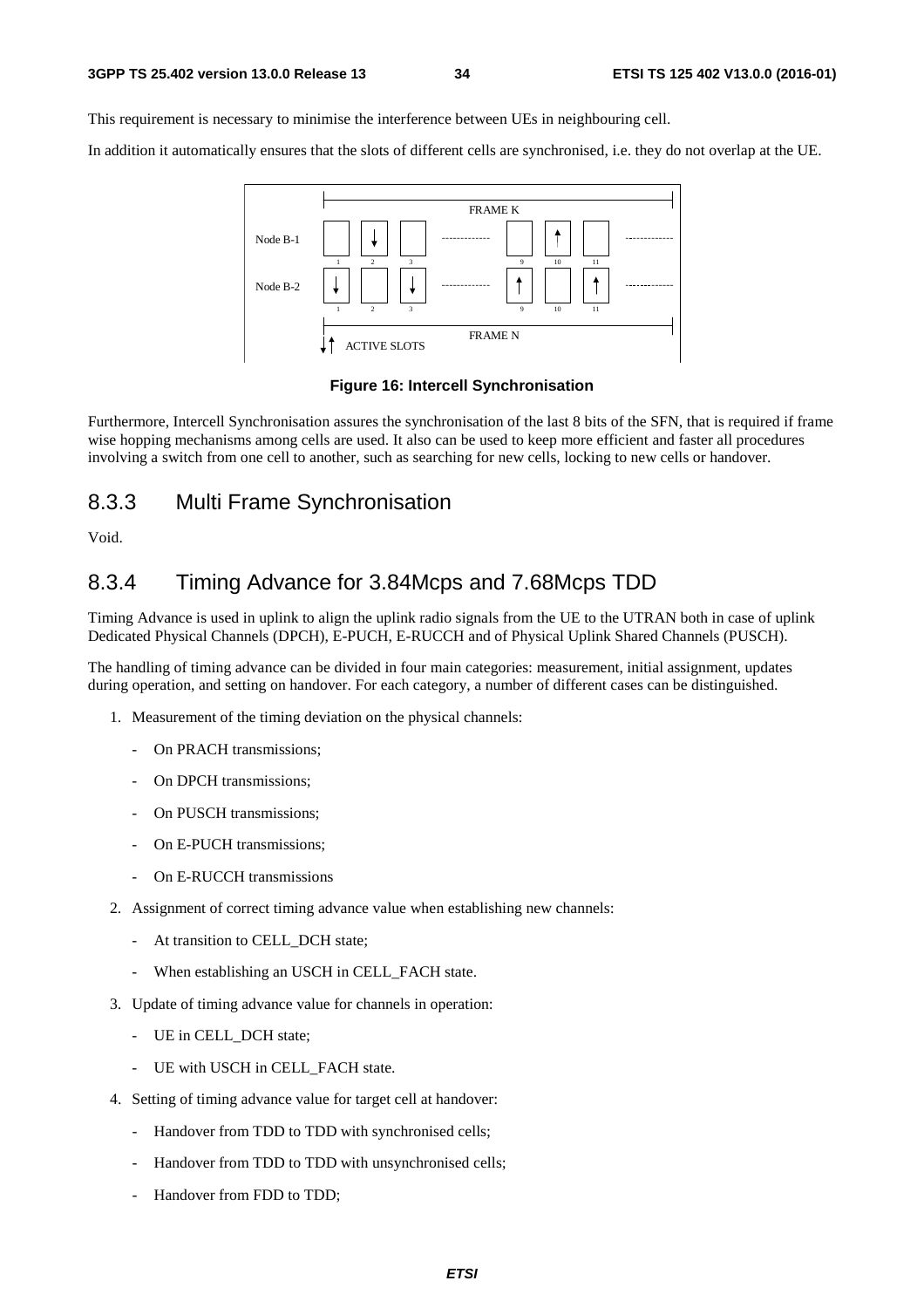- Handover from other systems to TDD.

### 8.3.4.1 Measurement of the timing deviation on the physical channels

Timing deviation measurements are always performed in the physical layer in Node B. These measurements have to be reported to the higher layers, where timing advance values are calculated and signalled to the UE. For this reporting, a number of different ways are foreseen, depending on the used physical channels.

- **PRACH:** The Node B physical layer measures the timing deviation of the received PRACH signal (RX Timing Deviation) and passes this together with the transport block to the CRNC (by means of the Iub RACH Frame Protocol). In case the RACH carries a DDCH or DTCH, the measured timing deviation may be passed from DRNC to the SRNC over Iur interface (by means of the Iur RACH Frame Protocol).
- NOTE: PRACH transmissions themselves are transmitted with a large guard period so they do not require timing advance.
- **PUSCH:** The Node B physical layer measures the timing deviation of the received PUSCH signal (RX Timing Deviation) and passes this together with the transport block to the CRNC (by means of the Iub USCH Frame Protocol).
- **DPCH:** The Node B physical layer measures the timing deviation of the received DPCH signal (RX Timing Deviation) and passes this value, if the conditions for reporting the measurement are met, to the SRNC (by means of the Iub & Iur DCH Frame Protocols – Rx Timing Deviation Frame Protocol).
- **E**-**PUCH**: The Node B physical layer measures the timing deviation of the received E-PUCH signal (RX Timing Deviation) and passes this value, if conditions for reporting the measurement are met, to the SRNC (by means of the Iub & Iur DCH Frame Protocols – Rx Timing Deviation Frame Protocol).
- **E-RUCH**: The Node B physical layer measures the timing deviation of the received E-RUCCH signal (RX Timing Deviation) and passes this value, if conditions for reporting the measurement are met, to the SRNC (by means of the Iub & Iur DCH Frame Protocols – Rx Timing Deviation Frame Protocol). When the E-RUCCH represents a Timing Advance Request message TS 25.321 [26] the Node B calculates the timing advance and responds with a Timing Advance Response message TS 25.321 [26].

#### 8.3.4.2 Assignment of correct timing advance value when establishing new channels

### 8.3.4.2.1 Transition to CELL DCH State

The transition to CELL\_DCH state from CELL\_FACH state or Idle Mode operates in the following manner:

- The SRNC checks whether an up to date timing deviation measurement is available. Such a measurement can be available from a recent RACH access (e.g. from initial access) or from a recent USCH transmission. If no up to date timing deviation measurement is available, e.g. because of lack of uplink transmissions, or during USCH over Iur, the SRNC is not informed about RX Timing Deviations, and has to trigger an uplink transmission from the UE before it can assign a DCH (for example, a RRC procedure requiring a response from the UE). The SRNC calculates the required timing advance value and saves it in the UE context in the SRNC for later use in dedicated or shared channel activation.
- The SRNC attaches the timing advance value to the channel allocation message that it signals to the UE via FACH (RRC message CONNECTION SETUP or RRC message RADIO BEARER SETUP).
- When the UE receives the channel allocation message it configures its physical layer with the given absolute timing advance value. When a timing advance command is signalled to the UE, the CFN that the new timing advance is to be applied is always signalled.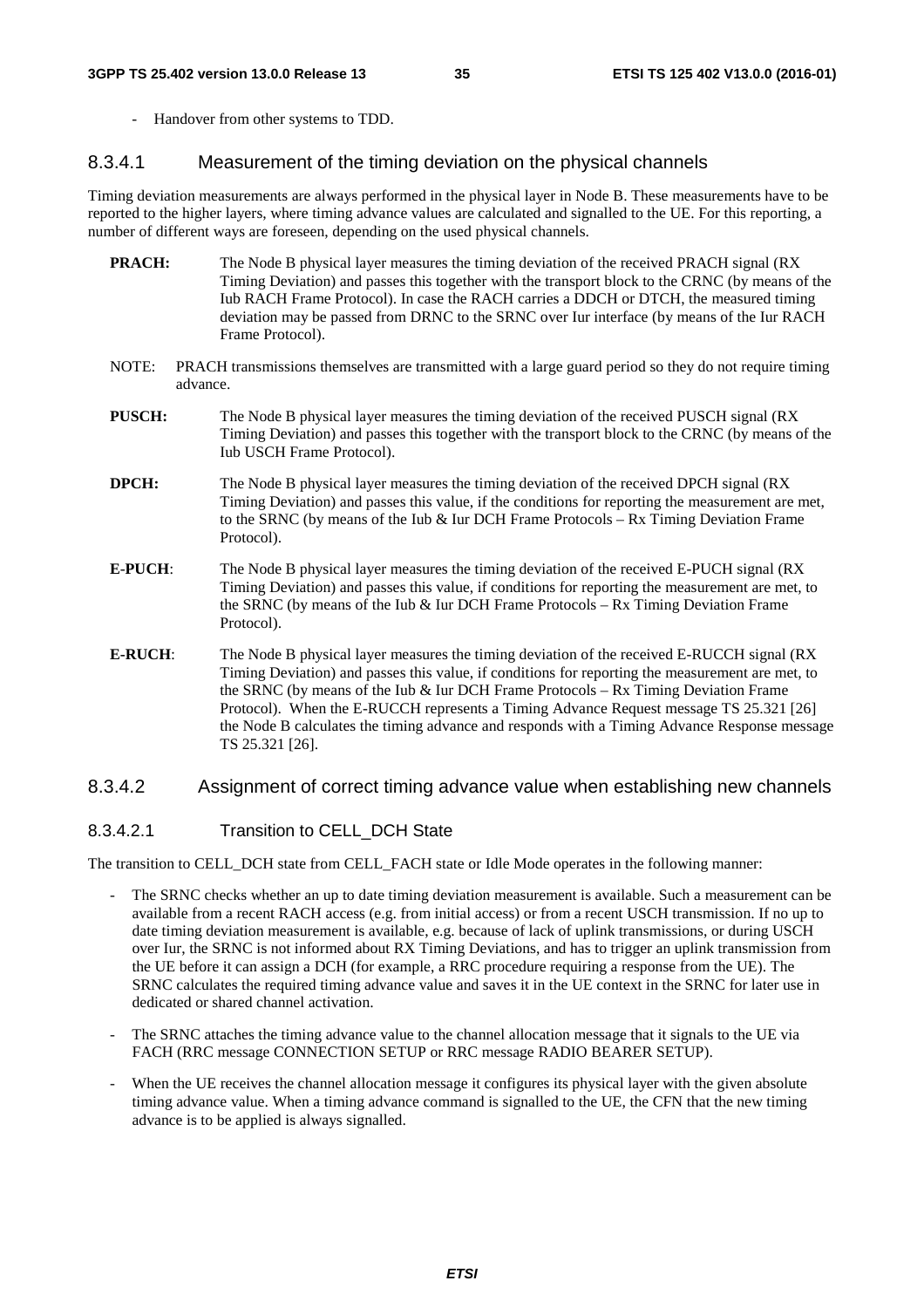#### 8.3.4.2.2 When establishing an USCH in CELL\_FACH state

For uplink traffic using the USCH, short time allocations are sent to the UE regularly. Therefore establishing an USCH in CELL\_FACH state is very similar to handling of timing advance updates during USCH operation. The UTRAN shall use a recent timing deviation measurement. Such a measurement shall be available from a recent USCH burst or a recent RACH access (e.g. from the RRC message PUSCH CAPACITY REQUEST).

#### 8.3.4.2.3 When establishing E-DCH in CELL\_DCH state (E-DCH/HS-DSCH operation with no UL DPCH)

The UTRAN shall use timing deviation. Such measurements shall be available in relation to recent transmissions on E-RUCCH and/or E-PUCH.

#### 8.3.4.3 Update of timing advance value for channels in operation

### 8.3.4.3.1 UE in CELL\_DCH state

An UE that is operating a dedicated channel (CELL\_DCH state) has to update the timing advance from time to time to keep the received signal at the Node B within the required time window. Under reasonable assumptions the worst case update frequency is in the order of 8 seconds.

The timing advance update procedure operates in the following manner:

- 1. The SRNC determines whether a new timing advance value has to be transmitted to the UE taking into account the timing deviation measurements. The new timing advance value is calculated taking into account the UE's current timing advance value.
- 2. The new timing advance value and the CFN in which it is to take effect are signalled to the UE via RRC signalling on FACH or DCH (PHYSICAL CHANNEL RECONFIGURATION, TRANSPORT CHANNEL RECONFIGURATION, RADIO BEARER RECONFIGURATION or UPLINK PHYSICAL CHANNEL CONTROL are examples of possible messages on the DCCH).
- 3. The SRNC shall also send the updated timing advance value and the CFN in which it is to take effect to the Node B, using a user plan control message. The Node B may adjust its physical layer to take the change in uplink transmission into account.
- 4. When the UE receives a new timing advance value, it shall configure its physical layer so that the updated timing advance value takes effect on the given CFN specified within the RRC message. The timing advance value shall be applied to all DPCHs and, if present, to all PUSCHs.

There is no need for the UE to acknowledge the timing advance update: the Node B continually measures and reports the UE timing deviation and the UE reports the received timing advance value as part of its measurement reporting. The SRNC is thus able to detect if a timing advance update has not been received and needs to be resent.

### 8.3.4.3.2 UE with USCH Traffic in CELL FACH state

If the UE uses an USCH in CELL\_FACH state (no DCH), the timing advance update procedure operates in the following manner:

- 1. The CRNC determines whether a new timing advance value has to be transmitted to the UE taking into account when the last timing advance update was signalled. Two cases are possible:
	- If the data transfer is uplink after a longer idle period then the UE has to transmit a capacity request on the RACH. The CRNC is therefore informed of any timing deviation on this RACH.
	- If a new allocation follows an USCH transmission, the timing deviation is already known to the CRNC from measurements of the last uplink transmission.
- 2. If a Timing Advance update is needed, the CRNC includes a new timing advance value and the CFN in which it will take effect in the next USCH allocation message to the UE (PHYSICAL SHARED CHANNEL ALLOCATION).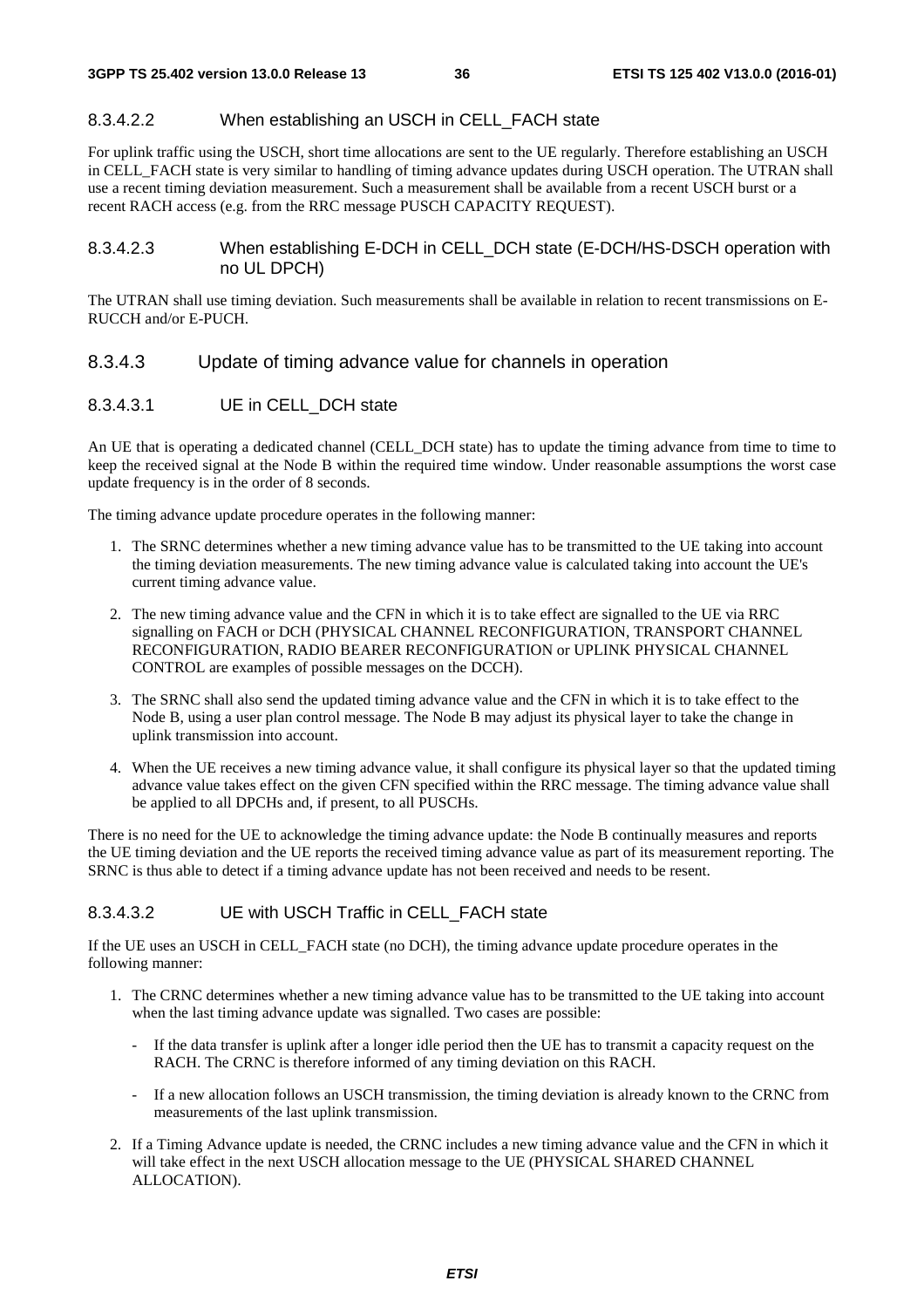- 3. The CRNC shall also send a user plane control message indicating the CFN and the updated timing advance value to the Node B so the Node B can adjust its physical layer averaging to take the change in uplink transmission into account.
- 4. When the UE receives a new timing advance value, the UE shall configure its physical layer, so that the updated timing advance value takes effect on the given CFN specified within the PHYSICAL SHARED CHANNEL ALLOCATION message. The timing advance value shall be applied to all present PUSCHs.

### 8.3.4.4 Setting of timing advance value for target cell at handover

#### 8.3.4.4.1 General

Since the uplink radio signals need to be adjusted only because of large enough distances between the UE and the cell transmission, certain cells will have a small enough radius that timing advance needs to not be used. In those cells the timing advance value in the UE is set to zero and UE autonomous adjustment of timing advance upon handover is disabled in the handover messages to the UE.

In these cells, where TA is not applied, the 'RX Timing Deviation' measurement can be omitted if no other procedure (e.g. LCS) requires it.

#### 8.3.4.4.2 Handover from TDD to TDD with synchronised cells

When two TDD cells are involved in handover and the two cells are sufficiently synchronised, a UE is able to measure the time offset between P-CCPCH reception of the two cells and, consequently, is able to autonomously correct its timing on handover without UTRAN assistance. However to improve the accuracy for the UE calculated timing advance, the SRNC can include an updated timing advance based on the timing deviation measured by the old cell in the messages triggering the handover in the UE. Note that this update shall apply in the old cell at the specified CFN if handover is performed on a later CFN or if the handover fails and falls back to the old cell. The UE shall use this new value as the basis for the UE autonomous update.

After a successful handover, a response message is transmitted in the new cell. In this message, if the UE autonomously updated its timing advance it shall report the calculated timing advance value, which it is using for access to the new cell. By this way, the SRNC is informed as fast as possible about the absolute timing advance value in the UE, and it can correct the timing advance immediately or in the future based on this value, if necessary.

### 8.3.4.4.3 Handover from FDD to TDD, Handover from other systems to TDD, or Handover from TDD to TDD with unsynchronised cells

In these cases, synchronisation between the handover cells is not possible. In the case where DPCH(s) are assigned, the new TDD cell must use a burst type with a large enough transmission window to allow the immediate transmission of data without the need of timing advance adjustment in the new cell, since timing adjustment can only be performed in these cells after the first uplink transmission. In the case where E-DCH/HS-DSCH operation is configured without a DPCH then the UE obtains timing advance in the new cell (using TA Request, see TS 25.321 [26]) before transmitting data.

## 8.3.5 UL Synchronisation for 1.28Mcps TDD

This section describes the details of the UL synchronisation including the establishment of UL synchronisation and maintenance of the UL synchronisation.

### 8.3.5.1 The establishment of uplink synchronisation

### 8.3.5.1.1 Preparation of uplink synchronisation by downlink synchronisation

When a UE is powered on, it first needs to establish the downlink synchronisation with the cell. Only after the UE can establish and maintain the downlink synchronisation, it can start the uplink synchronisation procedure.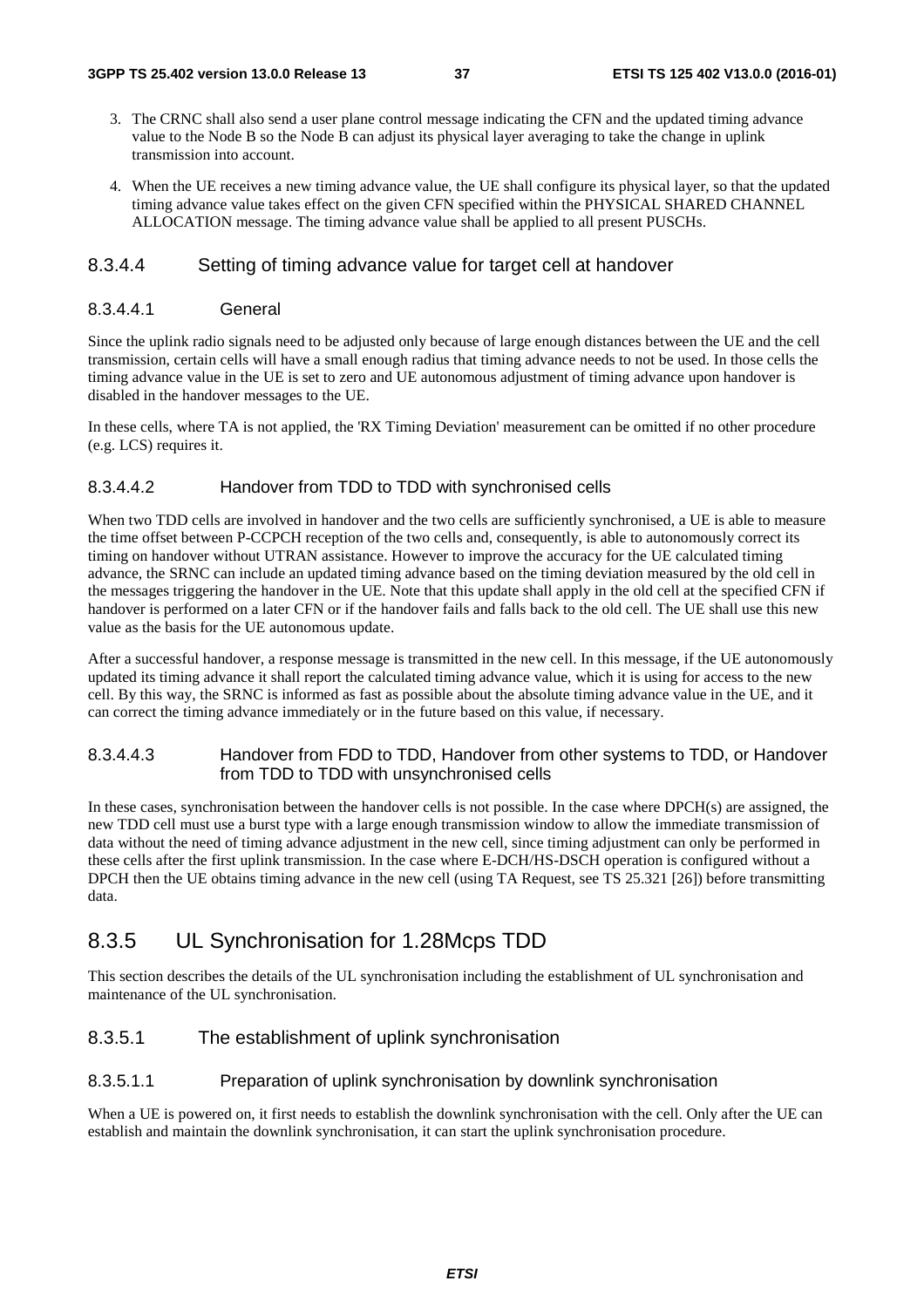### 8.3.5.1.2 Establishment of uplink synchronisation

Although the UE can receive the downlink synchronisation signal from the Node B, the distance to Node B is still uncertain which would lead to unsynchronised uplink transmission. Therefore, the first transmission in uplink direction is performed in Uplink Pilot Channel (UpPCH), to avoid interference in traffic time-slots.

The timing used for the SYNC\_UL code are set e.g. according to the received power level of DwPCH and/or P-CCPCH.

At the detection of the SYNC\_UL sequence in the searching window, the Node B will evaluate the received power levels and timing, and reply by sending the adjustment information to UE to modify its timing and power level for next transmission and for establishment of the uplink synchronisation procedure. Within the next 4 sub-frames, the Node B will send the adjustment information to the UE (in a single subframe message in the FPACH). The uplink synchronisation procedure, normally used for a random access to the system, can also be used for the re-establishment of the uplink synchronisation when uplink is out of synchronisation.

### 8.3.5.2. Maintenance of uplink synchronisation

For the maintenance of the uplink synchronisation, the midamble field of each uplink burst can be used.

In each uplink time slot the midamble in each UE is different. The Node B can estimate the power level and timing shift by measuring the midamble field of each UE in the same time slot. Then, in the next available downlink time slot, the Node B will signal the Synchronisation Shift (SS) and the Power Control (PC) commands to enable the UE to properly adjust respectively its Tx timing and Tx power level.

These procedures guarantee the reliability of the uplink synchronisation. The uplink synchronisation can be checked once per 1.28Mcps TDD subframe. The step size in uplink synchronisation is configurable and re-configurable and can be adapted from 1/8 chip to 1 chip duration. The following updates for UL synchronisation are possible: 1 step up; 1 step down; no update.

For 3.84Mcps and 7.68Mcps TDD option, uplink synchronisation is mentioned in 4.3 of TS 25.224 [16]. But the implementation method is a little different with the 1.28Mcps TDD option. For 1.28Mcps TDD option, the establishment of the UL synchronisation is done by using the UpPCH and the FPACH.

UE will select one of the set of SYNC\_UL codes which can be used in the cell to establish uplink synchronisation in the access procedure. The benefit of this method is when the UE wants to do random access, the PRACH will have minimum interference to other traffic channel. Vice versa, it will also reduce the interference from traffic channels to PRACH.

## 9 Usage of Synchronisation Counters and Parameters to support Transport Channel and Radio Interface **Synchronisation**

## 9.1 General

This subclause describes how the different synchronisation parameters and counters are computed and used in order to obtain Transport Channel (L2) and Radio Interface (L1) Synchronisation.

The parameters that need to be determined by the UE are CFN, OFF [FDD – and Tm].

The parameter that need to be determined by the UTRAN are  $[FDD - DOFF_{FDD}]$ ,  $[TDD - DOFF_{TDD}]$ , Frame Offset and [FDD – Chip Offset].

Figure 17 summarises how these parameters are computed. A detailed description of the actions in each state is given in the sections 9.2 – 9.4, while some examples of corrections applied to synchronisation counters during UE state transitions are shown in section 9.5.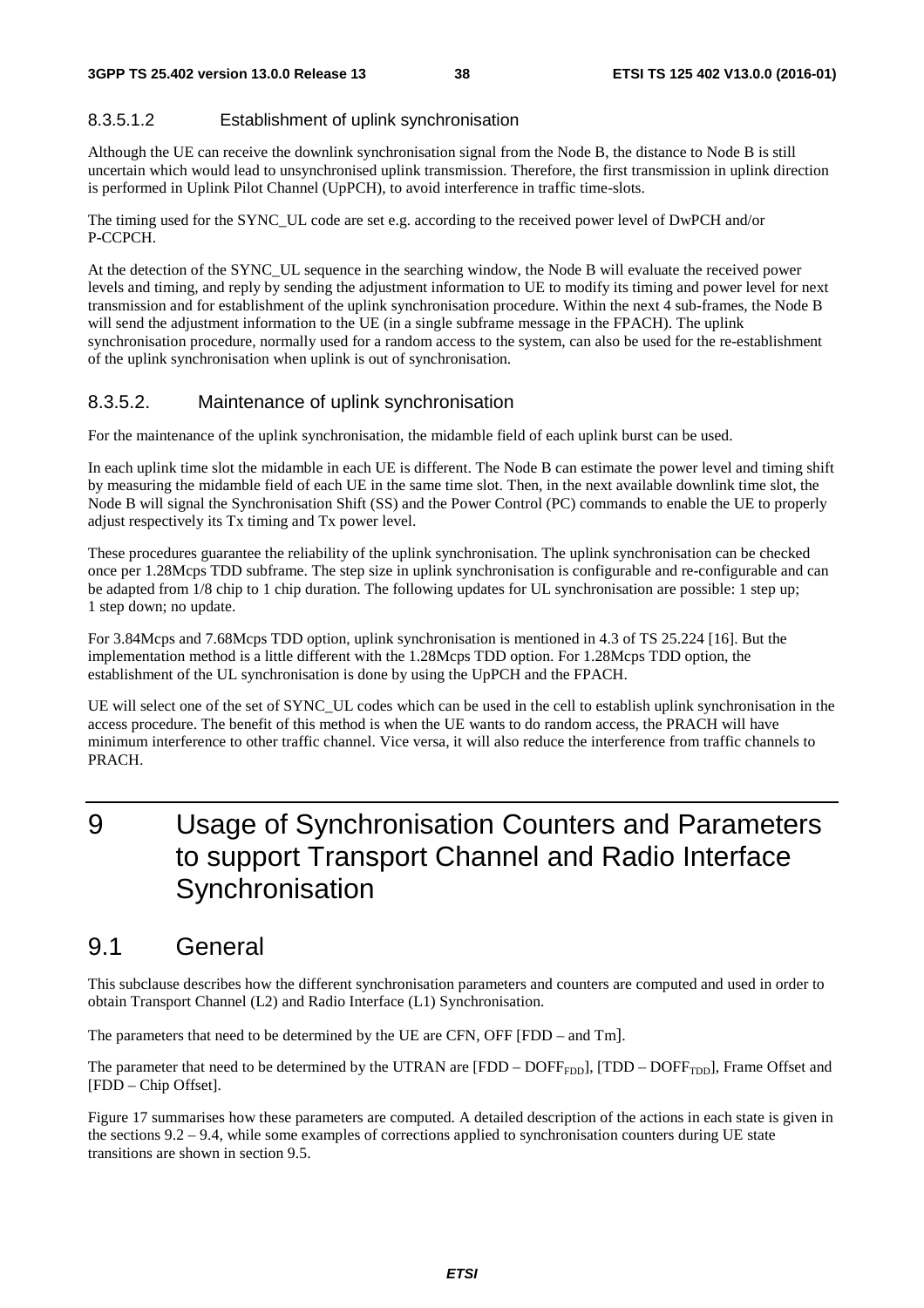

### **Figure 17: Calculations performed by UE and UTRAN**

Figure 18 describes what offset parameters are signalled and used in the different nodes at Initial RL setup and at Handover (HO) in FDD. The rounding to closest 256 chip boundary is done in Node B. The rounded Frame Offset and Chip Offset control the DL DPCH air-interface timing or the F-DPCH air-interface timing. The 256 chip boundary is to maintain DL orthogonality in the cell (the rounding to the closest 256 chip boundary is done in Node B to facilitate the initial UL chip synchronisation process in Node B). As this figure is also applicable to F-DPCH, "DL DPCH" has to be replaced by "F-DPCH" everywhere in the figure in the context of F-DPCH.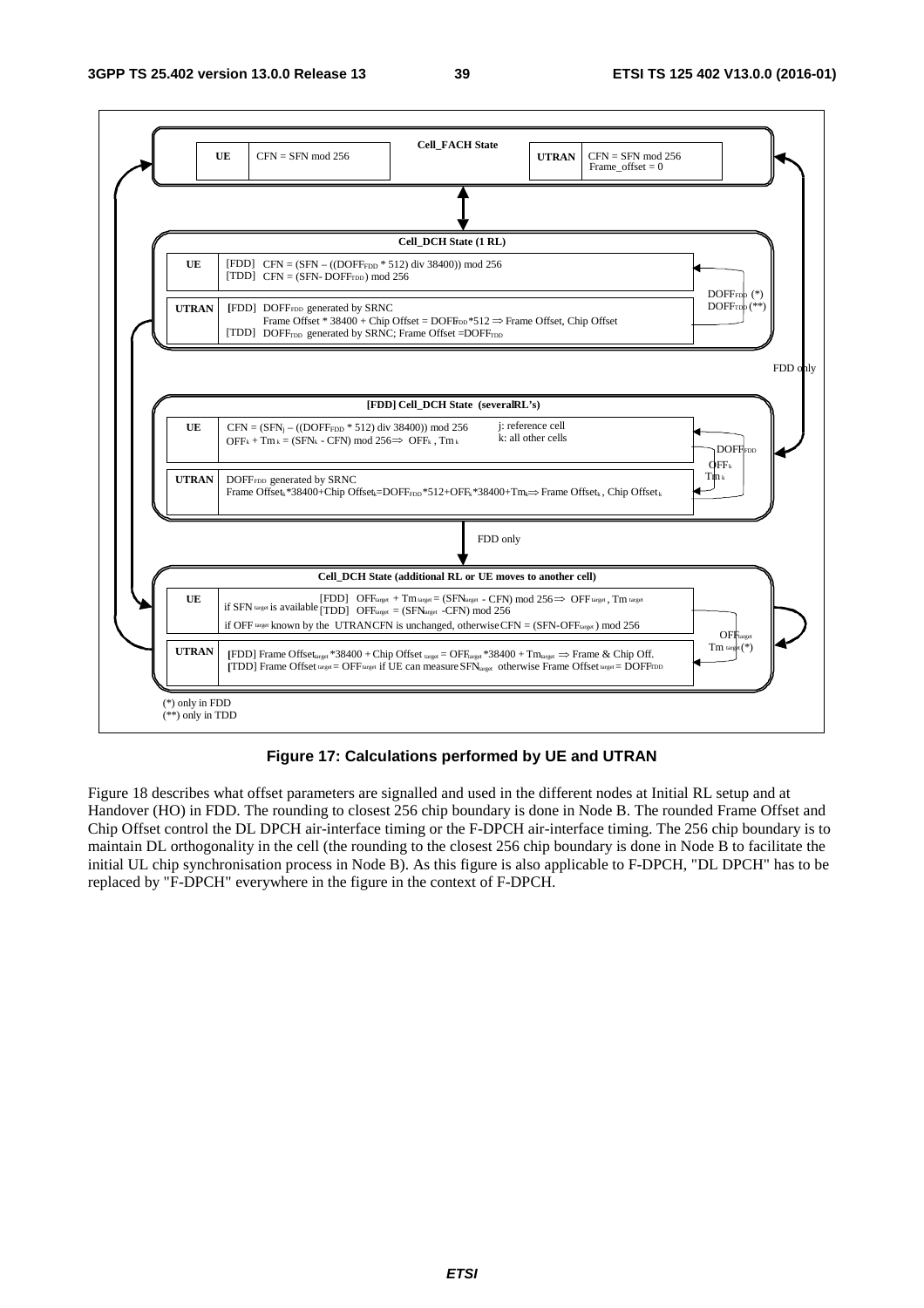

#### **Figure18: [FDD - Usage of Offset values at initial RL and at HO]**

Figure 19 describes what offset parameters are signalled and used in the different nodes at Initial RL setup and at Handover (HO) in TDD.

Note that in some cases the parameter OFF<sub>target</sub> cannot be measured by the UE before handover (e.g. in case of inter frequency handover or inter-mode handover). In these cases a value as defined in [FDD - 13] [TDD - 14] shall be reported by the UE.



**Figure 19: [TDD- Usage of Offset values at initial RL and at HO]**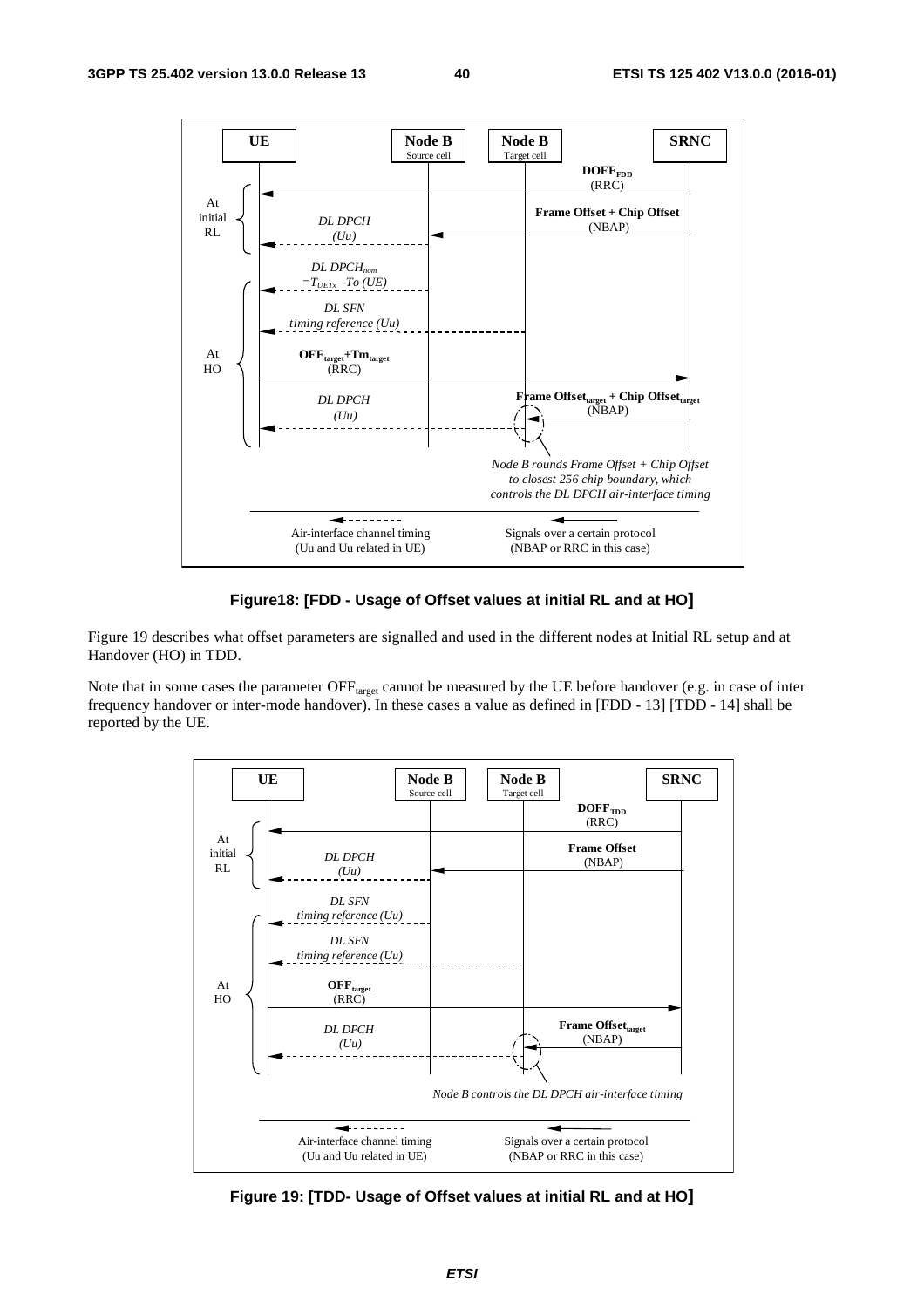## 9.2 Calculations performed in the UTRAN

## 9.2.1 UE in CELL\_FACH/PCH state

In CELL\_FACH/PCH state the Frame Offset is set to 0 (for all common and shared channels).

## 9.2.2 UE changes from CELL FACH/PCH state to CELL DCH state: 1 RL

[FDD - Based on the received parameters from the UE and the DOFF<sub>FDD</sub> value generated in the SRNC, the SRNC calculates the Frame Offset and the Chip Offset from formula (9.1) or formula (9.1.a):

Frame Offset\*38400 + Chip Offset = DOFF<sub>FDD</sub>\*512 
$$
(9.1)
$$

Frame Offset\*38400 +Chip Offset =  $DOFF_{FDD}$ \*512 + 256 (9.1.a)

Frame Offset and Chip Offset are then signalled to the Node B controlling the serving cell.]

 $[TDD - Based on the DOFF<sub>TDD</sub> value generated in the SRNC, the SRNC calculates the Frame Offset = DOFF<sub>TDD</sub>.$ 

Frame Offset is then signalled to the Node B controlling the serving cell.]

[TDD - Note that for all common and shared channels Frame Offset is set to 0 even during CELL\_DCH state.]

## 9.2.3 **[FDD - UE changes from CELL FACH/PCH state to CELL DCH** state: several RL's]

Based on the received parameters from the UE for each cell<sub>k</sub> (OFF<sub>k</sub> and Tm<sub>k</sub>) and the DOFF<sub>FDD</sub> value generated in the SRNC, the SRNC calculates the Frame Offset<sub>k</sub> and the Chip Offset<sub>k</sub>. The Frame Offset<sub>k</sub> and the Chip Offset<sub>k</sub> are calculated from formula (9.2) or formula (9.2.a):

| Frame Offset <sub>k</sub> *38400 + Chip Offset <sub>k</sub> = $DOFF_{FDD}$ *512 + $OFF_k$ *38400 + Tm <sub>k</sub> | (9.2) |
|--------------------------------------------------------------------------------------------------------------------|-------|
|--------------------------------------------------------------------------------------------------------------------|-------|

Frame Offset<sub>k</sub>\*38400 + Chip Offset<sub>k</sub> = DOFF<sub>FDD</sub>\*512 + OFF<sub>k</sub>\*38400 + Tm<sub>k</sub> + 256 (9.2.a)

NOTE: Formula (9.2) is covering formula (9.1) since in the case described in section 9.2.2, OFF<sub>k</sub> and Tm<sub>k</sub> are both equal to zero.

Each Frame Offset<sub>k</sub> and Chip Offset<sub>k</sub> are then signalled to the Node B controlling the cell<sub>k</sub>.

## 9.2.4 UE in CELL DCH state: addition of a new RL or handover to a new cell

[FDD - Based on the received parameters from the UE or already known by the UTRAN (OFF<sub>target</sub>, Tm<sub>target</sub>), the SRNC calculates the Frame Offset<sub>target</sub> and the Chip Offset<sub>target</sub> with formula (9.3):

Frame Offsettarget\*38400 + Chip Offset target= OFFtarget\*38400 + Tmtarget (9.3)

During hard handover in case the parameter OFF<sub>target</sub> cannot be measured by the UE and it is not already known by the UTRAN, than the SRNC calculates the Frame Offset<sub>target</sub> and the Chip Offset<sub>target</sub> with formula (9.1).

Frame Offset<sub>target</sub> and Chip Offset<sub>target</sub> are then signalled to the Node B controlling the target cell.]

[TDD - Based on the parameter OFF<sub>target</sub> received from the UE or already known by the UTRAN, the SRNC calculates the Frame Offset $_{\text{target}}$  = OFF $_{\text{target}}$ .

In case the parameter OFF<sub>target</sub> cannot be measured by the UE and it is not already known by the UTRAN, than the SRNC calculates the Frame Offset $_{\text{target}}$  = DOFF<sub>TDD</sub>.

It is signalled to the Node B controlling the target cell.]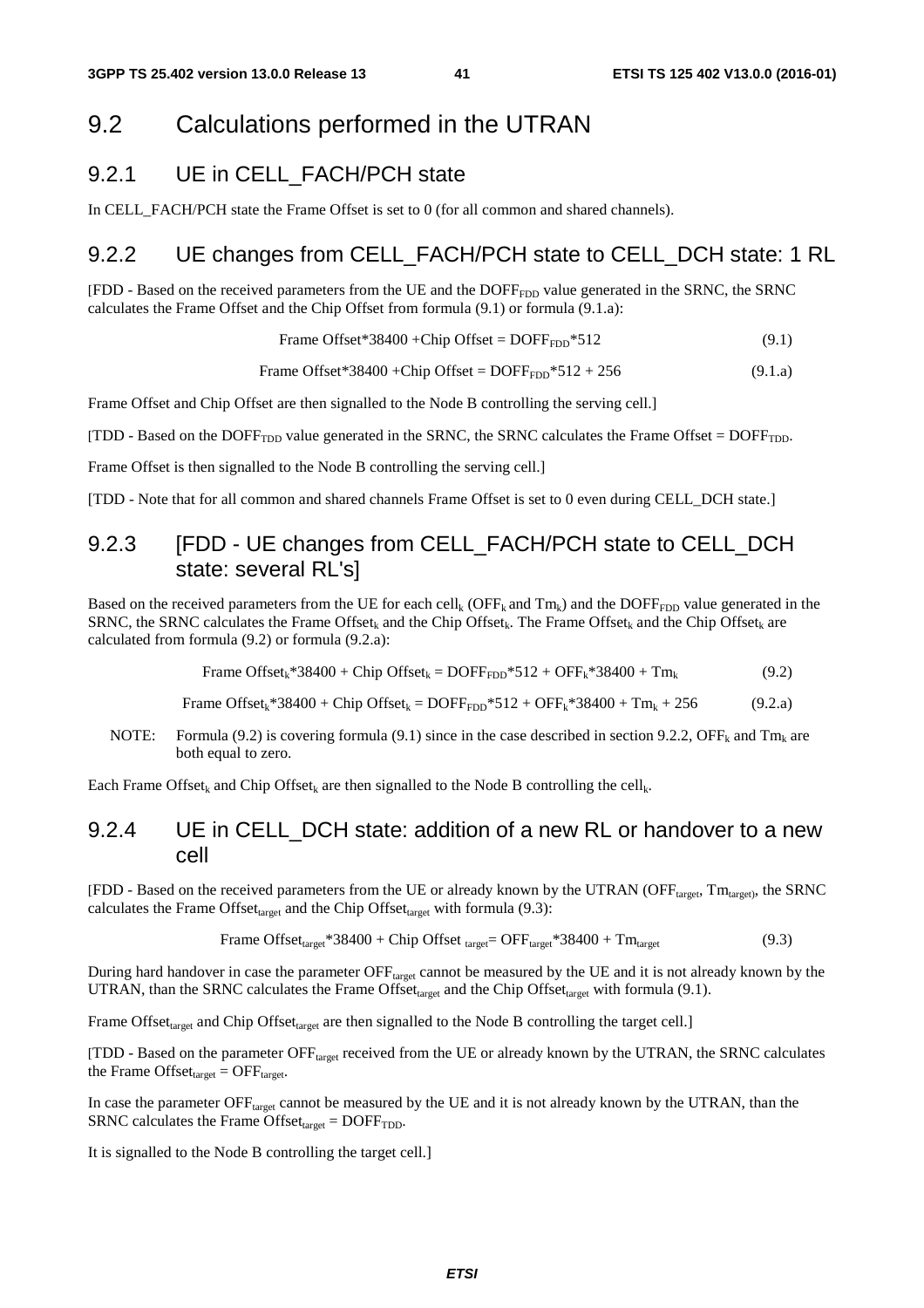## 9.2.5 Handover from other RAN to UMTS

[FDD - Based on the definitions for OFF and Tm formula (9.1) can also be used when the UE enters the UTRAN from another CN and establishes one dedicated RL. The same is true for formula (9.2) when establishing one or more dedicated RL's.]

[TDD - When the UE enters the UTRAN from another CN and establishes one dedicated RL, OFF is 0.]

## 9.3 Calculations performed in the UE

## 9.3.A UE in CELL\_FACH/PCH state

In CELL FACH/PCH state the CFN is initialised with the values CFN = SFN for PCH and CFN = SFN mod 256 for all other common and shared channels. The CFN for all common and shared channels in the CRNC is increased (mod 256) by 1 every frame, except PCH, which CFN has the same range of the SFN.

## 9.3.1 UE changes from CELL\_FACH/PCH state to CELL\_DCH state: 1 RL

[FDD - Based on the received DOFF<sub>FDD</sub> and the SFN of the cell in which the UE is source, the UE can initialise the CFN with the value given by formula (9.4):

$$
CFN = (SFN - ((DOFFFDD * 512) div 38400)) mod 256
$$
 (9.4)

This formula gives the CFN of the downlink DPCH frame or of the F-DPCH frame which starts at the same time as or which starts during the PCCPCH frame with the given SFN.]

 $[TDD - Based on the received DOFF<sub>TDD</sub>$ , the UE can initialised the CFN with the value given by formula (9.5):

$$
CFN = (SFN - DOFFTDD) \text{ mod } 256 \tag{9.5}
$$

After the initialisation, the CFN in the UE is increased (mod 256) by 1 every frame.

[TDD - Note that for all common and shared channels CFN = SFN mod 256 even during CELL\_DCH state.]

## 9.3.1A [FDD - UE changes from CELL\_FACH/PCH to CELL\_DCH state: several RL's]

The UE reports to the SRNC the parameters OFF<sub>k</sub> and  $Tm_k$  for each cell<sub>k</sub> measured respect to the reference cell<sub>i</sub> determined by means of formula (9.6):

$$
OFF_k + Tm_k = (SFN_k - CFN) \mod 256 \tag{9.6}
$$

After having performed OFF<sub>k</sub> and Tm<sub>k</sub> measurements for all target cells, the UE initialises the CFN with the value given by formula (9.7), based on the received  $DOFF<sub>FDD</sub>$  and the SFN<sub>i</sub> of the reference cell:

$$
CFN = (SFNj - ((DOFFFDD * 512) div 38400)) mod 256
$$
 (9.7)

This formula gives the CFN of the downlink DPCH frame or of the F-DPCH frame which starts at the same time as or which starts during the PCCPCH frame with the given SFN.

After the initialisation, the CFN in the UE is increased (mod 256) by 1 every frame.

### 9.3.2 UE in CELL\_DCH state: addition of a new RL or handover to a new cell

The UE in CELL\_DCH state may be requested by the UTRAN to report OFF<sub>target</sub> by means of System Info broadcast in the source cell.

[FDD - In case the  $SFN_{\text{target}}$  can be measured, the target cell OFF<sub>target</sub> is calculated using formula (9.8):

$$
OFFtarget + Tmtarget = (SFNtarget - CFN) mod 256
$$
 (9.8)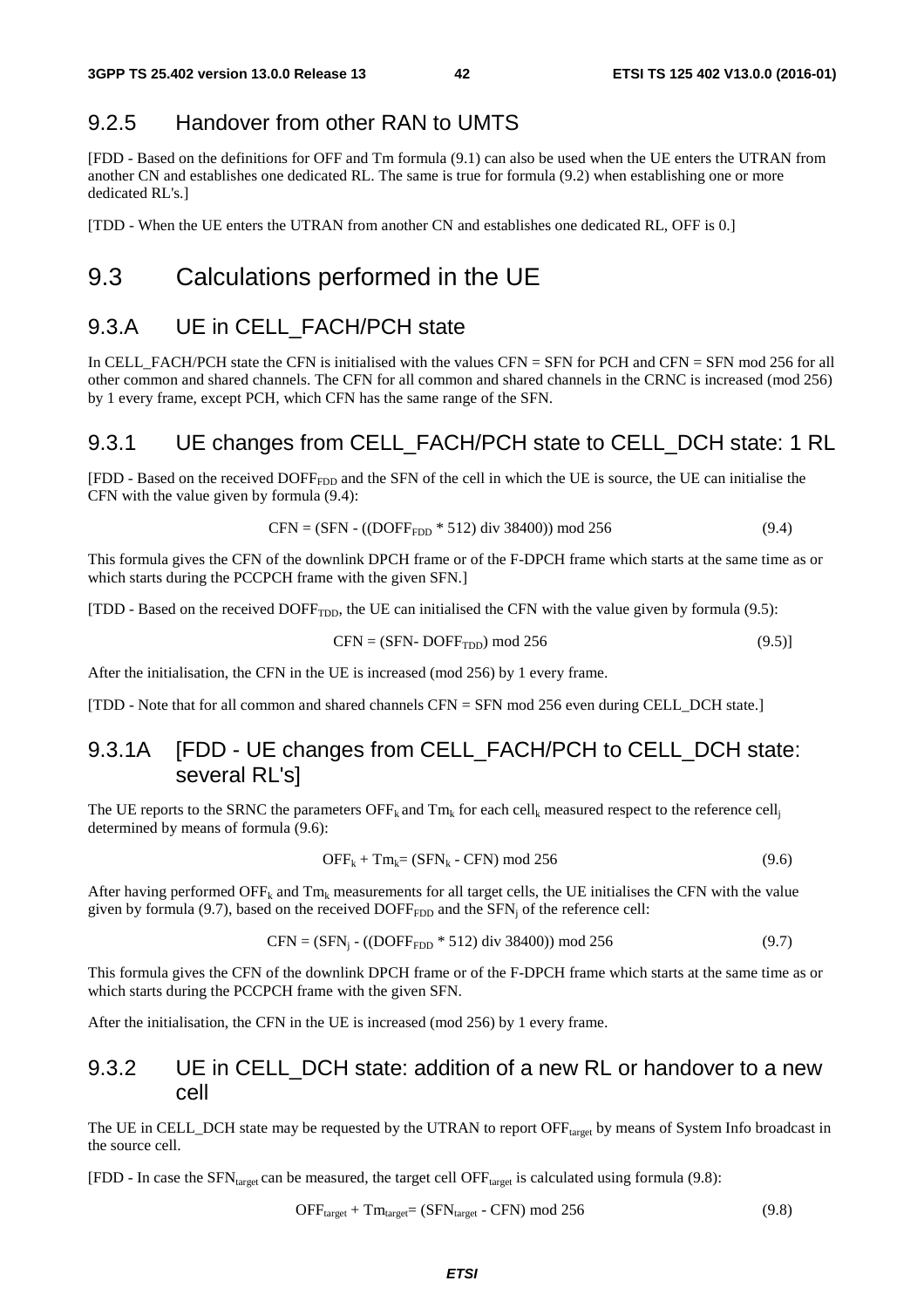otherwise a value as defined in TS 25.215 [13] is reported. Tm<sub>target</sub> is always reported, except for the case of FDD-TDD handover.]

[TDD - In case the SFN<sub>target</sub> can be measured, the target cell OFF<sub>target</sub> is calculated using formula (9.9):

$$
\text{OFF}_{\text{target}} = (\text{SFN}_{\text{target}} - \text{CFN}) \text{ mod } 256 \tag{9.9}
$$

otherwise a value as defined in TS 25.225 [14] is reported.]

Note that, regarding the CFN, two cases may occur:

- a) the value of  $\text{OFF}_{\text{target}}$  is known by the UTRAN before handover execution:
	- a1) either because the  $SFN_{\text{target}}$  has been measured by the UE and reported to the UTRAN by means of the OFF<sub>target</sub> before handover;
	- a2) or because the UTRAN already knows the difference between serving cell  $SFN_{source}$  and target cell  $SFN_{target}$ and derives  $\text{OFF}_{\text{target}}$  from  $\text{OFF}_{\text{source}}$  by applying the difference between  $\text{SFN}_{\text{target}}$  and  $\text{SFN}_{\text{source}}$  (this difference between SFNs may be known in the UTRAN from previous UE's measurement reports);
	- a3) [TDD or because cells involved in the handover are synchronised and hence  $\text{OFF}_{\text{target}}$  equals  $\text{OFF}_{\text{source}}$  ].
- b) the value of OFF $_{\text{target}}$  is not known by the UTRAN before handover execution because the  $\text{SFN}_{\text{target}}$  cannot be measured by the UE before handover and the UTRAN does not know the difference between serving cell SFN and target cell SFN.

In case a) the UTRAN shall not signal to the UE any value of  $[FDD-DOFF_{FDD}]$   $[TDD-DOFF_{TDD}]$  before handover in the RRC message PHYSICAL CHANNEL RECONFIGURATION, and the UE shall maintain the old CFN, i.e. no correction to CFN is needed during handover.

In case b) the UTRAN shall signal to the UE the new value of  $[FDD-DOFF_{FDD}]$   $[TDD-DOFF_{TDD}]$  before handover by means of the RRC message PHYSICAL CHANNEL RECONFIGURATION. The CFN shall be re-initialised after handover (as soon as the UE reads the  $SFN_{\text{target}}$ ) according to formula [FDD- (9.4)] [TDD- (9.5)].

Note that in cases a2) and a3) the UTRAN may not request the UE to report OFF<sub>target</sub>, while in case b) the value of OFF $_{\text{target}}$  reported by the UE is the one defined in [FDD - 13], [TDD - 14] for this case.

## 9.4 Synchronisation of L1 configuration changes

When a synchronised L1 configuration change shall be made, the SRNC commands the related Node B's to prepare for the change. When preparations are completed and SRNC informed, serving RNC decides appropriate change time (see TS 25.212 [24], subclause 4.2.14 and TS 25.222 [25], subclause 4.2.13). SRNC tells the CFN for the change by a suitable RRC message. The Node B's are informed the CFN by RNSAP and NBAP Synchronised Radio Link Reconfiguration procedures.

At indicated switch time UE and Node B's change the L1 configuration.

## 9.5 Examples of synchronisation counters during state transitions

The example of Figure 20 shows the corrections applied to UTRAN synchronisation counters during multiple transitions from CELL\_FACH/PCH state to CELL\_DCH state before and after handover, without SRNS relocation. In this example two handover cases described in 9.3.2 are considered.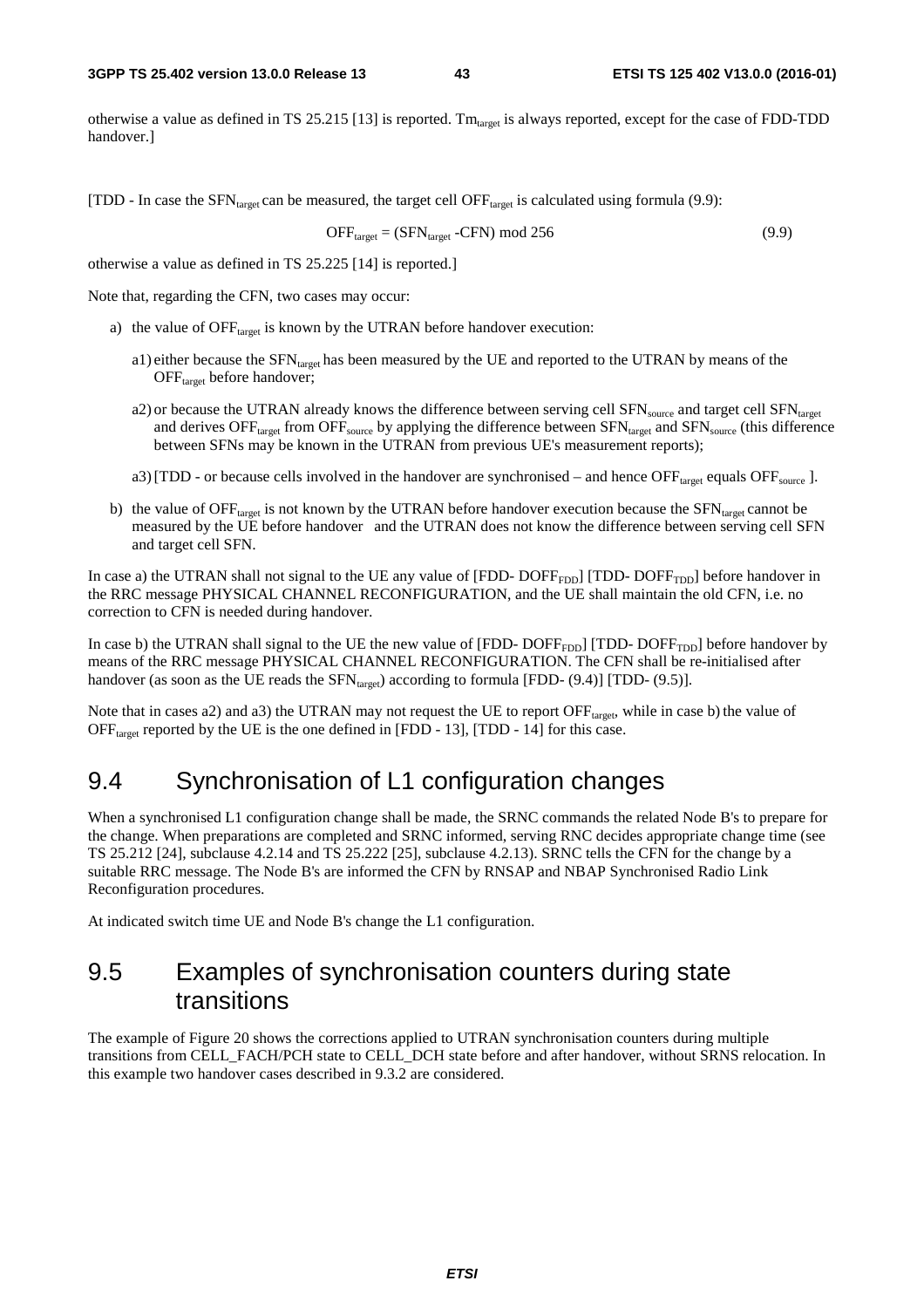

### **Figure 20: Example 1**

The example of Figure 21 shows the corrections applied to UTRAN synchronisation during multiple transitions from CELL\_FACH/PCH state to CELL\_DCH state after cell reselection, without SRNC relocation.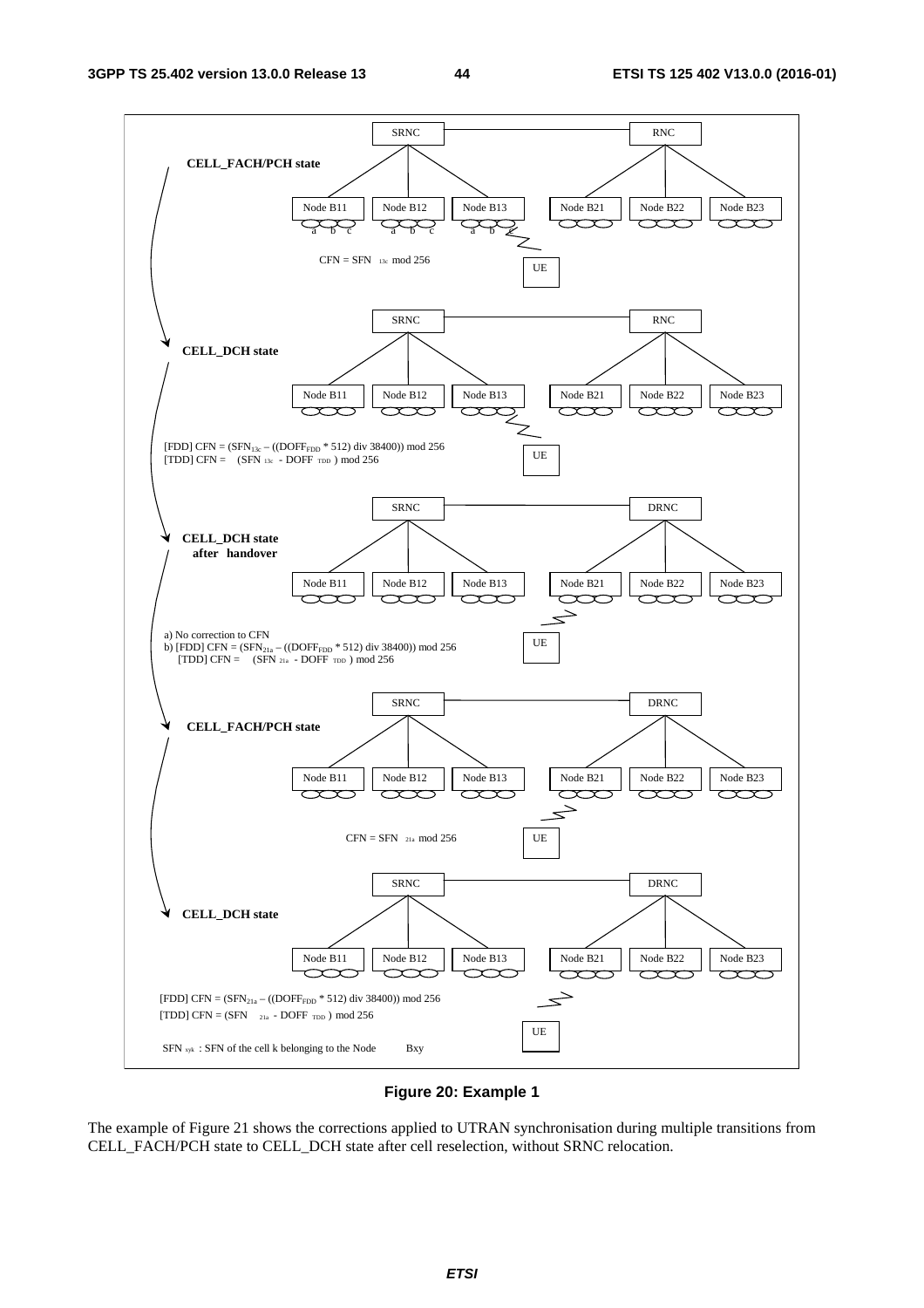

#### **Figure 21: Example 2**

The example of Figure 22 shows the corrections applied to UTRAN synchronisation counters during multiple transitions from CELL\_FACH/PCH state to CELL\_DCH state before and after handover and SRNS relocation (without UE involvement). In this example two handover cases described in 9.3.2 are considered.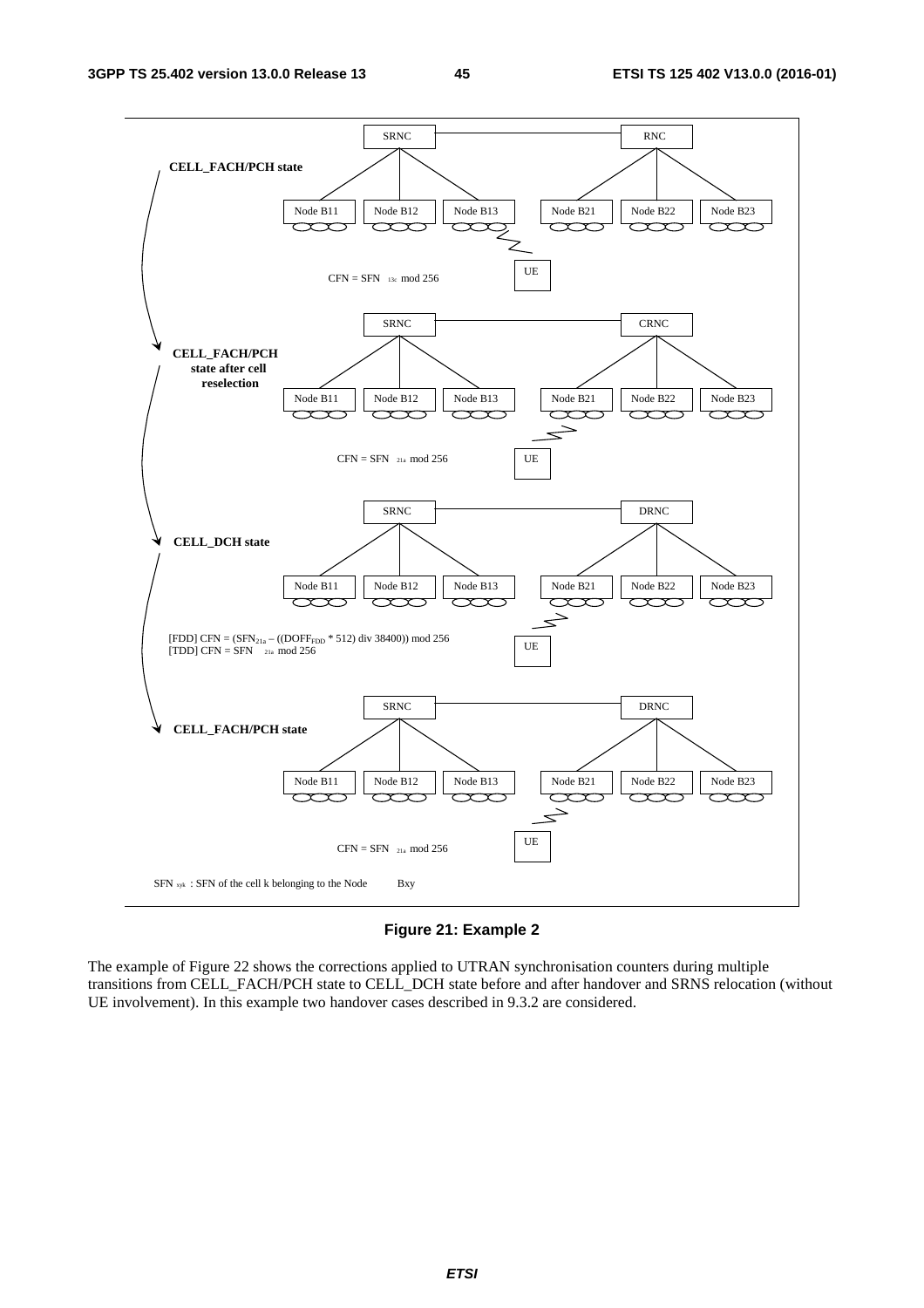

**Figure 22: Example 3**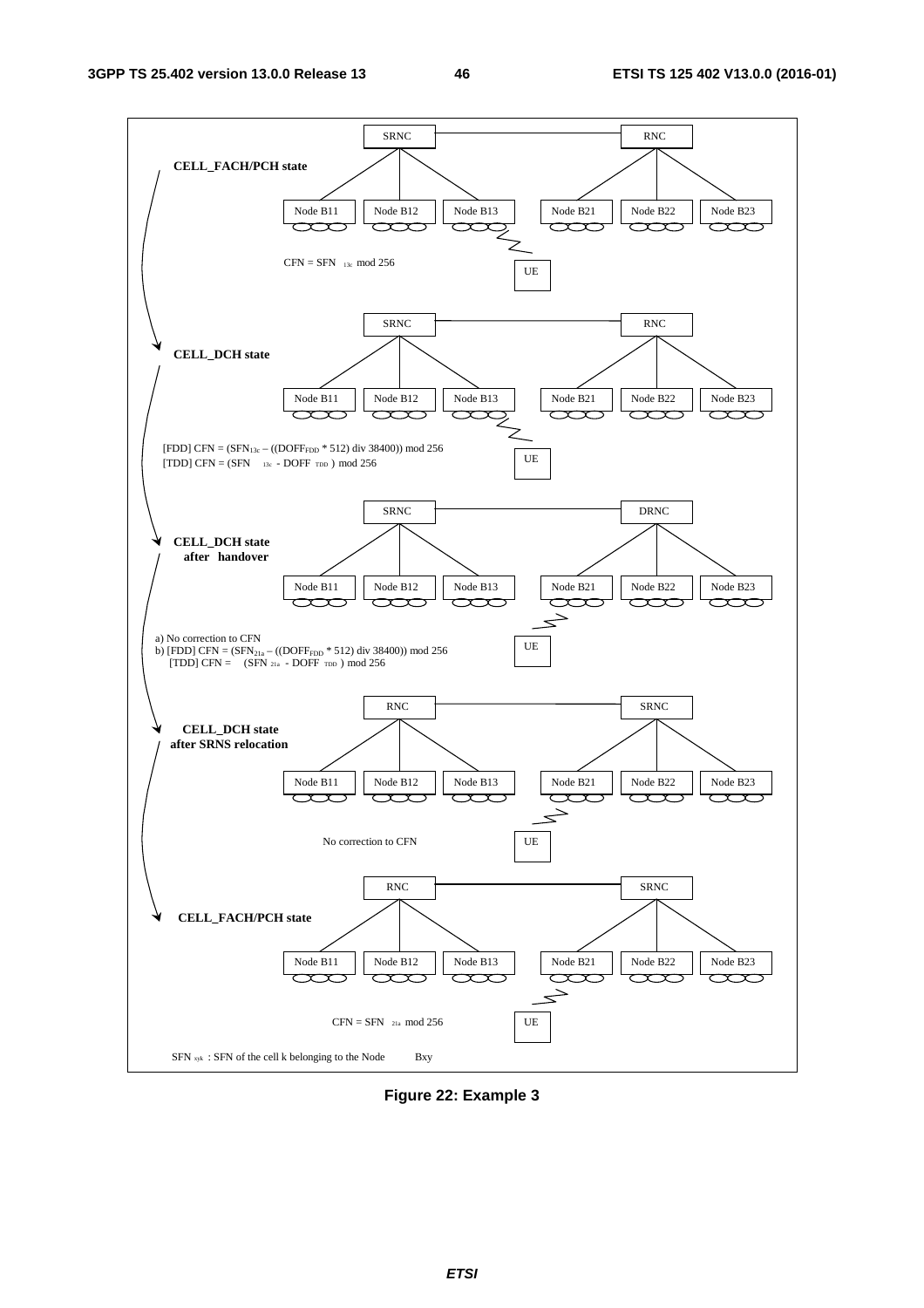## 10 Time Alignment Handling

The purpose of the time alignment procedure over Iu is to minimise the buffering delay in SRNC by controlling the DL transmission timing in the CN node. The time alignment procedure is controlled by SRNC and is invoked whenever the SRNC detects the reception of Iu User Plane PDU at an inappropriate timing that leads to an unnecessary buffering delay. The SRNC indicates to the CN node by means of a TIME ALIGNMENT control frame. The necessary amount of the delay or advance adjustment is indicated by expressing a number of  $(+/-)$  500 µs steps (see Figure 23).



**Figure 23: Time Alignment Handling** 

A supervision timer  $T_{TA}$  is started after sending the Time Alignment control frame in order to supervise the reception of the TIME ALIGNMENT ACKNOWLEDGEMENT control frame.

The requested CN node adjusts the transmission timing by the amount as indicated by SRNC and sends a time alignment acknowledgement frame (ACK). Upon reception of a time alignment acknowledgement frame, the SRNC stops the supervision timer  $T_{TA}$ .

The procedure can be signalled at any time when transfer of user data is not suspended by another control procedure.

If the TIME ALIGNMENT control frame could not be handled by the requested CN node, a TIME ALIGNMENT NEGATIVE ACKNOWLEDGEMENT control frame (NACK) is sent with a corresponding cause. When the SRNC receives a NACK with cause "Time Alignment not supported", then the SRNC shall not send additional Time Alignment frames for that RAB (unless the Iu User Plane conditions change for that RAB). The cause value "Requested Time Alignment not possible" is used to indicate that the requested time alignment was not possible at that moment. At a later moment the SRNC may initiate a new Time Alignment procedure when needed.

If the SRNC detects that the time alignment command has not been correctly interpreted or received, i.e. NACK received or timer expires, and the time alignment need still persists, the SRNC should re-trigger a Time Alignment procedure. If after "k" repetitions, the error situation persists, the SRNC take appropriate local actions.

Upon reception of a NACK, the SRNC stops the supervision timer  $T_{TA}$ .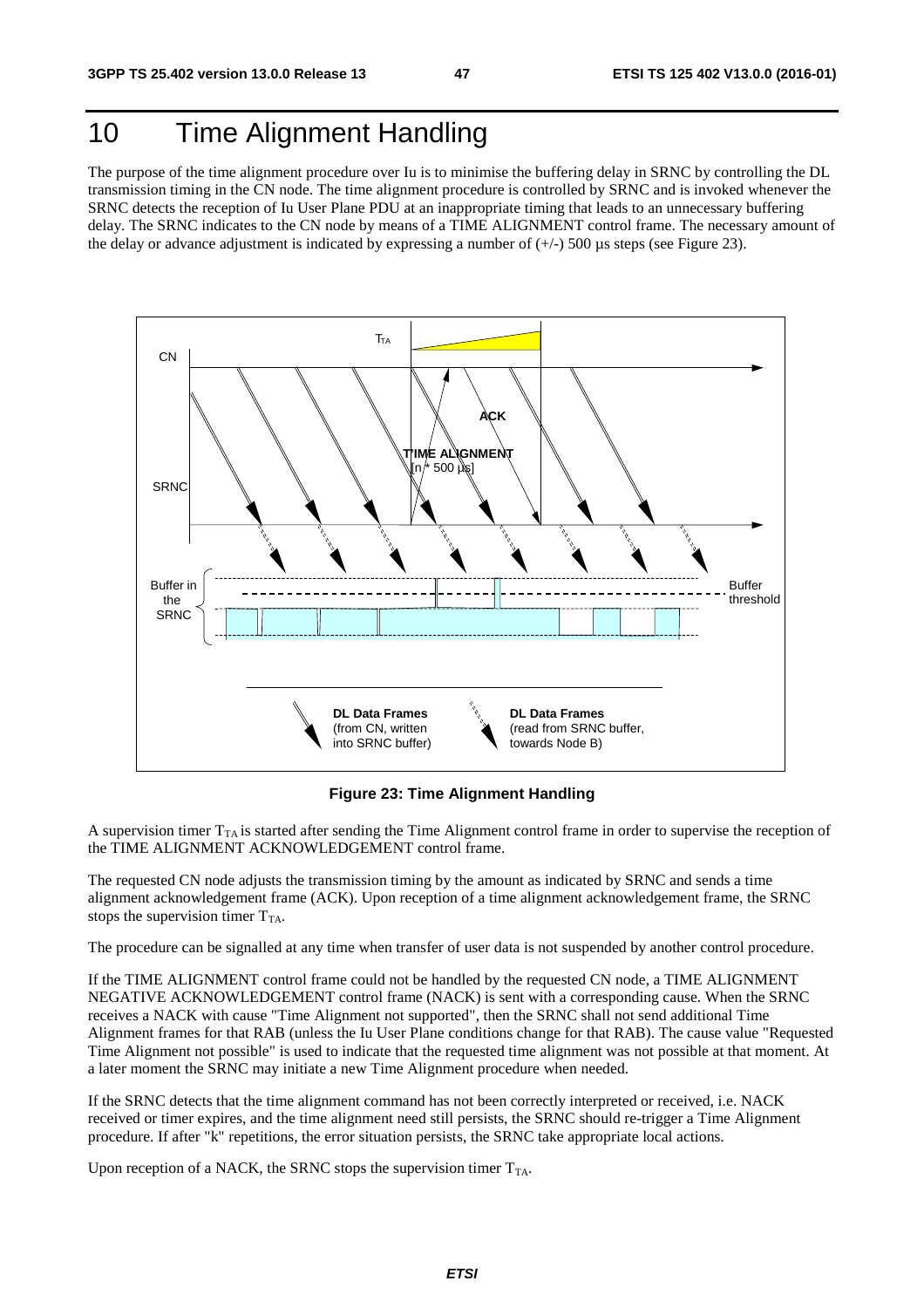In order to avoid oscillation in the time alignment handling over Iu, it is beneficial to avoid initiating a new Time Alignment procedure too early after successful completion of a Time Alignment procedure.

## 11 MBMS related Transport Channel Synchronisation

## 11.1 General

Point-to-multipoint transmission is used to transfer MBMS specific control/user plane information between the network and several UEs in RRC Connected or Idle Mode. In p-t-m mode, FACH is used as a transport channel for MTCH and MCCH. S-CCPCH is used as a physical channel for FACH carrying MTCH or MCCH.

## 11.2 FDD MBMS related Transport Channel Synchronisation

For support of MBMS soft combining in the UE and operation in MBSFN mode, relative timing difference of MTCH transmissions from different cells respectively from different Node Bs has to be limited.

In the intra-Node B case, relative timing difference of MTCH transmissions is inherently controllable via S-CCPCH timing:

- S-CCPCH CFNs have a configured timing difference relative to the P-CCPCH of the cell (e.g. *FDD SCCPCH Offset* IE TS 25.433 [3])
- P-CCPCHs of all cells in a Node B are based on the BFN (and linked via *T Cell* IE TS 25.433 [3]).

For the inter-Node B case synchronisation of MTCH transmissions from different cells in different Node Bs may be achieved and maintained as follows:

1. RNC-Node B Node synchronisation (as described in chapter 6)

After carrying out this procedure, RNC is able to calculate BFN offsets assuming that the DL and UL propagation delay have the same value. Since, for every cell the relative timing of P-CCPCHs/SFNs is known to CRNC (as *T Cell* is known in CRNC) based on this measurement.

2. Calculations for Initial Uu-Timing Alignment of MTCH transmission on S-CCPCHs

Taking into account that transmission of a certain MTCH PDU has to start at CFNmodTTI=0, S-CCPCH timing offsets can be chosen in a way that the relative timing offset of the same MTCH PDU can be minimised. S-CCPCH timing offsets can be created by combining *FDD SCCPCH Offset* (roughly in the range of 0..10msec TS 25.433 [3]) and *FDD S-CCPCH Frame Offset* (10msec, 20msec or 40msec; 0msec in case IE not present TS 25.433 [3]) and will be associated with those S-CCPCHs carrying MTCH at the time of set up (i.e. at COMMON TRANSPORT CHANNEL SETUP REQUEST TS 25.433 [3]). Initial Timing Alignment for MTCH Transmission is depicted in figure 24 below.

3. Maintenance of Uu-Timing Alignment of MTCH transmissions on S-CCPCHs

After S-CCPCHs have been established, Node\_Bs timing difference may increase due to drifting Node B time reference (Node B clock). Increasing differences in relative timing may be detected by the RNC when periodically performing RNC-Node\_B Node synchronisation measurements. In case time differences are growing unacceptably large, RNC may decide to either re-schedule the MTCH PDUs to the existing S-CCPCHs (granularity: 1TTI) or to delete and re-establish the corresponding S-CCPCHs (granularity: 256 chips when using *FDD SCCPCH Offset* TS 25.433 [3]).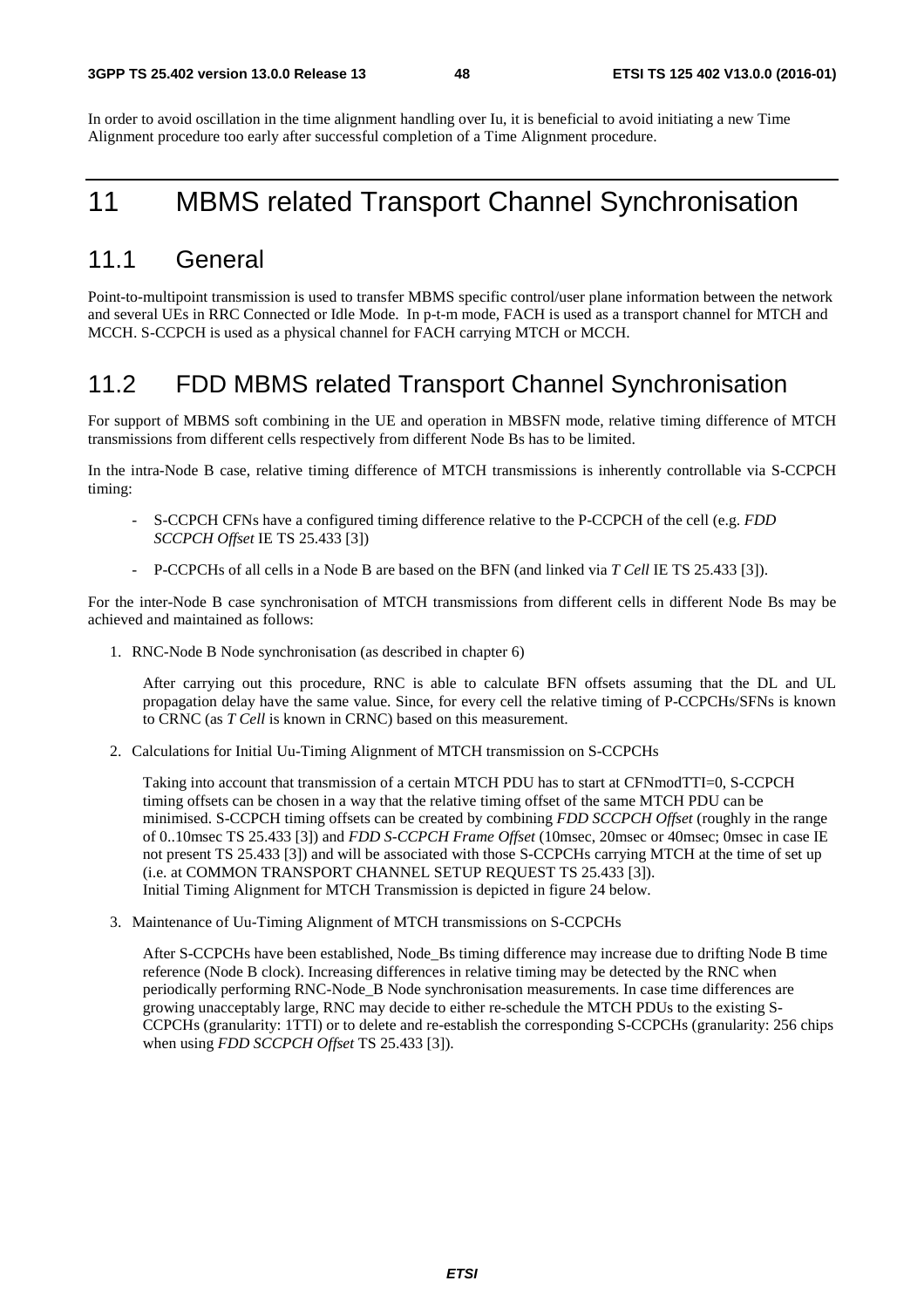

**Figure 24: Initial Timing Alignment for MTCH Transmission (Example: MCCH and MTCH on separate S-CCPCH; 40msec TTI on MTCH)** 

## 11.3 TDD MBMS related Transport Channel Synchronisation

Soft combining of MBMS related transmissions in the UE and MBSFN delivery may be supported by those TDD Radio Interface Synchronisation schemes depicted in section 8.3.

## 11.4 Inter-Node B Synchronisation of MTCH Transmissions for IP Multicast

In case a transport bearer is used by several FACH channels with IP multicast option, the transport channel synchronisations of different FACHs respectively from different Node Bs shall be maintained as described in subclause 11.2 and 11.3. In addition, when Node B receives data frame from an IP multicast group, it shall consider the value of the CFN field in the data frame as MFN and calculate the radio frame in which the first data shall be transmitted on the concerned FACH according to:

$$
CFN = (MFN - CFN \t{Offset}) \b{mod 256},
$$

where:

CFN Offset is a FACH parameter indicated by RNC TS 25.433 [3].

When setting the value of CFN Offset for a FACH, the RNC shall take into account the timing difference of different S-CCPCHs so that relative timing difference of MTCH transmissions from different cells respectively from different Node Bs can meet the requirement of the MBMS combining method used (see Figure 25).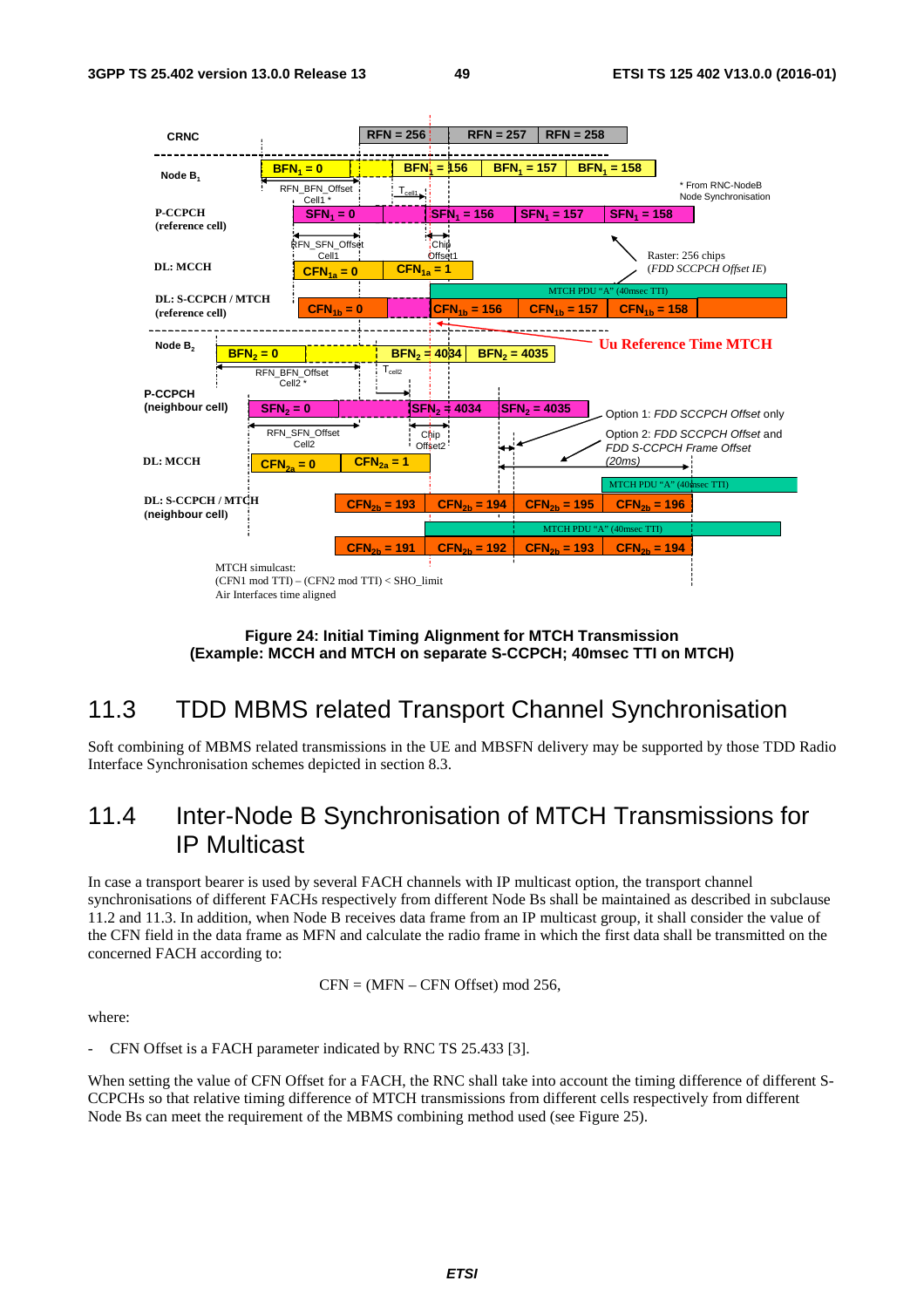

### **Figure 25: Inter-Node B Synchronisation of MTCH Transmissions for IP Multicast (Example: 40msec TTI on MTCH)**

NOTE: Please refer to section 7.2 for the detailed Timing Adjustment and Time of Arrival monitoring on Iub/Iur interfaces.

## 11.5 3.84Mcps TDD MBSFN IMB Transport Channel **Synchronisation**

High accuracy Transport Channel Synchronisation is achieved through Inter Node B Node Synchronisation (chapter 6.1.2.4), where the BFN is frequency-locked to a high accuracy Network synchronisation reference. The Transport Channel Synchronisation, as described for FDD in this document, is performed with frequency-locked BFN.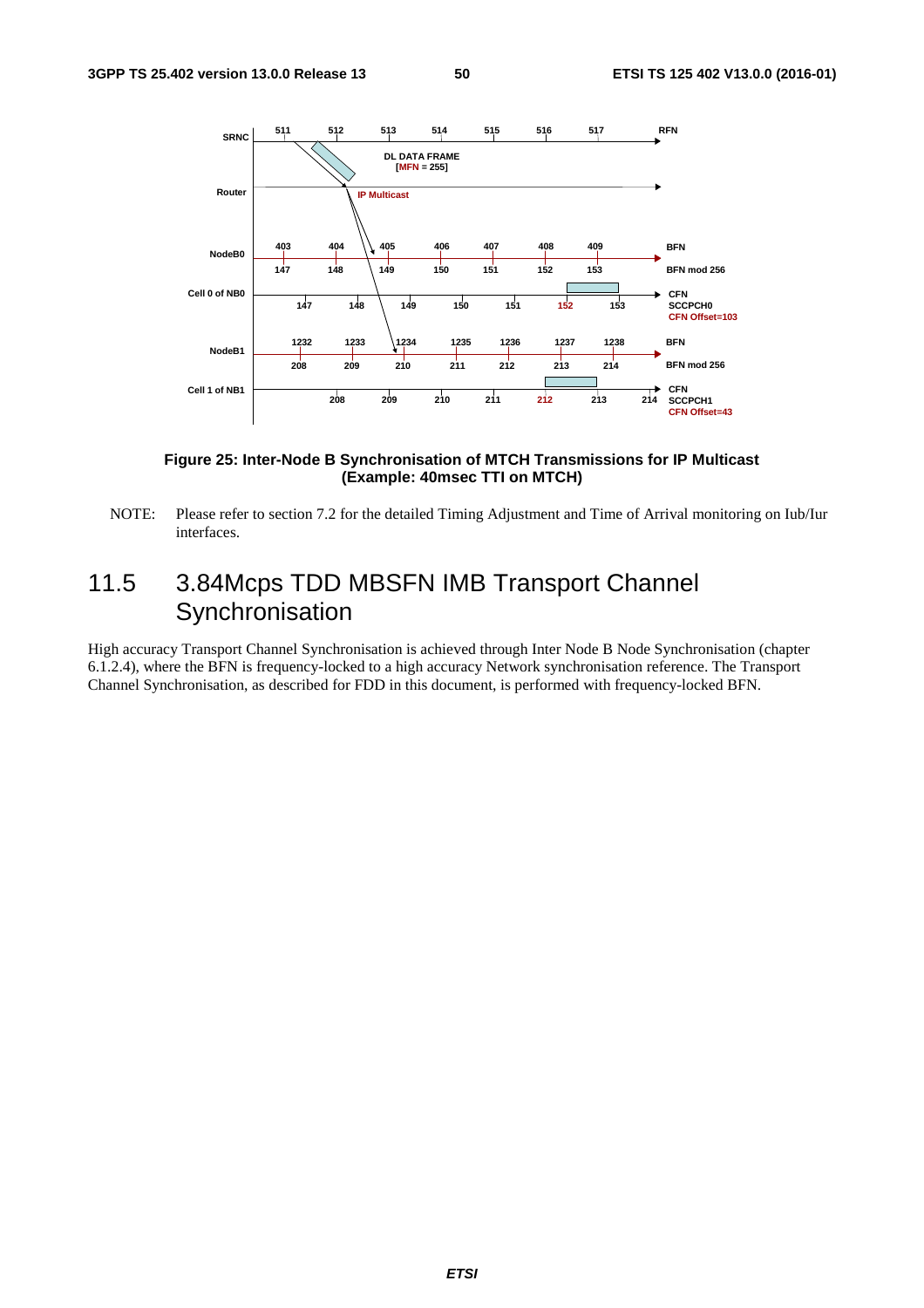## Annex A (informative): Change history

| TSG#            | TSG Doc.  | <b>CR</b>  |                | Rev Subject/Comment                                                                         | <b>New</b> |
|-----------------|-----------|------------|----------------|---------------------------------------------------------------------------------------------|------------|
| 11              | RP-010164 | 14         |                | Approved at TSG RAN #11                                                                     | 4.0.0      |
| 11              | RP-010166 | 16, 17     |                | Approved at TSG RAN #11                                                                     | 4.0.0      |
| 12              | RP-010371 | 019,0      |                | Approved at TSG RAN #12                                                                     | 4.1.0      |
|                 |           | 20,02<br>4 |                |                                                                                             |            |
| 12              | RP-010390 | 021.0      |                | Approved at TSG RAN #12                                                                     | 4.1.0      |
|                 |           | 22         |                |                                                                                             |            |
| 13              | RP-010576 | 027        |                | Notation of Time Instances                                                                  | 4.2.0      |
| 13              | RP-010705 | 025        | 1              | Correction of the Frequency Accuracy in the Frequency Acquisition Phase                     | 4.2.0      |
| 14              | RP-010869 | 028        |                | Text amendments for TDD Node B synchronisation                                              | 4.3.0      |
| 14              | RP-010846 | 030        | $\overline{2}$ | Correction to CFN Calculation for UE                                                        | 4.3.0      |
| 15              | RP-020163 | 034        |                | Clarification on the DPCH frame offset                                                      | 4.4.0      |
| 15              | RP-020191 | 032        |                | Node B Synchronisation for 1.28Mcps TDD                                                     | 5.0.0      |
| 16              | RP-020400 | 037        |                | Reference corrections                                                                       | 5.1.0      |
| 20              | RP-030318 | 039        |                | Removal of the Frequency Acquisition for Late-Entrant Cells for 1.28Mcps                    | 5.2.0      |
|                 |           |            |                | TDD                                                                                         |            |
| $\overline{22}$ | RP-030684 | 042        | 1              | Removal of the ambiguity about the activation time                                          | 5.3.0      |
| 22              |           |            |                | Introduction of Release 6 specification                                                     | 6.0.0      |
| 26              | RP-040437 | 045        | 3              | MBMS related changes                                                                        | 6.1.0      |
| 27              | RP-050056 | 046        | L.             | Introduction of Fractional DPCH                                                             | 6.2.0      |
| 28              | RP-050222 | 048        |                | Feature clean-up: Removal of DSCH (FDD mode)                                                | 6.3.0      |
| 28              | RP-050228 | 050        | $\mathbf{1}$   | Synchronisation for MBMS p-t-m Transmissions from Multiple Cells<br>(Simulcast)             | 6.3.0      |
| 31              | RP-060073 | 051        | 1              | Introduction of 7.68Mcps TDD option                                                         | 7.0.0      |
| 33              | RP-060499 | 053        |                | Correction of CFN for MBMS                                                                  | 7.1.0      |
| 34              | RP-060702 | 055        |                | Adding a new formula for Frame Offset and Chip Offset calculation                           | 7.2.0      |
| 34              | RP-060837 | 056        | 1              | <b>Consistency of Specification Notations</b>                                               | 7.2.0      |
| 36              | RP-070335 | 58         |                | Introduction of MBMS SFN (TDD)                                                              | 7.3.0      |
| 36              | RP-070333 | 59         |                | Introduction of MBMS SFN (FDD)                                                              | 7.3.0      |
| 36              | RP-070336 | 61         |                | Introduction of MBMS LCR TDD physical layer enhancements                                    | 7.3.0      |
| 37              | RP-070568 | 63         | $\mathbf{1}$   | Introduction of GANSS (Galileo and Additional Navigation Satellite Systems)                 | 7.4.0      |
| $\overline{37}$ | RP-070629 | 64         |                | Timing Advance Corrections for 3.84/7.68 Mcps TDD EDCH                                      | 7.4.0      |
| 38              | RP-070846 | 65         | $\overline{2}$ | The Improvement of lub Efficiency for MBMS in IP RAN                                        | 7.5.0      |
| 38              | RP-070840 | 67         |                | Further corrections on Enhanced Cell_FACH                                                   | 7.5.0      |
| 41              | RP-080575 | 74         |                | Enable node synchronization is supported by the user plane protocols for HS-<br><b>DSCH</b> | 7.6.0      |
| 42              | RP-081120 | 0076       | 1              | Support for 3.84 Mcps MBSFN IMB operation                                                   | 8.0.0      |
| 44              | RP-090633 | 0077       |                | Correction of Transport Channel Synchronisation contradiction                               | 8.1.0      |
| 12/2009         |           |            |                | Created version 9.0.0 based on version 8.1.0                                                | 9.0.0      |
| SP-49           | SP-100629 |            |                | Clarification on the use of References (TS 21.801 CR#0030)                                  | 9.0.1      |
| 03/2011         |           |            |                | Created version 10.0.0 based on version 9.0.1                                               | 10.0.0     |
| 06/2011         | RP-110686 | 0079       |                | Correction related to the References and clean-up of 25.402                                 | 10.1.0     |
| 09/2012         |           |            |                | Update to Rel-11 version (MCC)                                                              | 11.0.0     |
| 09/2014         |           |            |                | Update to Rel-12 version (MCC)                                                              | 12.0.0     |
| 12/2014         | RP-142093 | 0080       |                | Rapporteur Review                                                                           | 12.1.0     |
| 12/2015         |           |            |                | Update to Rel-13 version (MCC)                                                              | 13.0.0     |